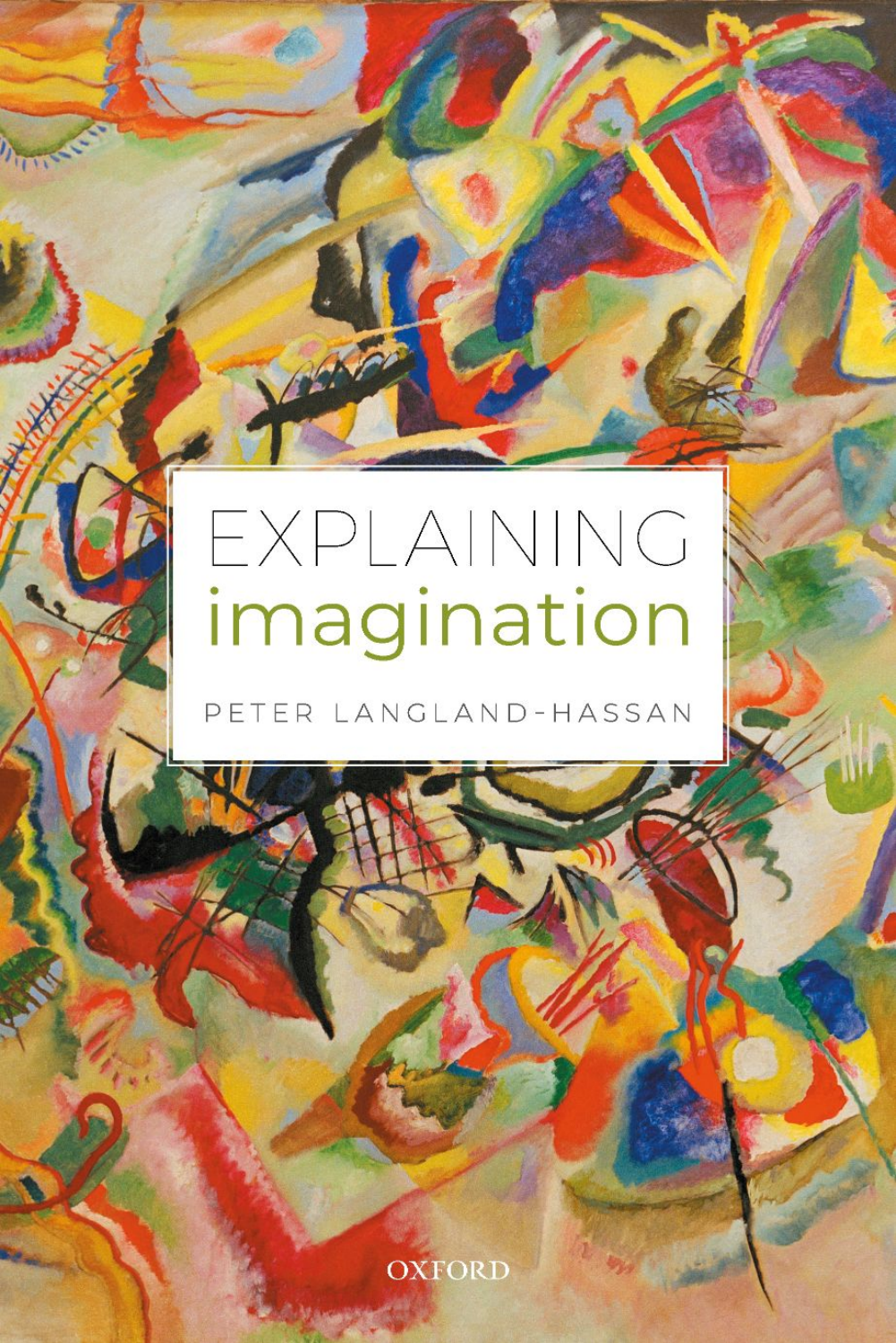# Explaining Imagination

PETER LANGLAND-HASSAN

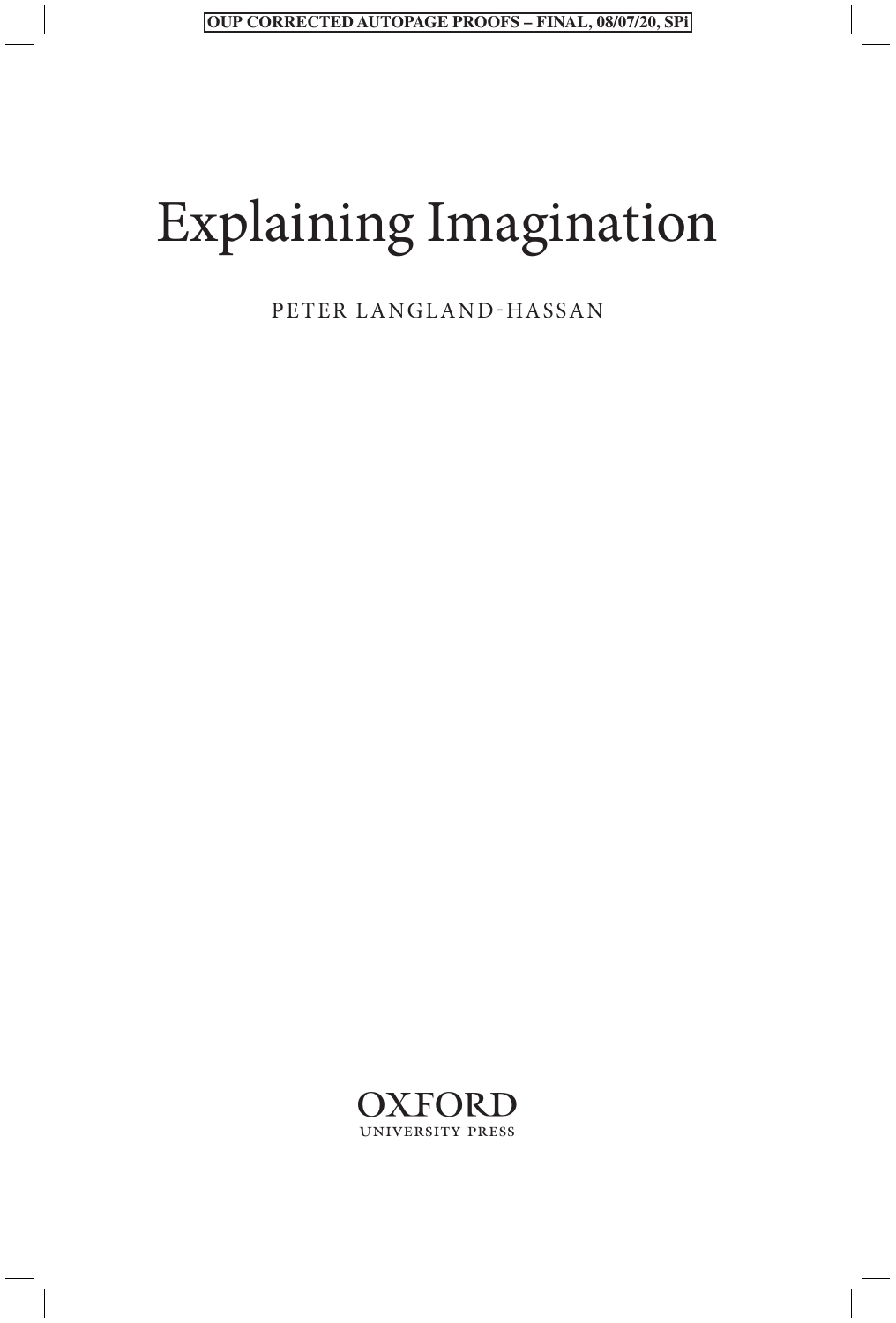## 10 **Consuming Fictions Part II**

#### The Operator Claim

#### **10.1 Introduction**

Last chapter I offered an account of how fictional content, both implied and explicit, is recovered without use of *sui generis* imaginative states. This and the next chapter shift focus to our immersion in fictions—to the fact that we become emotionally involved, concerned with, "lost in," moved by, and, well, *immersed* in compelling fictions. Explaining our immersion amounts, first and foremost, to explaining how and why we become emotionally involved in the fictions we enjoy. (At the beginning of Chapter 9, I considered the objection that immersion is something distinct from emotional involvement—that it involves "losing oneself" in the fiction in some other, more cognitive sense.) Many have thought that our being moved by fictions is due in part to our entering into *sui generis* imaginative states through which the fictional events are represented. Some then add to this picture that *sui generis* (belief-like) imaginative states combine with a second, desire-like form of imaginative state—what we can call "i-desires"—to generate fiction-related emotions. Over the next two chapters, I will argue that neither sort of imaginative state should form part of our account of immersion in fiction. We can better explain immersion by appeal to ordinary beliefs and desires about the fictions. Further, quite apart from its being *possible* that fiction consumption draws only on beliefs and desires, there are serious independent difficulties with the idea that *sui generis* imaginative states underwrite our immersion in fictions. These difficulties—which are the main topic of this chapter—disappear when we adopt a reductive approach to imagination, where the imaginings we experience in response to fiction amount to certain kinds of ordinary perceptions, judgements and desires.

#### **10.2 The Operator Claim**

In the Batman fictions, Gotham is a dangerous city, riddled with crime. Do I, myself, *believe* that Gotham is dangerous? Not exactly. Asked to name some dangerous cities, I don't list Gotham among them. What I believe is that, in the Batman fictions, Gotham is a dangerous city. If in casual conversation I leave out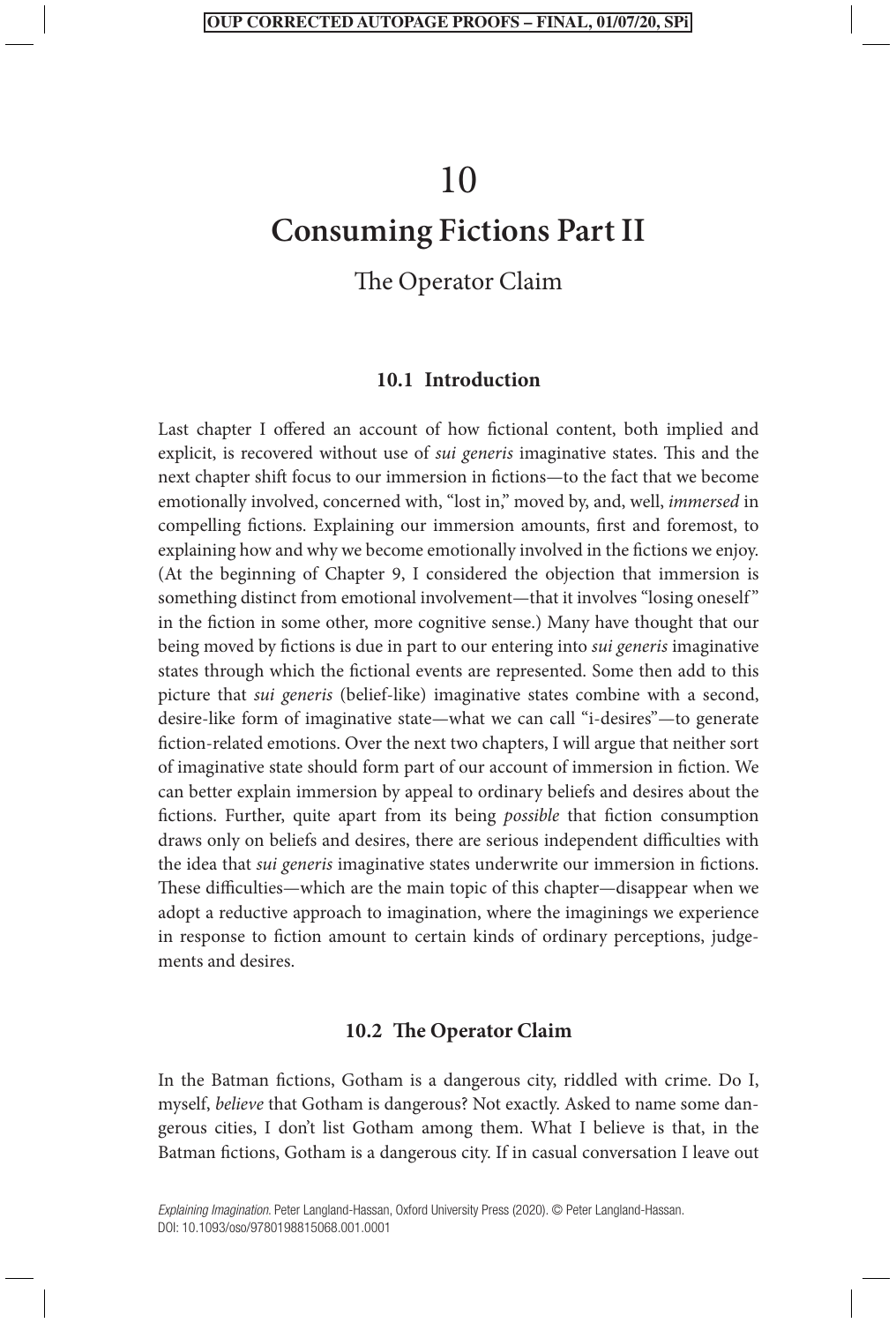the 'in the fiction' operator—asking, "What if Batman lived in Woodstock instead of Gotham?"—it is always there *sotto voce*. A formal account of my beliefs must make it explicit, in order to distinguish me from the person who truly believes that Gotham is a dangerous city and, for that reason, plans to avoid it on his next cross-country trip. Likewise David Lewis, in his influential account of truth in fiction, advises that we "not take our descriptions of fictional characters at face value," but instead "regard them as abbreviations for longer sentences beginning with an operator 'In such-and-such fiction...'" (1978, p. 37). In his example: "if I say that [Sherlock] Holmes liked to show off"-and thereby express my *belief* about Holmes—"you will take it that I have asserted an abbreviated version of the true sentence 'In the Sherlock Holmes stories, Holmes liked to show off'" (p. 38). It is the latter "true sentence" that is actually believed. I will be arguing that the same kind of disambiguation-by-operator is required in the case of fictiondirected imaginings as well. Call this the *Operator Claim* (OC):

OC: when recovering fictional content from a fiction  $F$  in which  $p$  is the case, we do not simply imagine that *p*; rather, we imagine that, in the fiction *F*, *p*.

Just as we need to include an 'in the fiction' operator within properly characterized beliefs about fictional entities, so too must we include such an operator when properly characterizing our imaginings concerning fictions. If correct, the Operator Claim undermines the main rationale for positing *sui generis* imaginative states in the explanation of immersion—and indeed in explaining our enjoyment of fiction more generally. Or so I will argue.

To appreciate the OC's importance, it will help to first map the landscape of popular positions on imaginative immersion as it now stands.

#### **10.3 Mapping the Territory: Three Views**

Not everyone who discovers that *q* is happy about it. Typically, only those who desired that *q* are glad at the discovery, and not those who desired that not-*q*, or who couldn't care less whether *q*. Likewise, judging that *p* will not usually, by itself, make someone anxious; negative affect only sets in if one also desires that not-*p*. So say the platitudes of folk psychology, and so I agree. A concrete case: Doggett & Egan are thrilled as the Red Sox batter circles the bases following his grand slam, while I watch the same events with sorrow. Why this difference in our emotions? Doggett & Egan desire that the Red Sox win, while I want their opponent, the Chicago Cubs, to prevail. Our desires themselves were not sufficient for the emotions we experienced; nor, for that matter, is belief that the Red Sox have hit a grand slam sufficient to arouse emotion in those who lack desires on the matter either way. The *pairing* of a cognitive with a suitably related conative state is essential.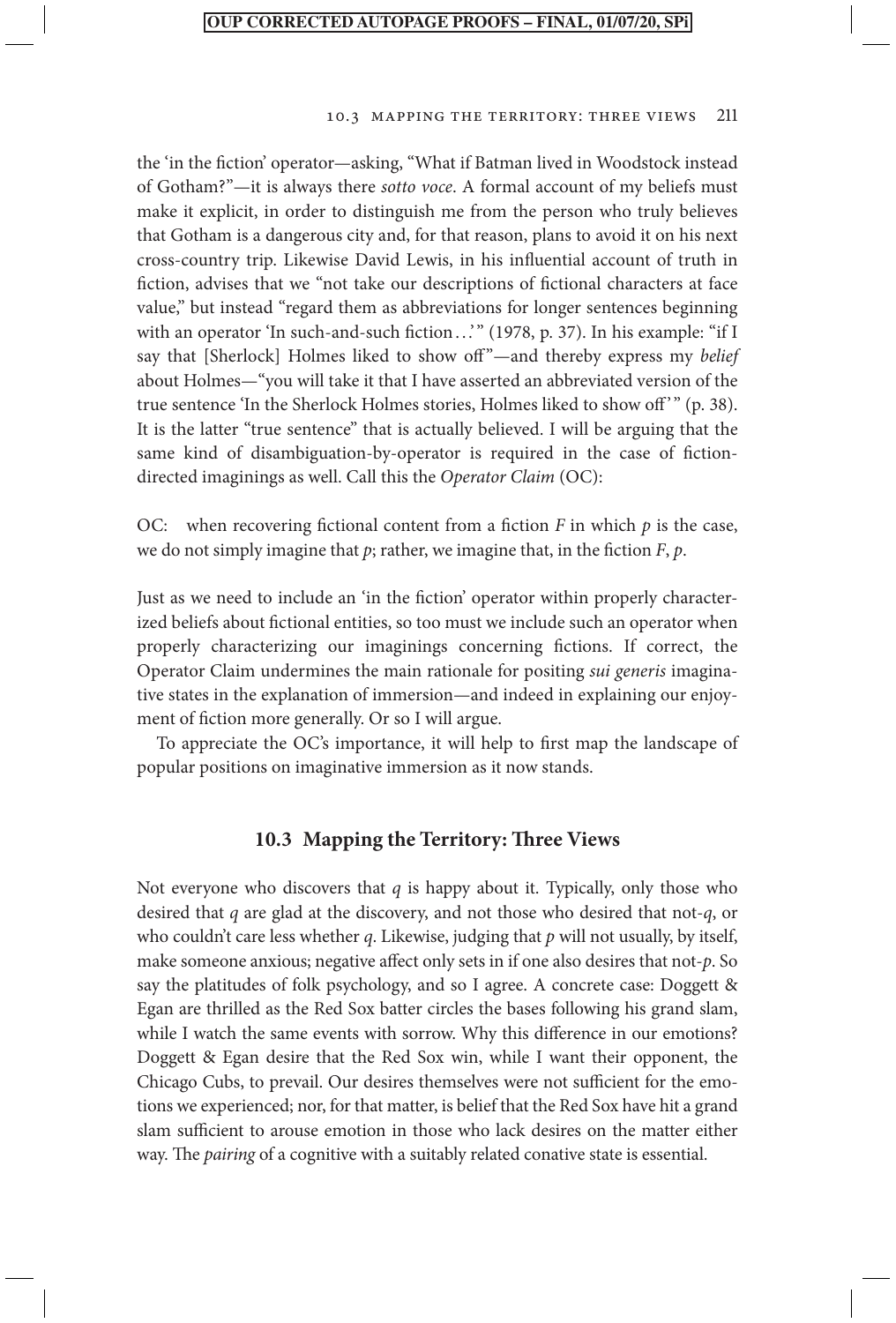True, not *all* emotional responses result from this recipe (Prinz, 2004; Robinson, 2005b). Some emotions are reflexive or "pre-cognitive" in nature. A door slammed shut by the wind may trigger fear and anxiety, without a belief/ desire pair featuring in the explanation. But I don't think that is the case, in general, with respect to our emotional immersion in fiction. The best account of that immersion, I will argue, makes much the same appeal to suitable cognitive/conative state pairs as do explanations of our immersion in ordinary (non-fictional, non-pretend) events we enjoy, such as baseball games. I am joined in this thought by many others working on fiction and immersion, including Doggett & Egan (2012), Currie & Ravenscroft (2002), Kind (2011), and Spaulding (2015). A competitor to this approach holds that our (*sui generis*) imaginings generate emotional responses *directly*, irrespective of any conative states we may or may not have with respect to the fiction. Nichols (2004b, 2006b) and Van Leeuwen (2016) defend versions of that view. I have discussed Nichols' view elsewhere (Langland-Hassan, 2017) and will delay discussion of Van Leeuwen's until Chapter 11.

Provided that we are committed to the idea that cognitive and conative state pairs generate emotional response to fictions (in the normal case), there remain two controversial questions with respect to the nature of such pairs. The questions, and their most common answers, can be elucidated though an example. In the HBO mini-series *The Wire*, Wallace is a sixteen-year-old caregiver to his younger siblings and cousins, and occasional drug dealer. At the end of Season One, he is murdered by his peers on the off chance that he'll become a police informant. I felt anxiety and distress as the scene unfolded, having grown attached to Wallace. A first question we can ask about this case is: what are the specific cognitive and conative "attitudes" involved in generating the response? Are they imaginings, beliefs, desires, "i-desires" (Currie, 2010; Doggett & Egan, 2007, 2012), or something else? A second question is: what are the contents of those states? In particular, we will want to know whether the contents involve 'in the fiction' operators. Here are three popular approaches to answering these questions.

*The Simple View*: One set of responses, defended by both Kind (2011) and Spaulding (2015), is that the cognitive state is an *imagining* and the conative state is a *desire*, and that neither of those states involves an 'in the fiction' operator. So, in the example given, it might be an imagining that Wallace is dying that combines with a desire that Wallace survives that, together, serve to generate negative affect. I will call this the *Simple View*, following Currie (2010).<sup>1</sup> The Simple View is simple insofar as it meshes with our pre-theoretical tendency to describe ourselves as wanting Wallace to survive, and as imagining that he is dying.

<sup>&</sup>lt;sup>1</sup> It bears noting that, on Currie's use of "the Simple View," the view is limited to making a claim about other conative states involved in fiction appreciation, and not on the nature of the cognitive state. Those who defend the Simple View will, however, typically agree that the cognitive state is an imagining of some sort, and not a belief.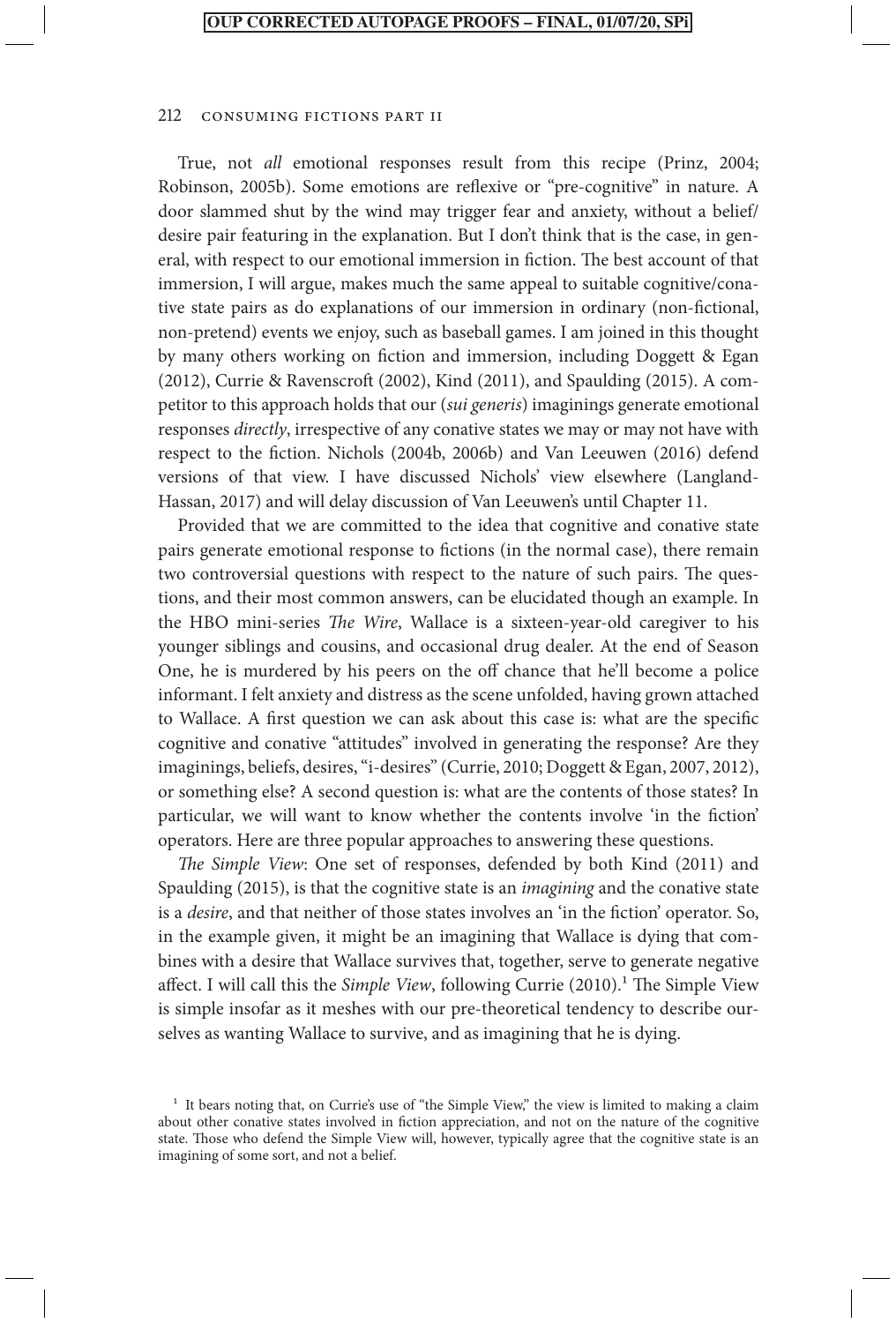*The Change of Attitude View*: A second style of view, defended by Currie (2010), Currie & Ravenscroft (2002), and Doggett & Egan (2007, 2012), gives a different answer concerning the nature of the conative state involved. Instead of holding that a desire that Wallace survives pairs with an imagining to generate negative affect, it proposes that we should posit an imaginative analog to desires— "i-desires"—to serve as the relevant conative state. It is my i-desiring that Wallace survives, while imagining that Wallace is being shot, that generates negative affect, with i-desires and imaginings combining to generate affect in roughly the same way that ordinary beliefs and desires do. I will—again following Currie (2010)—call this the *Change of Attitude View*. It is so named because it proposes a change to the conative attitude we might ascribe, pre-theoretically, when considering the case. It turns out we don't actually desire that Wallace survives; instead, we i-desire that he survives.

A motivation for the Change of Attitude View is that we are sometimes upset by what occurs in a fiction (as in a tragedy), even if we do not want to change the fiction to remove the upsetting feature (because we think the fiction is excellent as it is). Instead of describing us as somehow conflicted about how we want the fiction to be—both wanting Wallace to survive (because we like him) and wanting him to die (so that the fiction retains its dramatic integrity)—the Change of Attitude View proposes that we are in distinct states of desiring that the fiction remains as it is, while i-desiring that some event in the fiction does not occur. I will say more about this view and the argument just sketched in its favor below (section 10.5).

*The Change of Content View*: A third style of view—my own—is the *Change of Content View*. I again take the term from Currie.<sup>2</sup> The Change of Content view, as I will understand it, bears two important differences with both the Simple View and the Change of Attitude View. First, on the Change of Content View, the conative/cognitive state pair responsible for fiction-directed affect is a belief and a desire. This contrasts with the Simple View's claim that an imagining is (at least often) involved, and with the Change of Attitude's thesis that an imagining and an i-desire pair are (at least often) involved. Second, on the Change of Content View, both the belief and the desire include 'in the fiction' operators. This again contrasts with both the Simple View and the Change of Attitude View, insofar as neither hold that 'in the fiction' operators typically occur within the contents of the relevant emotion-generating states. Returning to the example from *The Wire*, on my view—the Change of Content View—it is my belief that, in the fiction, Wallace is being shot that combines with a desire that, in the fiction, Wallace survives, that generates negative affect. The Change of Content View is so named because,

<sup>&</sup>lt;sup>2</sup> On Currie's version of the Change of Content View, the view only makes a claim about the conative state at work in generating fiction-directed affect (viz., that it is a desire with an 'in the fiction' operator within its content). On my version of the Change of Content View, I add that the relevant cognitive state is a belief (and not an imagining), where the belief *also* has an 'in the fiction' operator.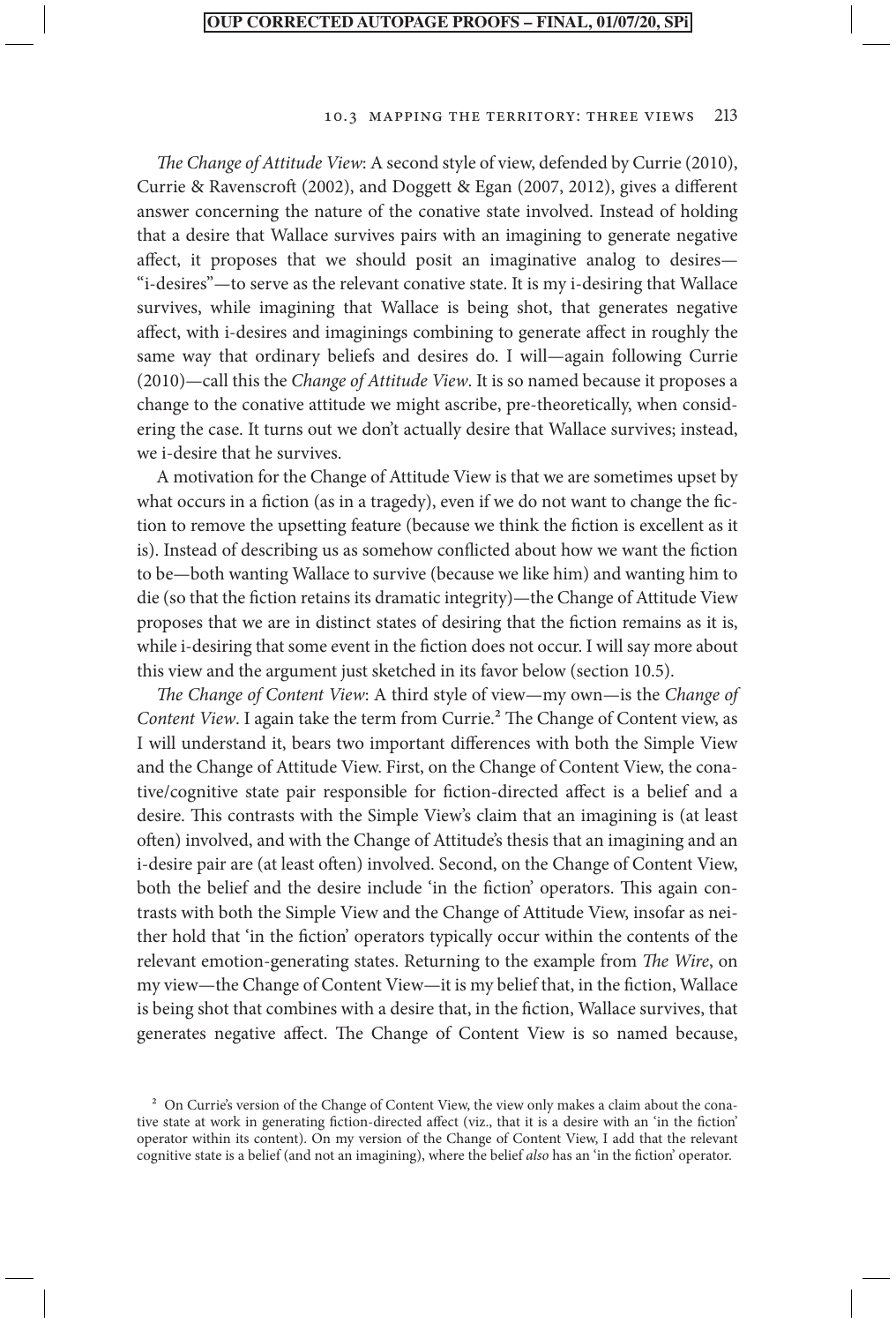pre-theoretically, we may not include 'in the fiction' operators within the content of the attitudes we describe ourselves as taking toward fictions (even if they are always there *sotto voce*, as noted above). The Change of Content View is, however, consistent with a view where the states responsible for triggering our emotional responses to fiction are ordinary beliefs and desires.

I will now mount an argument for the Operator Claim that, if correct, favors the Change of Content View over both the Simple View and the Change of Attitude View. Like it or not, the operator-involving Change of Content View is the only coherent alternative for providing an explanation of fiction-directed affect, so long as we are committed to those explanations invoking suitable cognitive/conative state pairs.

#### **10.4 To Which Fiction Do Your Desires Refer? Troubles for the Simple View**

I begin by recounting an ingenious argument developed by Currie (2010)—with help from Tyler Doggett and Stacie Friend<sup>3</sup>—against the Simple View, as a means to promoting his own Change of Attitude (i.e., "i-desire") View. I will then argue that, with minor modifications, it poses an equally serious challenge to his own Change of Attitude View.

Currie imagines a fictional *BBC* drama—*Death of a Prime Minister—*the plot of which involves Margaret Thatcher being pursued by an assassin. While he does not, in reality, wish for Thatcher to be assassinated, he is, in the context of the fiction, hoping that she is assassinated. As he puts it, he is "on the side" of the film's clever villain. As he cheers for the assassin, the Simple View would characterize him as having the desire that Thatcher dies. But, if that were really his desire, Currie observes, "it should be satisfied by her [actual] death." And yet:

It wouldn't be. Suppose that, while I am cheering for the play's assassin, Mrs. Thatcher runs in pursued by someone who proceeds to murder her. That would seem to me a wholly bad thing ... this state, which we ignorantly call a desire, is not satisfied by the death of Mrs. Thatcher, but by her death *according to the fiction*. (2010, p. 635)

Currie concludes that the Simple View provides a wrong account of his fictiondirected conative state, insofar as it suggests that the state should be satisfied by events that would not satisfy it.

<sup>&</sup>lt;sup>3</sup> Currie thanks both Doggett and Friend in the article for suggesting aspects of the argumentative strategy.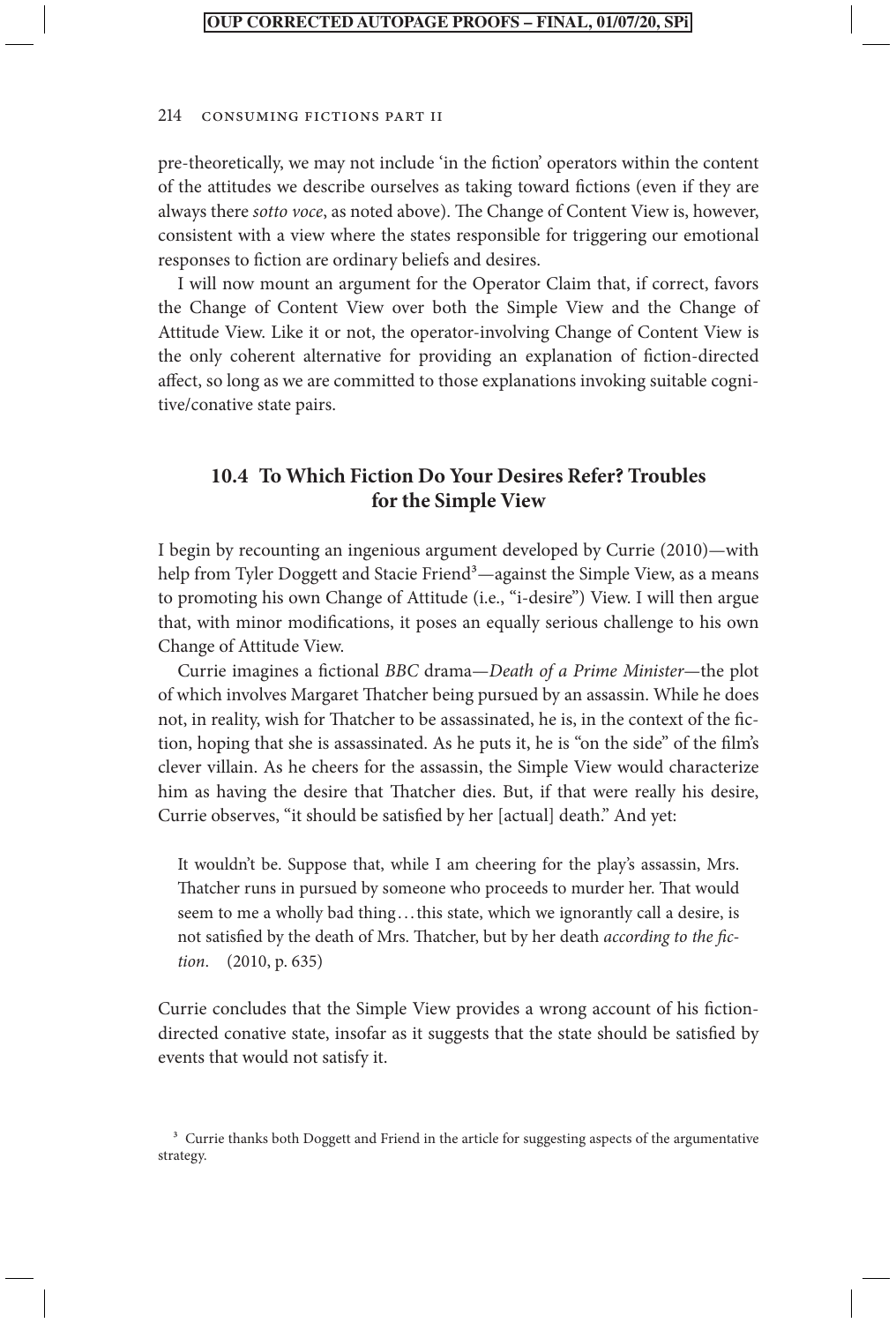Currie's example exploits the fact that we sometimes desire events to occur in a fiction that we do not wish to occur in reality. He would be aghast if Thatcher were actually murdered; yet he wishes the assassin to succeed in the fiction. This helps us to see that Thatcher's actual assassination is not among the satisfaction conditions for the fiction-directed desire. This suggests that the Simple View has given the wrong account of the conative state at work. We can also create problems for the Simple View using examples where one's fiction and reality-directed desires appear to align. Suppose that I am watching a film where terrorists storm Buckingham Palace. The film's hero hatches a plan to drive the terrorists out. I feel anxiety as I follow along, imagining (let us suppose) that the terrorists haven't yet been driven out of the palace. Which desire of mine pairs with this imagining to generate anxiety? On the Simple View, it should be a desire that Buckingham Palace is free of terrorists. Yet if the desire that Buckingham Palace is free of terrorists were really contributing to my anxiety, I should be able to dispel that anxiety by turning on the news and confirming that there are not, in fact, any terrorists laying siege to Buckingham Palace. But, obviously, news reports about the peaceable state of Buckingham Palace are irrelevant to my concerns. For the unsatisfied desire in question does not concern the state of Buckingham Palace itself, but, rather, the events of the fiction I am watching. I desire that, *in the fiction*, Buckingham Palace is free of terrorists. This is why simply assuring myself that Buckingham Palace is in fact safe does nothing to ease my mind. And it is why my negative affect subsides the very moment I judge that, in the fiction, terrorists have been driven out of Buckingham Palace. At least, so says the Change of Content View.

This is not Currie's conclusion, however. He favors the Change of Attitude solution, which we will consider in a moment. First, a comment on the structure of these cases. One might find it suspicious that both examples make use of people and places that have counterparts in reality. It might give the appearance that the problem lies in characterizing desires when there is a real-world counterpart to some entity in a fiction, and not with the Simple View's general claim that we needn't include 'in the fiction' operators within fiction-related desires. However, the real-world counterparts merely serve to highlight a general need to disambiguate the object of one's desires when making claims about their ability to generate affect. The need to distinguish such desires at the level of content is thrown into relief by any situation where two entities—fictional *or* non-fictional—share the same name.<sup>4</sup>

For example, suppose that I want Mike Mulligan to win an election where the only other candidate is Mike Jones. You find me dejected after Mike Mulligan's

<sup>4</sup> By "share the same name" I mean the sense in which two people named 'John Smith' share the same name. More neutrally we could describe the situation as one where the names for two people or places are homonyms and homographs (i.e., the linguistic labels look and sound the same). This leaves open whether names, as such, are partly individuated by their referents.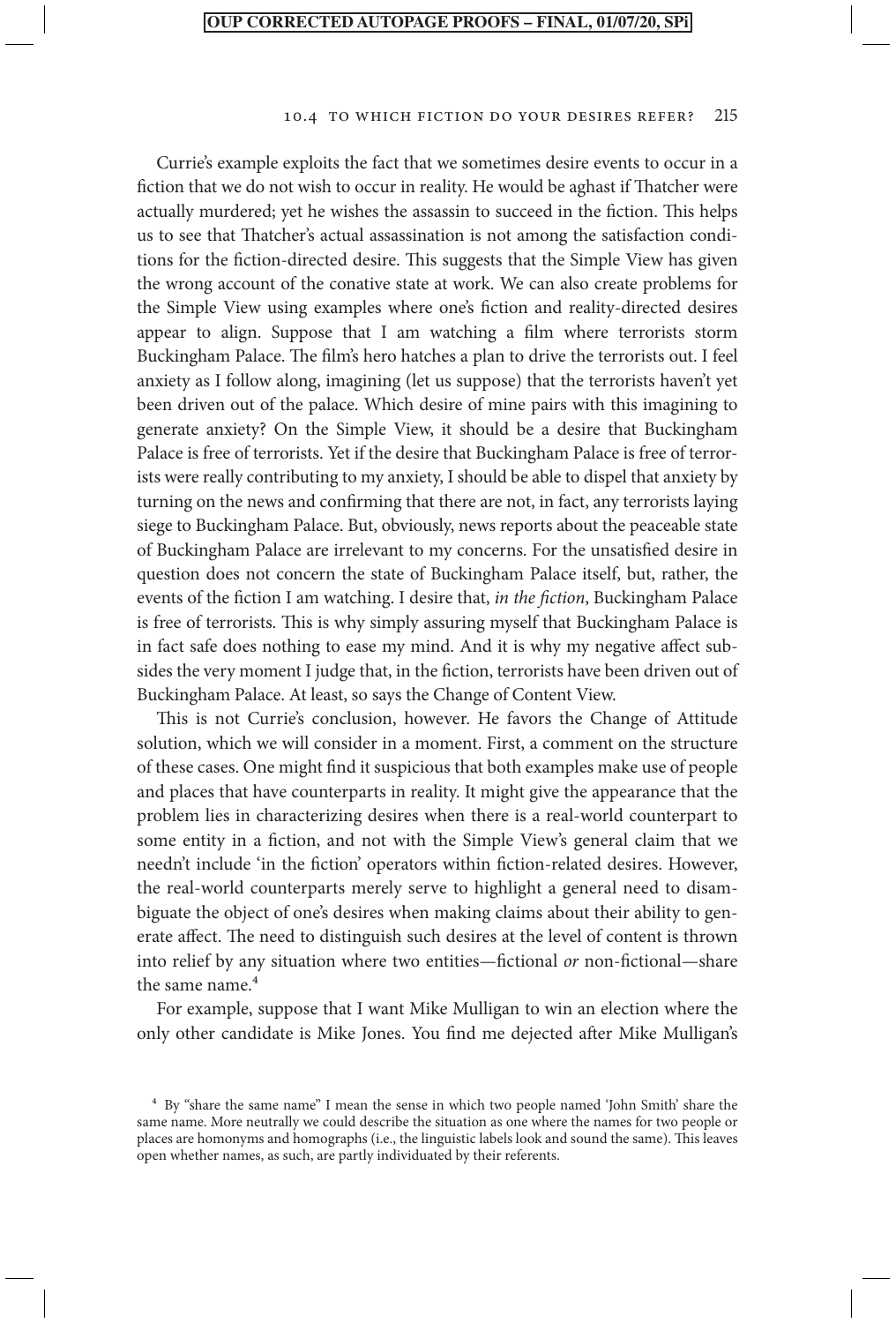loss. But why? I wanted Mike to win, and Mike *did* win. Well, the obvious answer is that the two instances of 'Mike' have different referents. A more thorough description of the desire and belief—that I wanted Mike *Mulligan* to win, and believe that Mike *Jones* won—instantly removes any appearance of a puzzle. What the Margaret Thatcher and Buckingham Palace examples highlight—though it is not obvious Currie himself recognizes it<sup>5</sup>—is that there are contexts where, in order to properly disambiguate the ascription of a desire that is elicited by a fiction, the fiction itself will need to be referenced in the content of the desire (as opposed to, say, a person's last name). But this reveals that we were only *abbreviating* our ascription of the state when we initially omitted mention of the fiction from its content. Where conversational context removes ambiguity in the intended object of reference—as it so often does, both within and outside of our engagement with fictions—we feel comfortable leaving out from our descriptions details like last names and titles of the fictions that feature the named characters. The resulting habitual omission of relevant 'in the fiction' operators, in the case of fiction-directed desires, can make them appear altogether unnecessary and even non-existent within the desires themselves; but that is *only* an appearance. Change the context—by highlighting fictional and real-life individuals with the same name, or (as we'll see below) fictional characters with the same name from different fictions—and the need for the operator is instantly felt.

I'll now build on these points to argue that 'in the fiction' operators are needed whether it is desires or i-desires that are active in fiction-appreciation, and so extend Currie's argument to the Change of Attitude View as well.

#### **10.5 Troubles with I-desires**

First, a few words on the nature of i-desires. I-desires are said to correspond to actual desires in roughly the way that *sui generis* "belief-like" imaginings are thought to correspond to ordinary beliefs. Currie & Ravenscroft (2002) and Doggett & Egan (2012) motivate i-desires—and their place within the Change of Attitude View—over both the Simple View and Change of Content View in part by appeal to their ability to solve a puzzle concerning the enjoyment of tragedies. Watching *Romeo and Juliet*, it seems we really want the couple to survive and are upset by their tragic suicides; on the other hand, most of us don't wish for *Romeo and Juliet* to be any different than it is—in particular, we don't wish for it to be rewritten so that it is no longer a tragedy. But this seems to suggest that we are

<sup>5</sup> Currie grants that his example is unusual in its appeal to characters based on actual people, but says, "I don't believe this affects the arguments' generality." "It would be odd to claim," he explains, "that, when fictions concern real things it is i-desires which are in play, but that in the case of fictions involving non-existents, real desires take over." However, my argument will be that the right conclusion is that it is *both* when fictions concern real things *and* when they involve non-existents that 'in the fiction' operators are needed—and that i-desires are not in play in either case.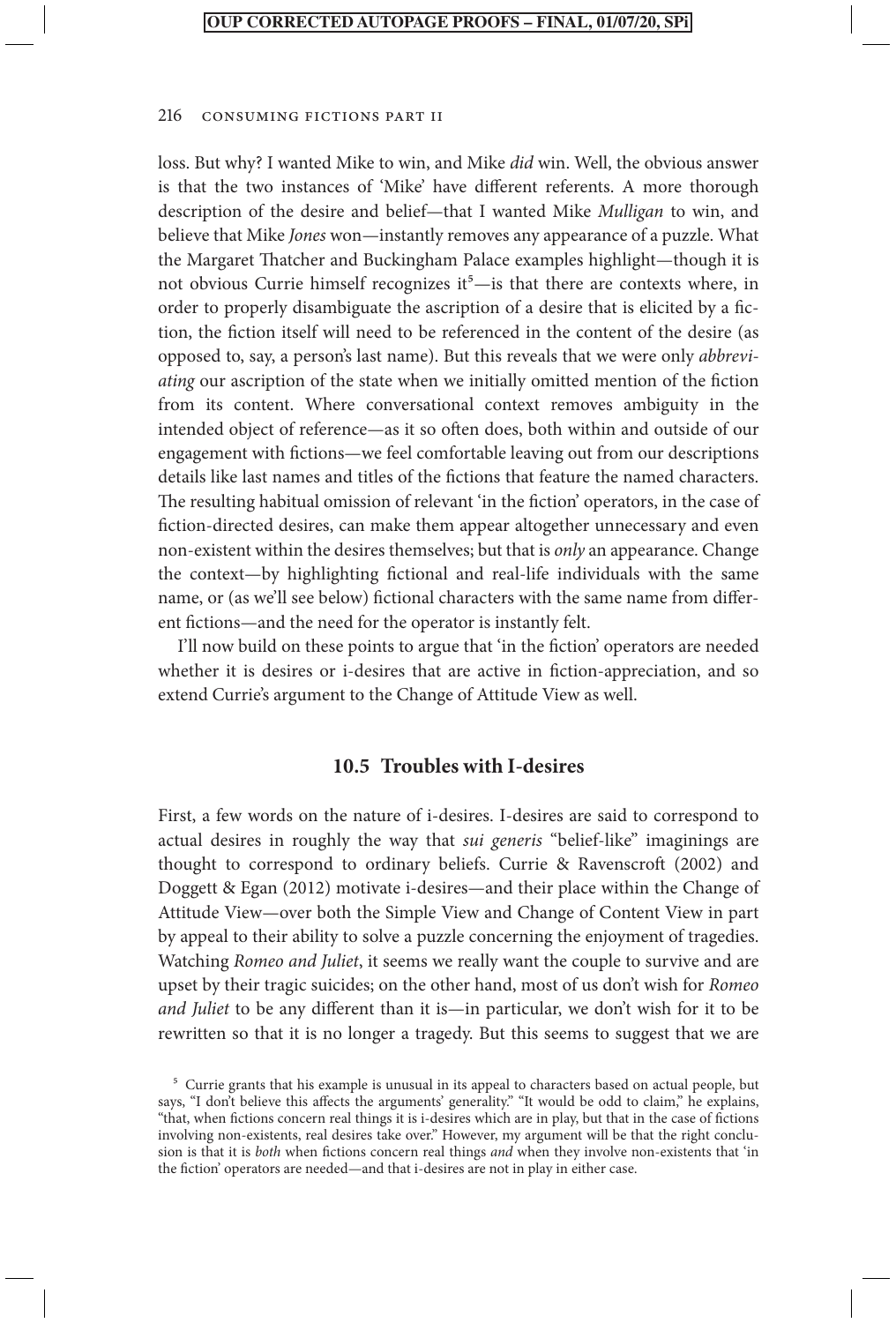somehow conflicted about how we want the fiction to be. Arguably, if we really want Romeo and Juliet to survive, then we should *also* want the fiction to be rewritten accordingly. And yet, few among us will advocate amending Shakespeare's work. (Much the same sort of example, keyed to *The Sopranos*, occurs in Doggett & Egan (2012).) Currie and Doggett & Egan's proposed exit from this impasse is to hold that we don't really desire that Romeo and Juliet survive; instead, we bear a desire-*like* imaginative attitude of *i-desire* to the proposition that they survive. And just as there is no conflict between imagining that *p* and believing that not-*p*, so too, they propose, is there no conflict between desiring that Romeo and Juliet perish (in line with the trajedy as it is) while i-desiring that they survive. We no longer have to say—implausibly, by their lights—that we have conflicting desires about how the fiction ought to unfold.<sup>6</sup>

What, exactly, is the difference between regular desires and *i-*desires, such that an i-desire that *p* and a desire that not-*p* will not conflict with each other? Currie gives us the following "test" for distinguishing the two:

(SC) A putative desire, A, is an i-desire and not really a desire if A has satisfaction conditions, a canonical statement of which makes reference to a fiction which is not also the object of A. (2010, p. 635)

The key idea here is that, while an i*-*desire has satisfaction conditions related to what happens in *Romeo and Juliet*, the fiction itself "is not also the object of" the i-desire. Essentially, Currie seeks to split the difference between the Simple View and the add-an-operator ("Change of Content") approach by stipulating that the

6 Granting Currie & Ravenscroft and Doggett & Egan's points that we would not change the fictions in question even if we could, there is still a strong case to be made that we are nevertheless conflicted about how the fictions proceed. This is indeed the view I take on the matter. We want *Romeo and Juliet* to continue in existence as the excellent tragedy that it is, sure; but part of us also wants it to be different—we really do desire that, in the fiction, Romeo and Juliet live happily ever after. It is this conflict in desires that characterizes the experience of tragedy in fiction—as proposed by Nichols (2004b) and Weinberg & Meskin (2006a).

Obviously, this reply will be unsatisfactory to Doggett & Egan and Currie & Ravenscroft, who are adamant that we experience no such conflict about the course of tragedies. In light of this standoff, the best we can do, I suggest, is to reflect on how common it is to have desires that are at odds with one's strongest, most settled preferences. Amy Kind offers a vivid example:

Consider a mother whose only child is a senior in high school. She wants her son to go away to university and she firmly believes that certain experiences can be achieved only if he does. Simultaneously, she fears having an empty nest, and thus she also wants her son to stay home and attend a local institution. Does this make her irrational? Surely not. Rather, it seems like a perfectly ordinary case of conflicting desires. (Kind, 2011, p. 429)

Questions of rationality aside, this mother quite plausibly has conflicting desires, despite being settled on the view that her son should go away to university. Given the opportunity to change his enrollment back to a local institution, she would not act on it any more than she would recommend rewriting *Romeo and Juliet*. And yet, as she looks around his room—at the old soccer trophies, the photos, the vacation souvenirs—she has a powerful desire that she knows she will not, and cannot act upon: to have him at home; to see him as a little boy again; to keep him from growing up. And why shouldn't she? Growing up is a kind of tragedy. She is conflicted, resigned as she may be to the proper course of events. A good fiction can generate much the same kind of conflict within our desires.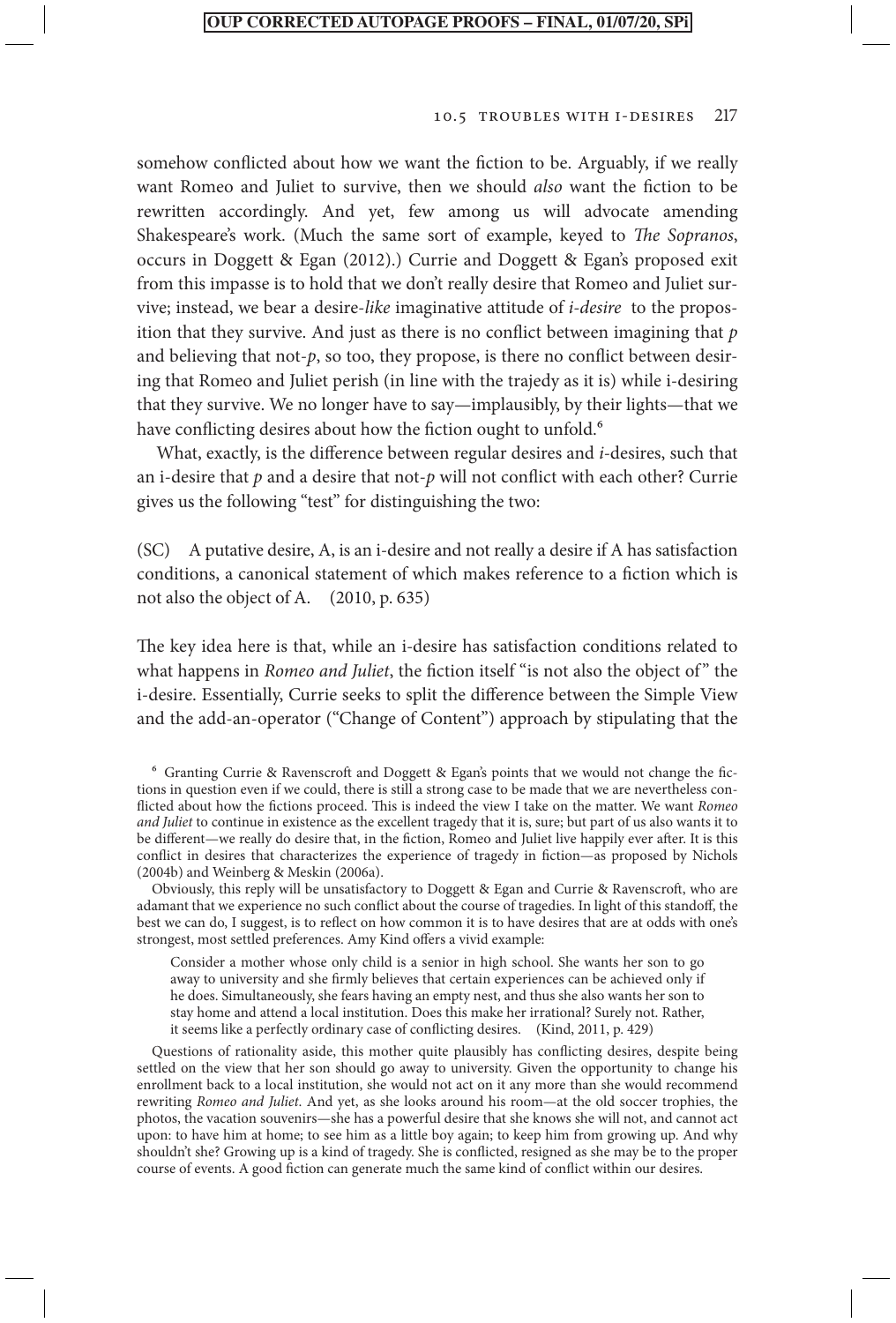satisfaction conditions of i-desires pertain to what occurs in the fiction (in line with the operator approach), while holding that the content of the state makes no mention of the fiction (in accordance with the Simple View). So, for instance, the state that contributes to feelings of despair when Romeo dies is an *i-desire*, the content of which is that Romeo survives. This (putatively) makes "Romeo himself" the object of the desire, and not the fiction *Romeo and Juliet*. Just as regular desires pair with regular beliefs to generate affect, defenders of i-desires hold that i-desires pair with belief-like imaginings to generate fiction-directed affect. In the present case, the i-desire that *Romeo survives* combines with a (belief-like) imagining that *Romeo is committing suicide* to generate negative affect. While neither state includes reference to a specific fiction within its content, Currie proposes, a canonical statement of the i-desire's satisfaction conditions *will* make explicit reference to some fiction. The i-desire is satisfied if and only if, in the fiction, Romeo survives. (Similarly, the imagining that Romeo is committing suicide is "correct" or "appropriate" only if it is true, in the fiction, that Romeo is committing suicide.) Importantly, this picture avoids the problem that Currie's *Death of a Prime Minister* creates for the Simple View. The reason that Currie's fictiondirected desire that Margaret Thatcher is assassinated is not satisfied by an actual assassin's killing Thatcher in the theater is that Currie's (supposed) desire for her to be assassinated was really an *i-desire*. I-desires are satisfied by what is true in a particular fiction and not by what is true in reality.

Currie admits that this leaves i*-*desires with "odd satisfaction conditions" (p. 635). For such states can putatively be about an actual person (e.g., Margaret Thatcher)—in the sense of taking that person as their object—yet be satisfied (or not) according to how things turn out with respect to a mere fiction*.* Ordinarily, how things stand with the object of a conative state (viz., Margaret Thatcher herself) is the only matter relevant to judging whether that state is satisfied. We can reasonably ask: if my i-desire is really *about* Margaret Thatcher herself, why should what happens to a fictional character have any bearing on its satisfaction? The fate of the Thatcher character in *Death of a Prime Minister* has no causal influence over Margaret Thatcher *herself*, who, we are told, is the object of the desire. To simply say that this is how it is with i-desires—that they are about one thing, but satisfied by something causally unrelated to that thing—does little to diminish the puzzle.

A more decisive form of objection is available, however. For the same argument Currie runs against the Simple View can, with a few amendments, be applied to the i-desire view as well. Suppose that the BBC made multiple Margaret Thatcherinspired fictions. *Death of a Prime Minister* is one, but there is also *A Dangerous Pearl*. Thatcher is pursued by an assassin in both. And let us suppose that I watch the first half of each film one afternoon, delaying their conclusions until the next day. When it comes to *Death of a Prime Minister*, I am rooting, with Currie, for the assassin. Yet, in *A Dangerous Pearl*, I want the Prime Minister to survive.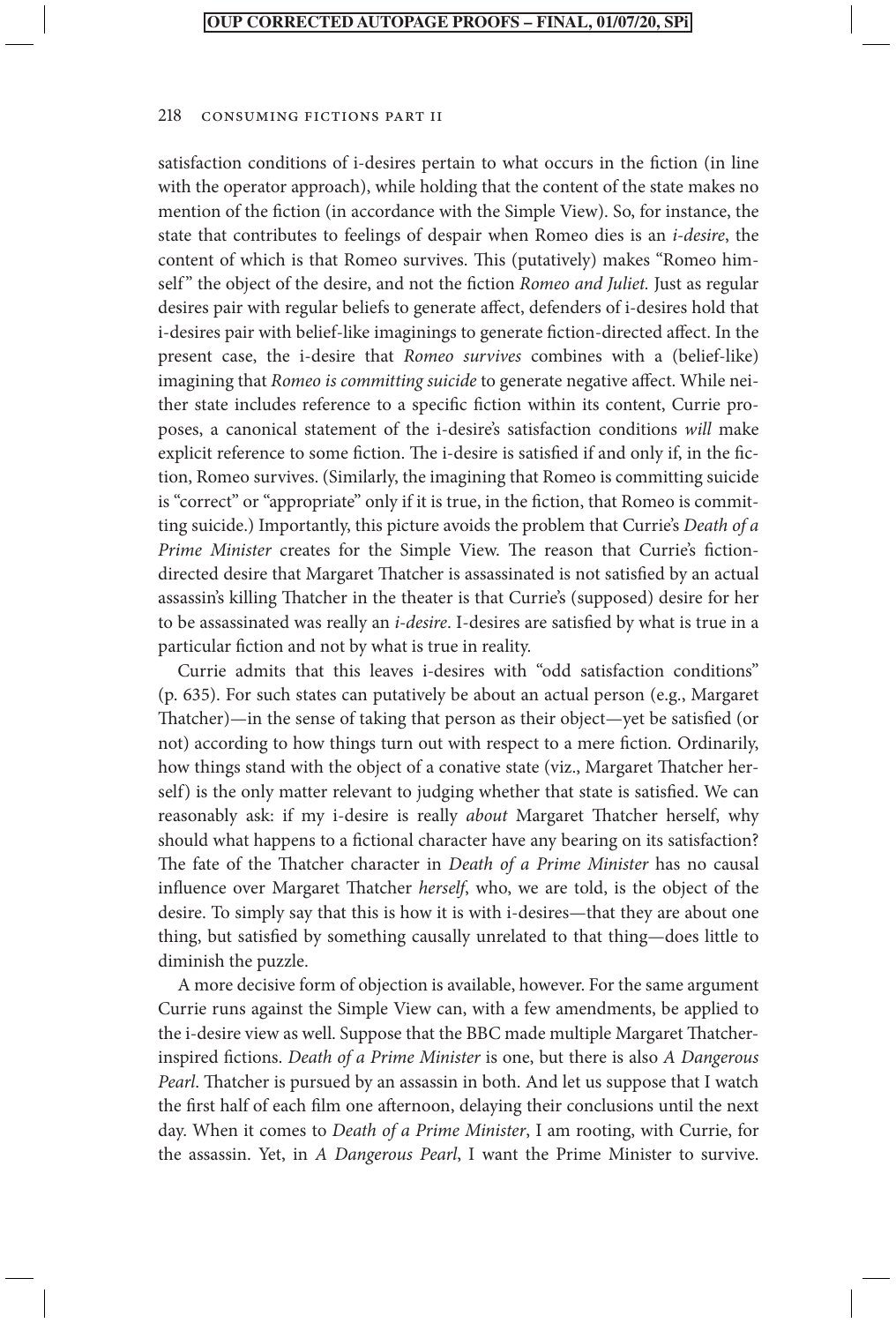(In that film, the assassin's motivations are less compelling.) What is the proper characterization of these putative i-desires? Working with the tools Currie allows himself, neither i-desire can make reference to the particular fiction that elicited it. So it appears I am conflicted: I i-desire that Thatcher die; and I i-desire that Thatcher not die. Both i-desires take, as their object, Thatcher herself. But, of course, it seems wrong to say that I am conflicted. This is not a case of mixed emotions, after all. I am not "of two minds" in this sort of case. (Contrast my account of tragedy, in fn. 6.) I want one thing to happen to the Thatcher character in *Death of a Prime Minister*; and, as a separate matter, I want something different to happen to the Thatcher character in *A Dangerous Pearl*.7 Something has gone wrong with the i-desire approach if it suggests I am in fact conflicted. For all my desires can be satisfied simultaneously, if things turn out the right way in each fiction.

We can further put pressure on the Change of Attitude View by showing how it wrongly predicts the situations in which an i-desire will be satisfied. Suppose that I have a single i-desire that Thatcher is assassinated, elicited by my viewing of *Death of a Prime Minister* (*DPM*). I have not yet viewed *A Dangerous Pearl* (*ADP*). Pausing *DPM* momentarily to make more popcorn, I stream, on my phone, the opening of *ADP*, in which she *is* assassinated—in the first minute, no less! (Here I mirror the feature of Currie's example where Thatcher herself is chased into the very theater where he is enjoying *DPM* and assassinated; one remains in the context where the initial i-desire is active, while being confronted by another Thatcher-iteration.) Yet I don't experience any sense of satisfaction, as I wasn't rooting for *that* assassin. But why shouldn't I be at least somewhat pleased, given that I (still) have an i-desire, elicited by *DPM*, that Thatcher is assassinated and, in watching the opening of ADM, imagine *that Thatcher is assassinated*?8 The answer is plain: the content of the relevant desire (or i-desire) was more specific than that Thatcher is assassinated—or even that she is assassinated *in some fiction or other*. It was a quite specific desire (or i-desire) that, in *Death of a Prime Minister*, Thatcher is assassinated.

Currie might respond by reminding us that i-desires have satisfaction conditions relating to the different fictions that elicit them, which are not tracked by their contents. In that case, a person might i-desire that *p* while i-desiring that

7 For reasons explained at the end of the previous section, this case does not require there to be a real-world counterpart to the fictional character(s). A similar example is easy to generate with different iterations of James Bond in different 007 films—as explained below.

<sup>8</sup> The dueling BBC dramas example can be levied against the Simple View as well. In that case, the problem is one's having a desire that Thatcher is assassinated (elicited by *Death of a Prime Minister*) and a desire that Thatcher is not assassinated (elicited by *A Dangerous Pearl*). Again one is wrongly characterized as being conflicted; and again one is left without explanation for why one's desire for Thatcher to be assassinated (elicted by *Death of a Prime* Minister) continues to generate negative affect, or feelings of suspense, even after one has imagined that Thatcher is assassinated (while watching *A Dangerous Pearl*). The clear solution to our problems here is to simply grant that the respective fictions make it into the content of our two desires. As they are desires about two different fictions, there is no cognitive conflict in having them.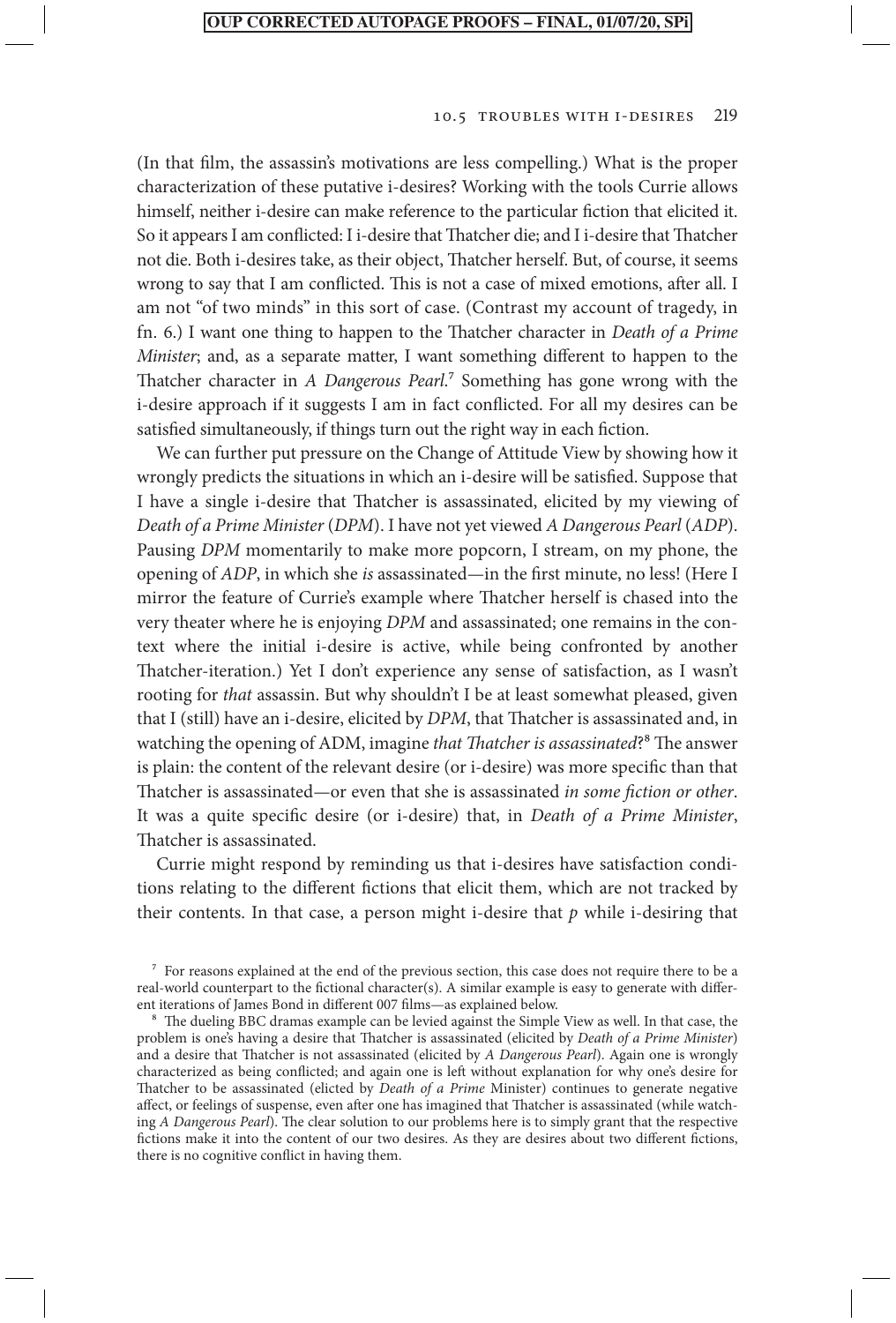not-*p* without being at all conflicted, just because the satisfaction conditions of each i-desire pertain to different fictions. However, one might wonder why the defender of the Simple View could not have made a similar move, appealing to differences in satisfaction conditions for regular desires with conflicting contents (e.g., the desire that Thatcher lives, and the desire that she is assassinated) to explain why Currie isn't thrilled when Thatcher is murdered before him in the theater. More troublingly, for both the Change of Attitude and Simple Views, such differences in satisfaction conditions could make no difference to the causes and effects of the states within a person's mind, which, we must assume, are determined entirely by a state's content and attitude. If we cast aside that assumption and claim, to the contrary, that different satisfaction conditions *can* make a psychological difference, even when the difference in satisfaction conditions is not reflected in a state's content or attitude, the explanatory value of the notions of attitude and content is undermined. A state's content and attitude would not suffice to determine its state's satisfaction conditions *or* its psychological role. A person could then potentially have two or more i-desires with the *same* content simultaneously, each of which played different cognitive roles. What theoretical role would the notions of content and attitude—the main explanatory posits in this debate—be playing on such a picture? Surely we will have taken a wrong turn.

A related response worth considering is that an i-desire will typically be cordoned off to, or "quarantined" within, just one imaginative project—occurring only "in the scope of " that project—while another i-desire with the same (or a conflicting) content may similarly interact only with cognitive states relating to the distinct fiction that elicited *it* (cf. Friend, 2003; see fn. 9). But this just leaves us with the question of how this quarantining-to-a-specific-project is accomplished. As we've seen in earlier chapters, the notion of a distinct cognitive (or conative) attitude is typically brought into play precisely to serve this kind of function. It is said that our imagining that *p* is quarantined from our belief that *p* precisely in virtue of the fact that we take a different attitude toward the propositions in each case (Nichols & Stich, 2000). The difference in attitude is supposed to account for the difference in functional role between the two states which nevertheless have the same content. This explanation of quarantining must be superfluous, or just mistaken, if it turns out that some i-desires are quarantined from imaginings that other i-desires are not quarantined from (The same point extends to regular desires as well, insofar as a defender of the Simple View may wish to appeal to distinct regular desires occurring only "in the scope of" different imaginative projects, in responding to the above objections.)

In any case, if one i-desire (or desire) is quarantined from a cognitive state while another i-desire (or desire) with the same content is not, the two conative states will *ipso facto* have different functional roles, despite having the same content. This will imply that we are indeed taking distinct attitudes toward the two propositions after all, insofar as attitudes are understood functionally. The price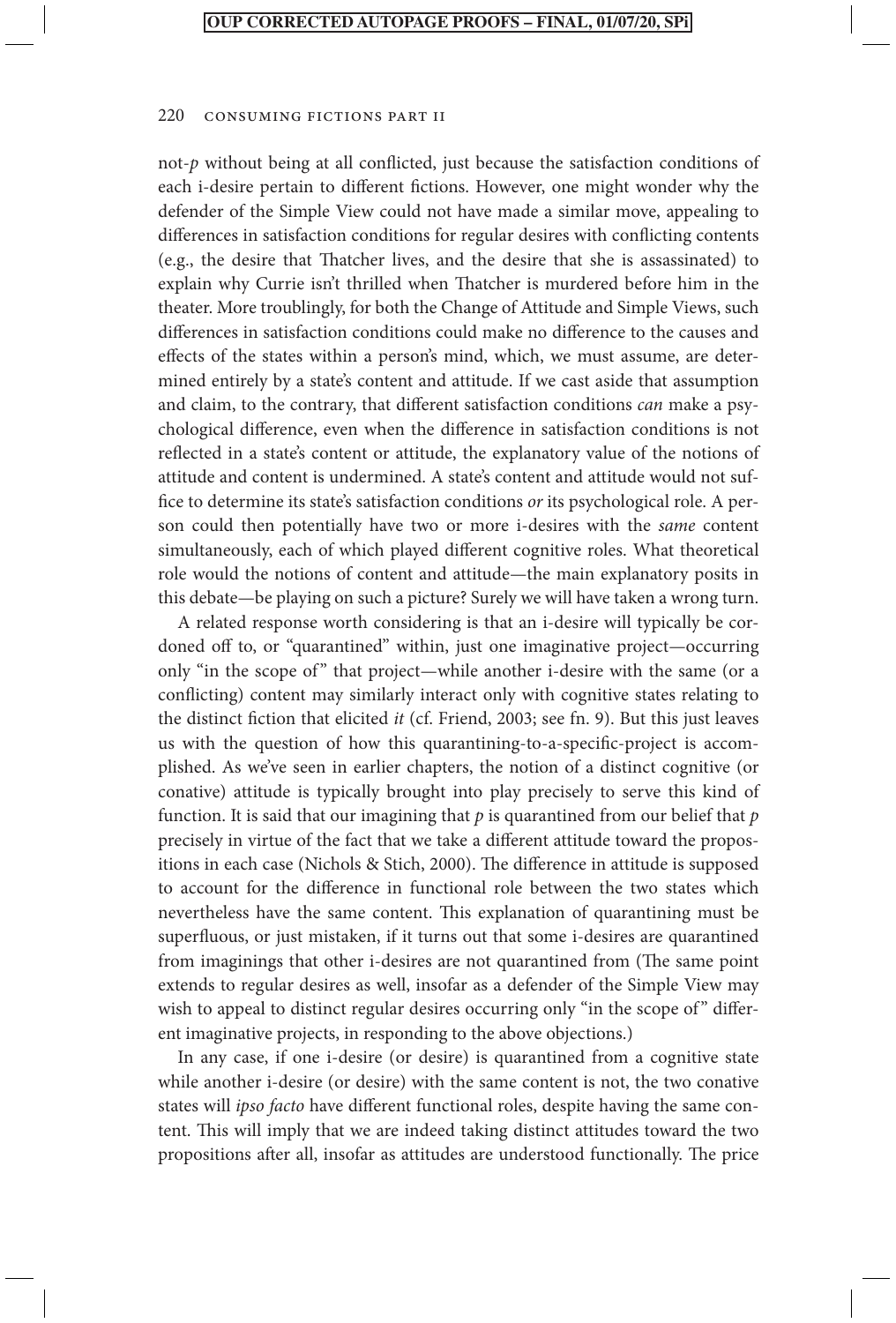of maintaining an operator-free account of the content of the states is that we need to posit a distinct cognitive attitude for each new fiction we enjoy. Again something has clearly gone wrong.<sup>9</sup>

In a blog response to a short version of this criticism I raised elsewhere (Langland-Hassan, 2018b), Currie (2018) proposes that Bratman's (1992) notion of context-relative *acceptance* may help to dissolve the problem (where, again, the problem is our seeming to have conflicting i-desires elicited by distinct fictions in cases where, intuitively, we lack any conflicting conative states). While I don't want to pin the view on Currie—it was an informal blog post, after all—it is an interesting idea worth exploring, as others may find it attractive. He offers the example of a ship's captain who accepts that her ship is in a certain sort of danger with respect to one context, but not another. This person, he writes, "accepts P relative to one context and accepts not-P relative to another and that there is no contradiction in doing so." This is different than cases of "irrational acceptance" where "the captain becomes so confused that she accepts P and not-P in the same context." Currie's idea here is that i-desires (and perhaps "ordinary" imaginings as well) may be context-relative in the manner of acceptances, and that this would dissolve the apparent conflict in imagining that *p* (with respect to one fiction) while simultaneously imagining that not-*p* with respect to another.

However, the context-relativity of any acceptance (or imagining) must find its way into the agent's mind in some way or other. That is, there must be some psychological difference between the person who accepts P relative to context R and the person who only accepts P relative to context Q (where contexts R and Q are different)—even if both people otherwise have the same beliefs. That difference cannot be captured by appeal to the content or attitude of the state, as both accept that P. One might respond, "Well, the different contexts will reveal themselves in the different ways the acceptance that P functions in their broader cognitive economies." However, I take it as shared ground that such functional differences are to be understood in terms of different attitudes taken toward type-identical contents—that different attitudes essentially serve to mark different characteristic functions a certain type of contentful state may have. The proposal thus suggests that the same attitude is not taken toward the content P in each case, after all. So it

<sup>9</sup> Stacie Friend (2003) also discusses cases where a single character is portrayed in different ways in different fictions, giving rise to correspondingly different emotional responses. She explains away the apparent conflict in the responses by holding that they "occur within the scope of different imaginings." The question is: what determines the "scope" of an imagining, given that there can be dispositional imaginings, which Friend rightly allows ("We can say that my imaginings and feelings about Tess are dispositional: even if I am thinking about something else entirely, it would be accurate to say that I pity Tess"). Friend simply proposes that the contents of imaginings "remain attached to their sources and thus compartmentalized." But *how* do imaginings remain "attached" to a specific source, if not by their contents? It cannot be the mere fact that they are imagined. This is where we need an operator relativizing the contents to a specific fiction.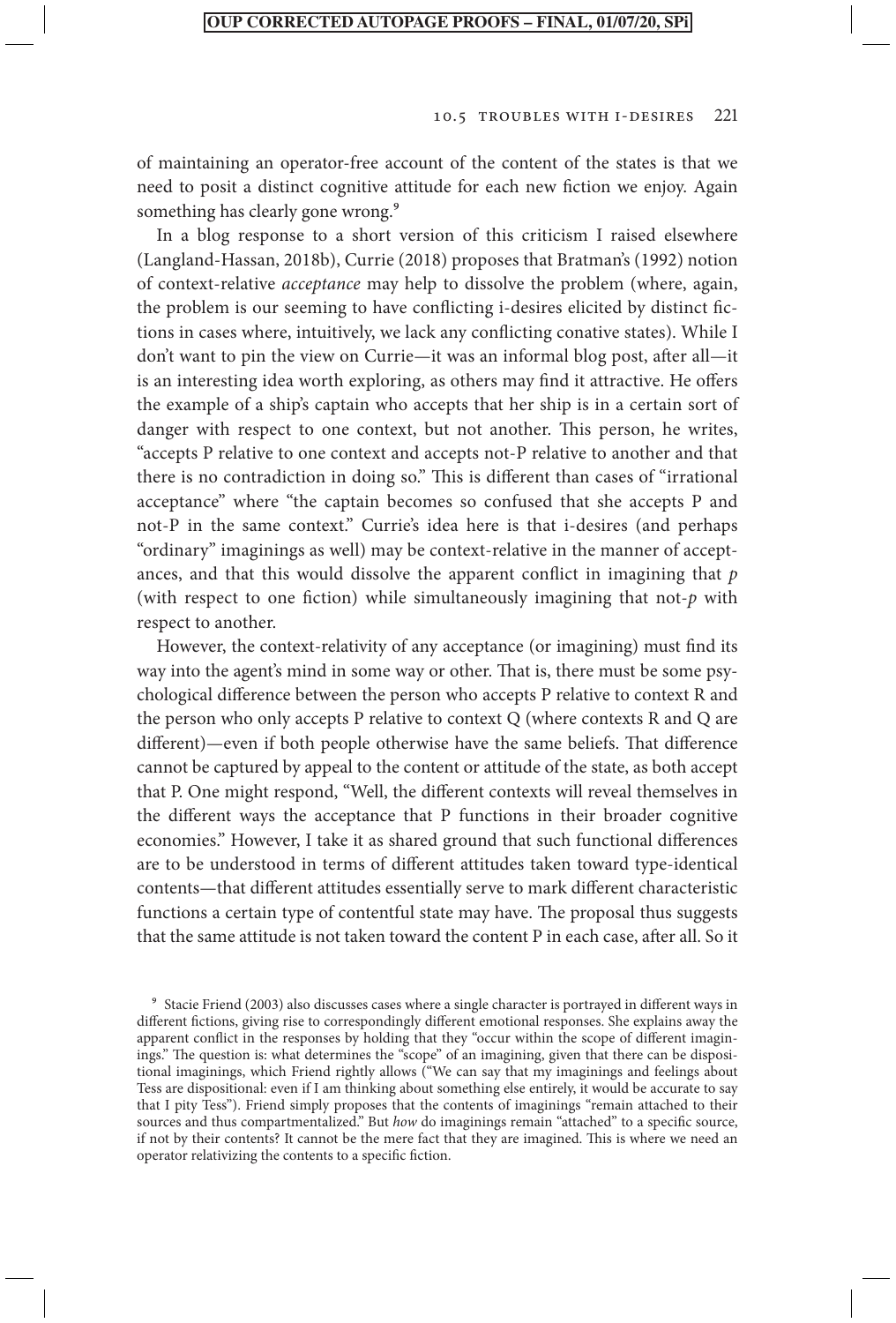appears we either have to proliferate attitudes, or adjust the contents. Turning back to the case of consuming fictions, if we go the route of proliferating attitudes, we seem headed toward holding that we adopt a different attitude toward the propositions relevant to each different fiction we enjoy. If we adjust the content, then we are returning to the solution I initially proposed of invoking distinct "in the fiction *F*" operators.

Stepping back, all of these problems were lurking the moment Currie drew a distinction between the content and the satisfaction conditions of a conative state. When he first introduced the idea of i-desires having distinct satisfaction conditions from desires with the same content, the implicit suggestion was that this functional difference was to be accounted for by the nature of the distinct attitudes taken toward the content. It was in the nature of i-desire *as an attitude*, one might have supposed, that i-desires have fiction-related satisfaction conditions even when their contents make no mention of a fiction. Yet, as soon as there are multiple fictions afoot, it becomes clear that a single attitude of i-desire will be too blunt an instrument to determine *which* fiction's events are relevant to the satisfaction of any given i-desire.

#### **10.6 The Life-expectancy of Fiction-directed Desires**

There nevertheless remains a last response to consider on behalf of i-desires. With slight modifications, it can also be adopted by defenders of the Simple View. It could be argued that the i-desires (or, alternatively, ordinary desires) elicited by fictions are highly *condition-dependent*, in that we no longer harbor them when we are not actively attending to the fiction they concern. In that case, I would not retain i-desires (or desires) about the Thatcher of *DPM* when I am engaging with *ADP*, and so would not end up with conflicting i-desires (or desires) in the case I described above.

Currie himself considers and rejects this response when assessing whether a defender of the Simple View could use it in response to his own argument. The Simple View theorist, he notes, might say of the *Death of a Prime Minister* case that he has a long-term, stable desire that Thatcher lives, and a conditiondependent desire (while watching *DPM*) that she is assassinated. This could explain why his eagerness for Thatcher's assassination while watching *DPM* does not conflict with his general support of her outside of the fiction. Currie's example of the assassin running into the very theater where he is watching *DPM* and murdering her there aims to undermine this response. For in that case, he (arguably) remains in the very context where his condition-dependent desire (or i-desire) that she is assassinated (in *DPM*) is active; and yet, her actual assassination *still* does not satisfy any desire of his. This, Currie suggests, shows that *even if* the fiction-directed desire is condition-dependent, it is not a desire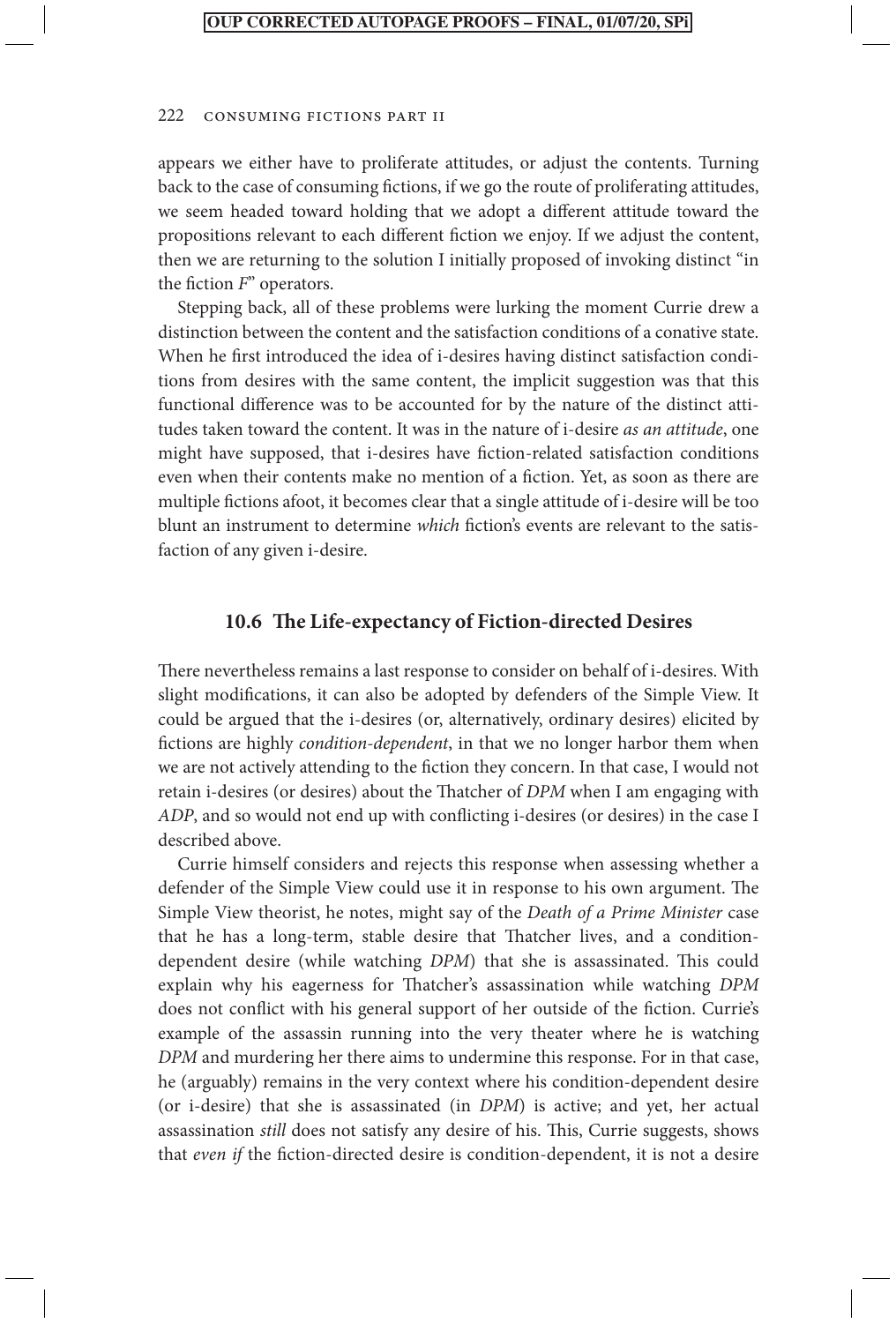that Thatcher is assassinated. My response can piggyback on Currie's: instead of Thatcher being chased into the theater, suppose that we simply bring an iPad into the theater where Currie is enjoying *DPM* and show him a snippet of *ADP* where Thatcher is assassinated. No desire (or i-desire) of his is thereby satisfied; and yet he is imagining that Thatcher is assassinated (in response to *ADP*) and remains in the context where he (purportedly) i-desires that she is assassinated. Moreover, there is nothing to stand in the way of one's watching both films simultaneously, on two screens. It would be far-fetched to propose that one's i-desires (or regular desires) with respect to each fiction pop in and out of existence as one looks from screen to screen. Turning momentarily to *ADP*, I may still feel anxiety, or suspense, with respect to what is occurring in *DPM*. So the relevant desires persist. Yet neither could one say that I am in some sense conflicted about what I want, just in virtue of wanting the Thatcher character to perish in one, but not the other fiction.

In any case, I see no good reason to think that our fiction-directed conative states are, in general, highly condition-dependent. There are clear cases of stable, long-lasting fiction-directed desires. Whenever I return to a mini-series I've been watching, they are there at the ready, assuring that I'm instantly engaged. We can easily generate the same sort of puzzle we have been considering with respect to such stable desires. When James Bond is played by Sean Connery, for instance, I want him to succeed in saving the world; when he is played by Timothy Dalton, I am indifferent. These are stable dispositions. I retain them in my sleep. With my Connery-related desires in mind, we can say that, right now, I want James Bond to defeat the evil masterminds. But, then, why am I indifferent as I watch the Dalton-acted *License to Kill*? Well, the desire (or i-desire) in question was not directed at *that* James Bond. Properly characterized, my stable desire is that the James Bond of *Goldfinger*, and other Sean-Connery-acted-installments, saves the world. Again the notion of fictionality—and even of a particular fiction—must enter into the content of the state.

My arguments in favor of the Change of Content View have, up to this point, focused on fiction-directed conative states: desires and i-desires. I will now move toward a broader defense of the Operator Claim (OC), by arguing that the same points extend to our fiction-related ("belief-like") imaginings as well.

#### **10.7 Imagining that, in the Fiction,** *p***, and the Problem of Thatcher's Pearls**

At the beginning of this chapter, I advertised a surprising conclusion I would endeavor to reach, dubbed the *Operator Claim*:

OC: when recovering fictional content from a fiction *F* in which *p* is the case, we do not simply imagine that *p*; rather, we imagine that, in the fiction *F*, *p*.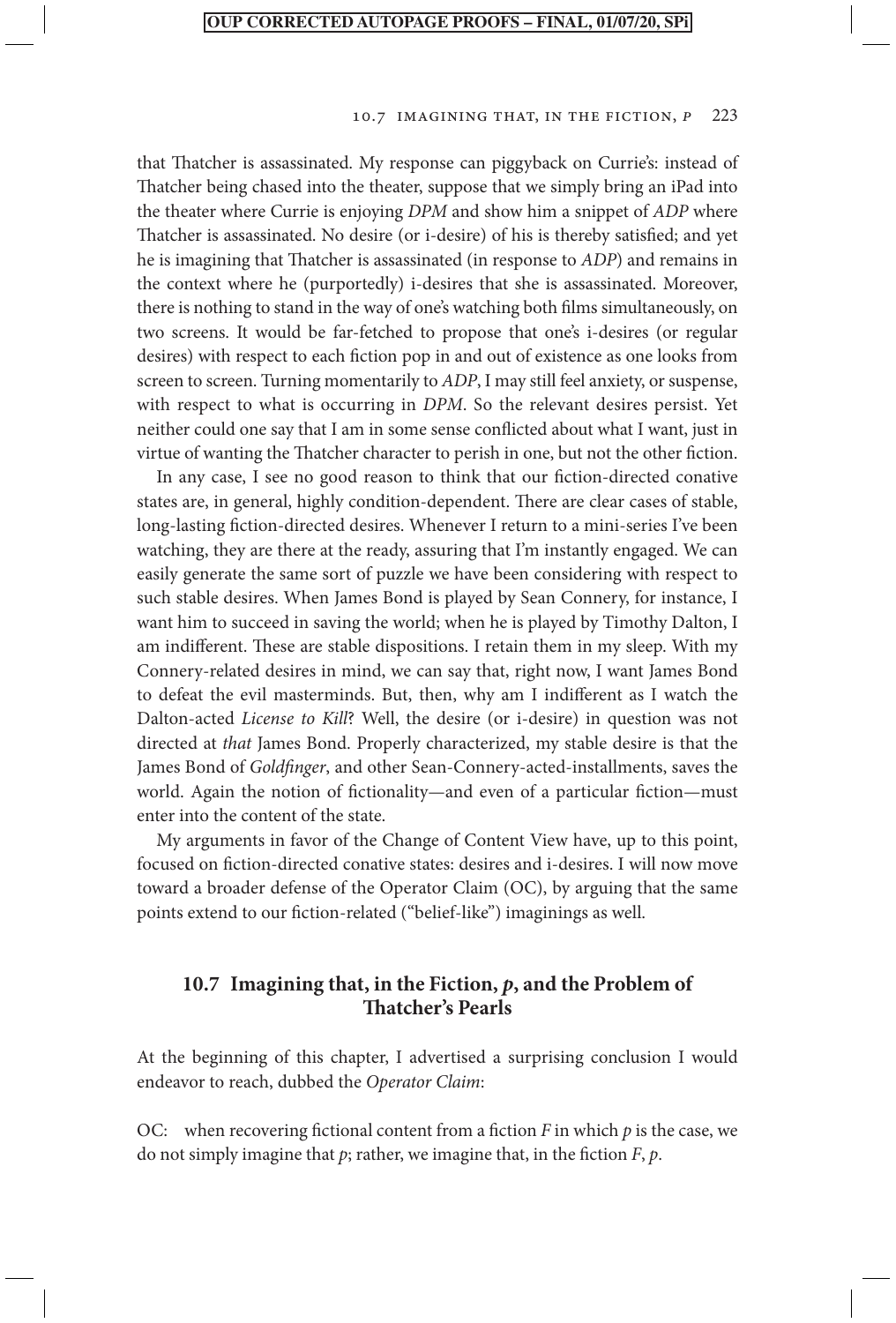We will need to include 'in the fiction' operators within proper ascriptions of imaginings for much the same reason they are required within ascriptions of fiction-related desires (or i-desires).

First, we can find cases where doing without such operators commits one to ascribing contradictory imaginings where there are none. These mirror the dual BBC drama cases where the Simple View and Change of Attitude View wrongly ascribe conflicted desires (or i-desires) about Thatcher's assassination. Suppose again that I am watching the two Margaret Thatcher dramas on dual screens, shifting my attention from one to the other now and then. (It is not necessary to the example that I am watching the fictions at roughly the same time, provided, as earlier argued, that fiction-related desires and imaginings are not highly conditiondependent; the present version of the argument avoids depending upon that point, however.) In *A Dangerous Pearl*, Thatcher is always wearing a pearl necklace; in *Death of a Prime Minister*, she is never wearing one. On the ordinary account of things—making no use of 'in the fiction' operators—we have to say that I am simultaneously imagining that Margaret Thatcher is wearing a pearl necklace (as a result of taking in *ADP*) and imagining that Margaret Thatcher is not wearing a pearl necklace (as a result of taking in *DPM*). Is this a plausible account of things?

Set aside the BBC fictions for a moment. Can I, right now, imagine that Margaret Thatcher is wearing a pearl necklace *and* that Margaret Thatcher is not wearing a pearl necklace? I can certainly imagine one proposition *after* the other: I imagine that she is wearing a necklace; then I imagine that she takes it off. The question is: can I imagine one proposition while I am still imagining the other? This may be possible. Perhaps I can imagine a kind of macro-scale quantum nonlocality, wherein Thatcher's necklace both is and is not around her neck. I will, in any case, place no barrier on imagining apparent contradictions of this sort. Yet this clearly isn't the imaginative project I am engaged in as I watch the two BBC drams. They are not forcing me to imagine a violation of folk physics. The more natural thing to say is that the imaginings take two different objects: *DPM*, with its events and characters; and *ADP*, with its own events and characters. I imagine that, in *A Dangerous Pearl*, Margaret Thatcher is wearing a pearl necklace; and I imagine that, in the *Death of a Prime Minister*, Margaret Thatcher is not wearing pearls. This instantly resolves the ambiguity and removes any suggestion that I am contemplating bizarre quantum phenomena. Yet this response is only possible if fiction-directed imaginings involve 'in the fiction' operators, just as fictiondirected beliefs and desires must.

Again one might respond that my simultaneous imaginative projects somehow remain quarantined from each other, as a means to omitting 'in the fiction' operators from our imaginings. One way to develop this response is to suggest that we have different imaginative dispositions with respect to each distinct fiction we enjoy. But this again recreates, within imagination itself, the need to quarantine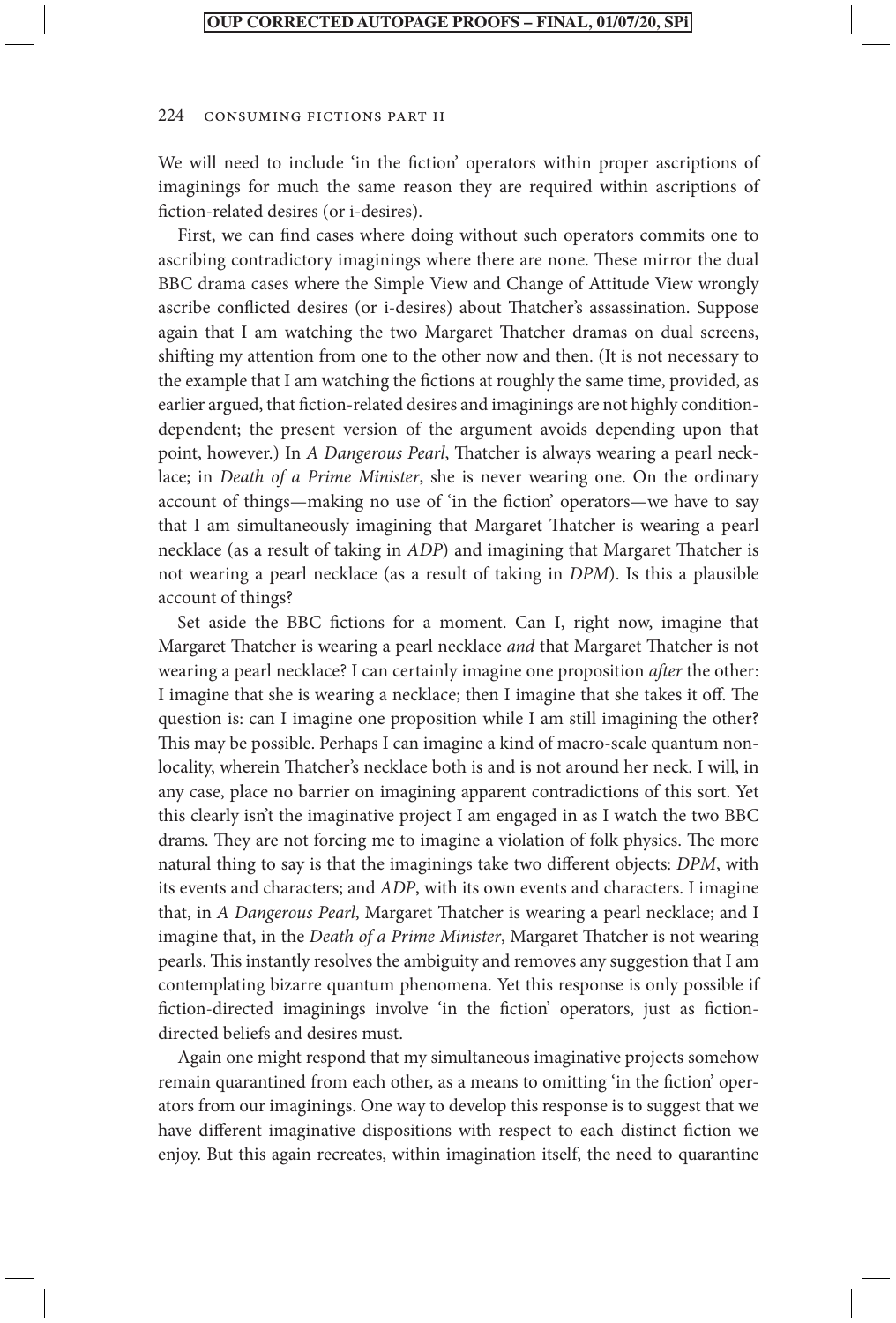contents from each other that the distinct cognitive attitude of imagination was originally introduced to explain (as in Nichols & Stich (2000), and Currie & Ravenscroft (2002)). In proposing distinct sets of dispositions relevant to each fiction we enjoy, we have, in effect, posited distinct *boxes* corresponding to each fiction. After all, the heavy-duty theorist's cognitive "box" is just a cognitive reification-cum-explanation of the fact that we ascribe different cognitive and behavioral dispositions with ascriptions of "imagines that *p*" than we do with ascriptions of "desires that *p*" or "believes that *p*." Now we are likewise forced into positing distinct boxes as an explanation for the different dispositions we ascribe with "imagining that *p* with respect to *Death of a Prime Minister*," as opposed to "imagining that *p* with respect to *A Dangerous Pearl*." We have simply multiplied the stock of primitive attitudes, each of which will have a somewhat different associated functional role. Where will it end? A person can be reading several different novels over the course of a week, keeping each well enough in mind to pick it up and follow along at a moment's notice. Such a reader has distinct "imaginative dispositions" relating to each novel. Is she exploiting a distinct cognitive box for each novel, each corresponding to a primitive, fiction-specific set of dispositions? Of course not. She simply has beliefs about what is happening in each novel that are accessed and *used* when engaging with each.

A second problem that results when we omit 'in the fiction' operators from our fiction-related imaginings is that we run into cases where we fail to experience the kind of affect we ought to, given our imaginings. Suppose that I am deeply engrossed in *Death of a Prime Minister* and form a strong desire that, in *DPM*, Thatcher is assassinated. (I am taking it as established, by earlier arguments, that such fiction-directed desires involve 'in the fiction' operators.) Pausing *DPM* momentarily, I watch the first few minutes of *A Dangerous Pearl*, where she is assassinated in the opening scene*.* On the standard view of fiction-consumption, I am now imagining that Thatcher is assassinated (in response to *ADP*). Yet this imagining does not generate positive affect in combination with my desire that, in *Death of a Prime Minister*, Thatcher is assassinated. Why not?

Well, intuitively, the imagining is not *about* the right fiction. What would it take for the imagining to *be* about the right fiction? The answer is clear: the specific fiction would need to feature in the content of the imagining. That is the only plausible way to render the imagining relevant to my desires about one, as opposed to the other, fiction—or, indeed, to any existing *fiction* at all. If I imagine that, in *DPM*, Thatcher is assassinated, this state can potentially combine with my desire that, in *DPM*, Thatcher is assassinated, to generate positive affect. But simply imagining that Thatcher is assassinated will not do the trick.<sup>10</sup>

<sup>&</sup>lt;sup>10</sup> A last response to the OC worth considering mirrors the claim that our fiction-related desires are highly condition-dependent and therefore only temporary. Suppose that it is a general constraint on *sui generis* imaginings that we can only imagine *one proposition at a time*. In that case, there would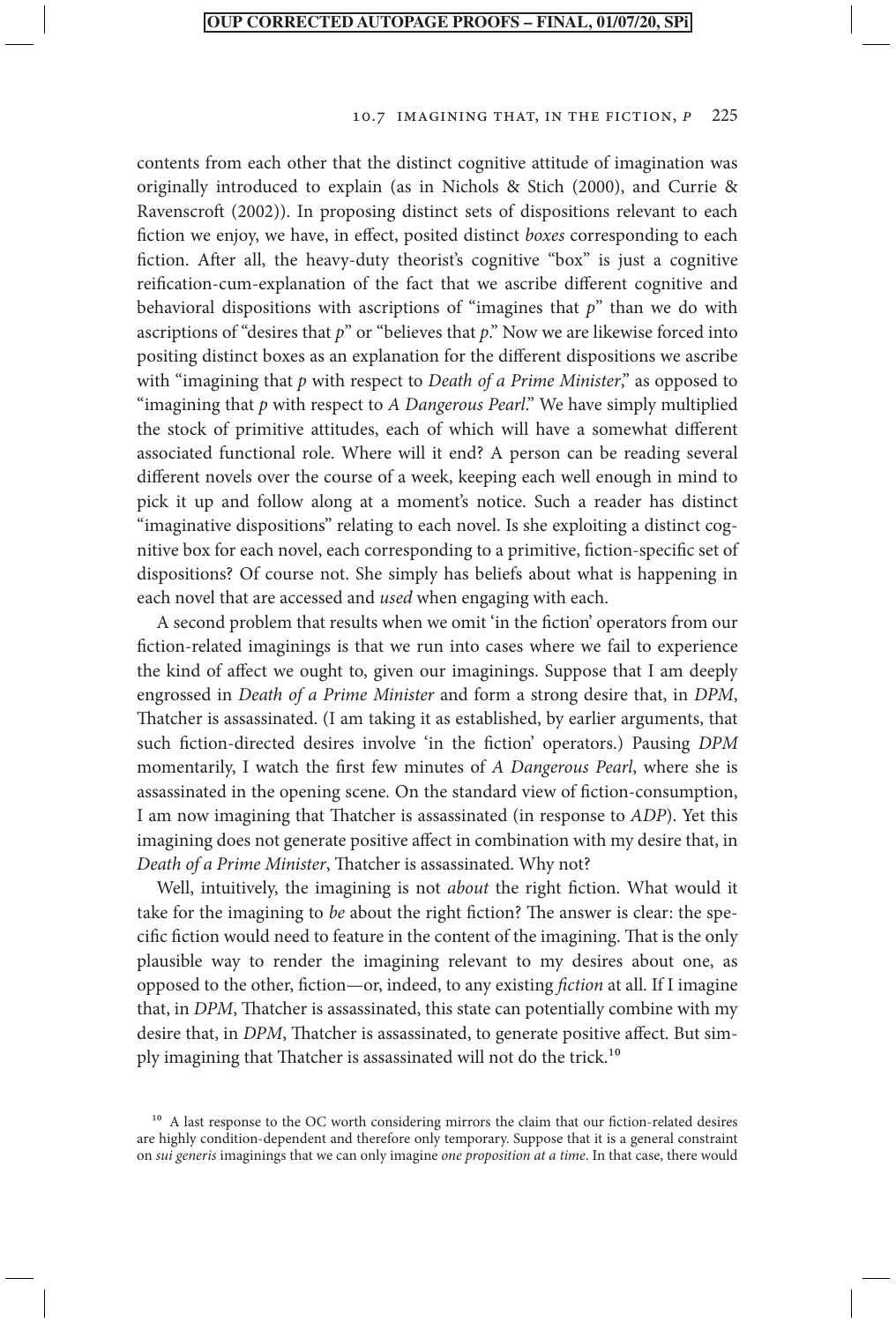Conclusion: if our imaginings are to play a role in generating fiction-related affect, and if we are to avoid attributing contradictory imaginings where there are none, we need 'in the fiction' operators within our propositional, fiction-directed imaginings. Indeed, for our imaginings simply to *concern* one fiction, as opposed to another, relevant 'in the fiction' operators are required within the imaginings. This level of detail is always present in our mental states themselves, even if our ordinary verbal ascriptions of beliefs, desires, and imaginings often rely on context to provide it. Just as we might say, "The Dude hates the Eagles" in casually expressing our belief that, in *The Big Lebowski*, The Dude hates the Eagles, we may also say that we are imagining that The Dude hates the Eagles when, strictly speaking, we are imagining that, in *The Big Lebowski*, The Dude hates the Eagles. Focusing on the fact that emotional immersion requires appropriately matched cognitive and conative state pairs is simply a means for highlighting the fact that our ordinary, operator-less, ascriptions of imaginings are always elliptical for certain fuller, operator-involving contents that characterize our psychological states.

We shouldn't be *too* surprised by this. After all, why would things be any different for (supposedly) *belief-like* and *desire-like* imaginings than for beliefs and desires themselves? There is a difference between believing (falsely) that Gotham is a dangerous city and believing (correctly) that, in the Batman fictions, Gotham is a dangerous city. So too there is a difference between imagining that Gotham is a dangerous city and imagining that, in the Batman fictions, Gotham is a dangerous city.

be no threat of imagining contradictory propositions in the example involving Thatcher's pearls. For no two imaginings could remain on stage at the same time, as it were. In support of this view, it could be remarked that imaginings (unlike desires) are *occurrent states*, not dispositional or stored ones. When we think of other occurrent states—just as judgments, decisions, and *thinkings* more generally—the (roughly) one-proposition-at-a-time limit might seem to make sense. If we cannot *judge* or *decide* multiple propositions simultaneously, why think that we can imagine them?

The most significant problem with the "one-proposition-at-a-time" response is that it undermines the main rationale for invoking imagination in the primary contexts where it is thought to be required, including fiction appreciation, pretense, and conditional reasoning. Imagination is said to be the means by which we draw out inferences about what is true in a fictional world based on what is made explicit by the fiction itself. When, in *Pride and Prejudice*, Elizabeth reads that Lydia has gone to London with Wyckham, we imagine that she is devastated and concerned for her family's future. We imagine this just because we are *also* imagining that Elizabeth is in Victorian England, that Lydia is unmarried, that an unmarried woman eloping can undermine an entire family's reputation, that Elizabeth herself is unwed and hopes to find a husband, and so on. In general, what we imagine, based on our uptake of some new proposition expressed in a fiction, is determined by what else we are imagining *at the same time*, with respect to that fiction. Holding that we can only imagine one proposition at a time would prevent any inferential interaction among multiple imagined premises. This would render imaginings useless to the recovery of inexplicit fictional content. (Walton (1990, pp. 16–18) is one who, early on, saw clearly the need for dispositional imaginings that could account for the apparent inferential interplay among imagined propositions; see also Friend (2003)).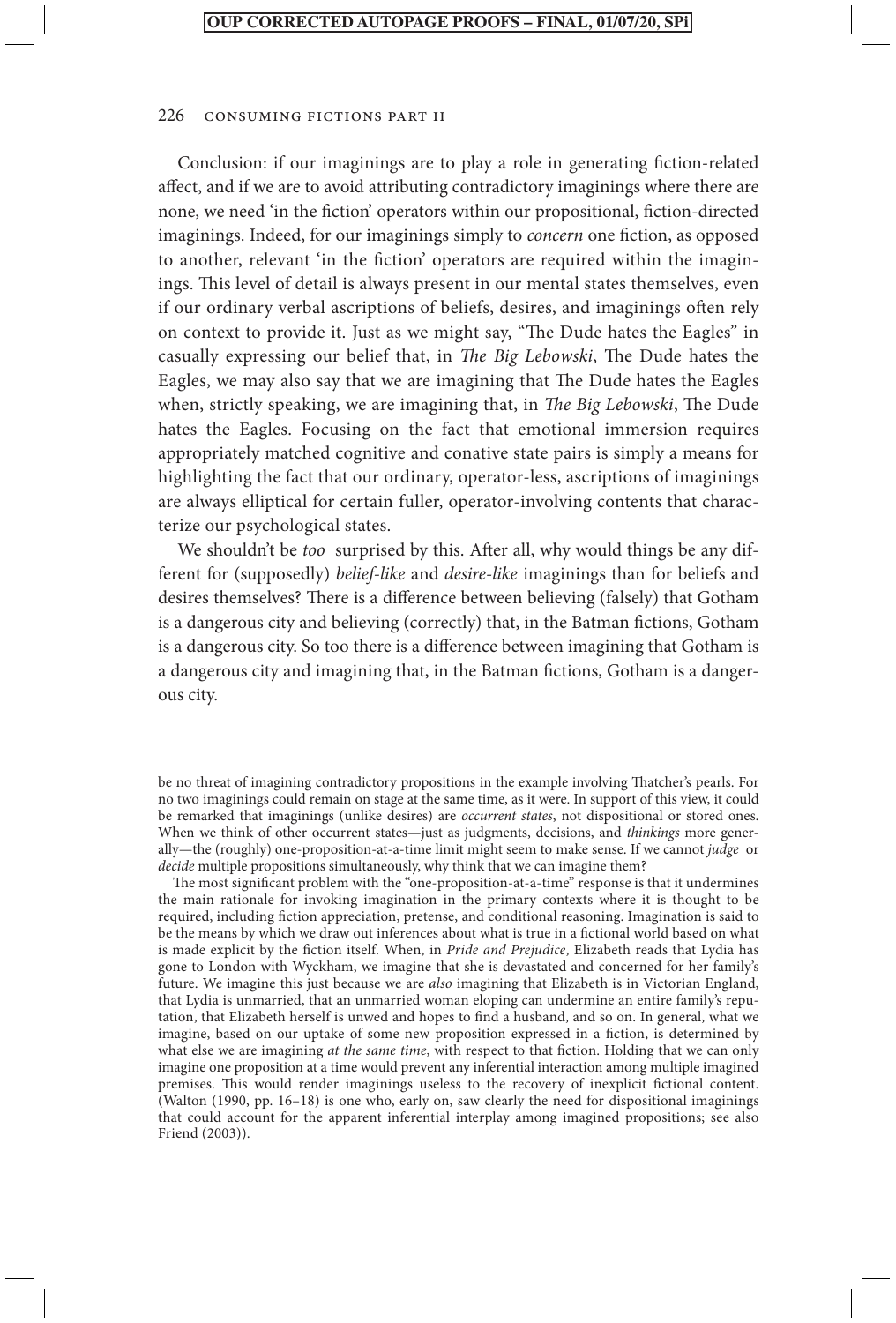#### **10.8 The OC's Implications**

It is not due to a small oversight, or an easily corrected infelicity, that views positing i-desires and *sui generis* imaginings run into the problems discussed in this chapter. In separating the satisfaction conditions of i-desires from their content, Currie must rely on the attitude component of the state to account for why it has the specific satisfaction conditions it does, relating to what is true in one fiction and not another. Likewise, in omitting 'in the fiction' operators from "ordinary" imaginings, others implicitly push the burden of achieving reference to a specific fiction onto the notion of an *attitude*. Normally, the work of achieving reference to one entity, as opposed to another, is reserved for the notion of *content*. Content is the right tool for the job, as we are not limited to a single content in characterizing our dealings with all different entities. We are able to reorder and recombine our many concepts so as to generate thoughts with innumerable distinct complex contents—and correspondingly distinct satisfaction or correctness conditions. The notion of an attitude, by contrast, paints in broad strokes and, ordinarily, is used to account for quite general cognitive differences, such as the distinction between a state that *guides* and one that *motivates*. Relying on the notion of an attitude—be it an imagining or i-desiring—to direct our thoughts at one versus another fiction dissolves the distinction between content and attitude itself.

The curious upshot of all this is that we have rendered *sui generis* imaginings cognitively superfluous, to the extent that we expected them to do special work either in quarantining our cognitive representation of a fictional world from our beliefs, or in making our appreciation of a fiction somehow more cognitively direct than it would be if we had to rely upon beliefs about what is true in a fiction. We now see that *sui generis* imaginings (were there such) would serve their quarantining function in just the same way as ordinary beliefs—i.e., via operators. Further, if our immersion in a fiction really were threatened by the presence of 'in the fiction' operators within our beliefs, drawing on imagination would stand us no better. For the same operators must be present there as well. Given that all sides should, in any case, allow that we *have* beliefs of the form "In fiction *F*, *p*," for any fiction we can recall, we may as well let those beliefs—and the judgments in which they were formed—do the needed work in explaining our emotional responses to fiction (when paired with the relevant desires). There is no reason to call upon an additional state of imagining that, in fiction  $F$ ,  $p$ , to do the same work in the same way. This point is bolstered by the fact that we already saw, in Chapter 9, that ordinary beliefs are sufficient to explain how we recover both implied and explicit content from fictions.

In the balance of this chapter I want to put this conclusion on firmer footing by addressing three independent worries one might have about the claim that beliefs and desires with 'in the fiction' operators serve to explain immersion. My full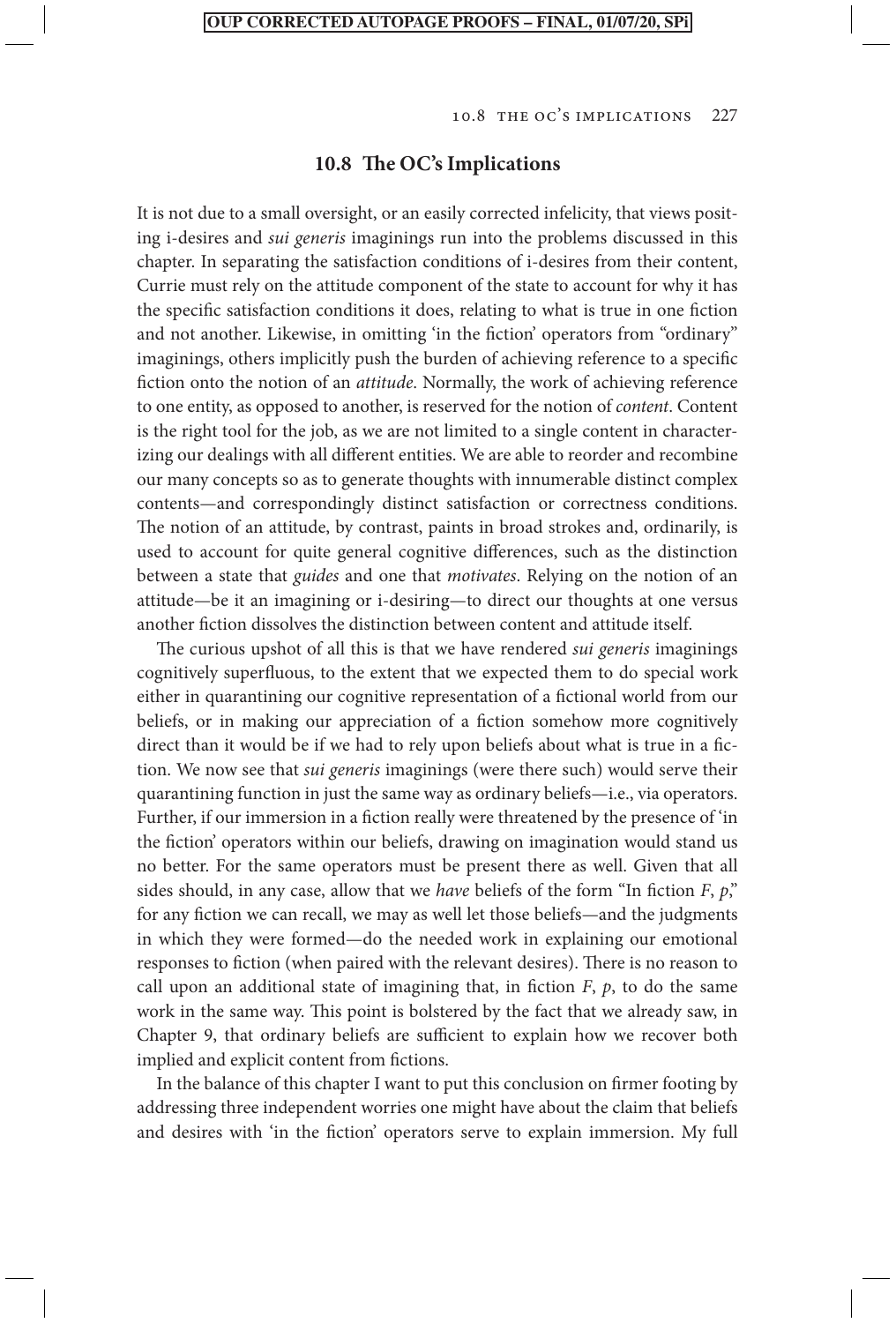positive account of immersion won't be complete until Chapter 11, however, where I address the paradox of fiction.

#### **10.9 Immersion in the Fiction as Such?**

To be immersed in a fiction, as I have understood it, is to be deeply emotionally involved in the fiction and concerned for its characters. In earlier work, Currie (1990) finds fault with the sort of operator-laden view I propose, on the grounds that beliefs and desires with 'in the fiction' operators put us at too great a distance from the events of a fiction to render it compelling. He raises this objection in response to a view of Walton's:

If we adopt Walton's proposal, we shall have to say that the reader does not take any attitude toward the propositions of the story, but instead takes the attitude of belief toward the propositions in which the propositions of the story are embedded. And if we do say this, it will remain a puzzle as to how our engagement with the story can generate strong feeling. We tend to distance ourselves from disturbing tales by reminding ourselves that they are only make-believe; if the content of the reader's thought is that it is make-believe that the governess is in danger, his feelings are likely to be inhibited. What makes me anxious is the thought that the governess is in danger: a thought I do not believe, but which I do make believe. (1990, p. 210)

Currie might extend this worry to my view in the following way. Returning to my earlier example from *The Wire*, in judging that, *in the fiction*, Wallace is murdered, I have reminded myself of the fictionality of the event. This judgment should cause emotional distance—not concern—as I am, in making it, reaffirming my awareness of the event's fictionality.

There is indeed a sense in which reminding ourselves that a fiction is a mere fiction can help to diminish its emotional impact. But reminding ourselves that a fiction is "only a fiction," in that sense, is not *simply* a matter of having a thought that the events it describes are fictional; it is a matter of putting the fiction into context with other, weightier matters. Suppose, by comparison, that I am immersed in a game of baseball: the Chicago Cubs are on the brink of a World Series victory. We can correctly characterize me as having thoughts involving an "in this baseball game" operator. I believe that, in this baseball game, the Cubs are only two outs away from winning; I believe that, in this baseball game, the Cubs are clinging to a one-run lead. These beliefs are partly responsible for my heightened affect. Should the Cubs end up blowing the lead and losing the series, I might try to console myself by meditating on the fact that it is "only a baseball game." I might, for instance, turn on the news, see evidence of real tragedy, and,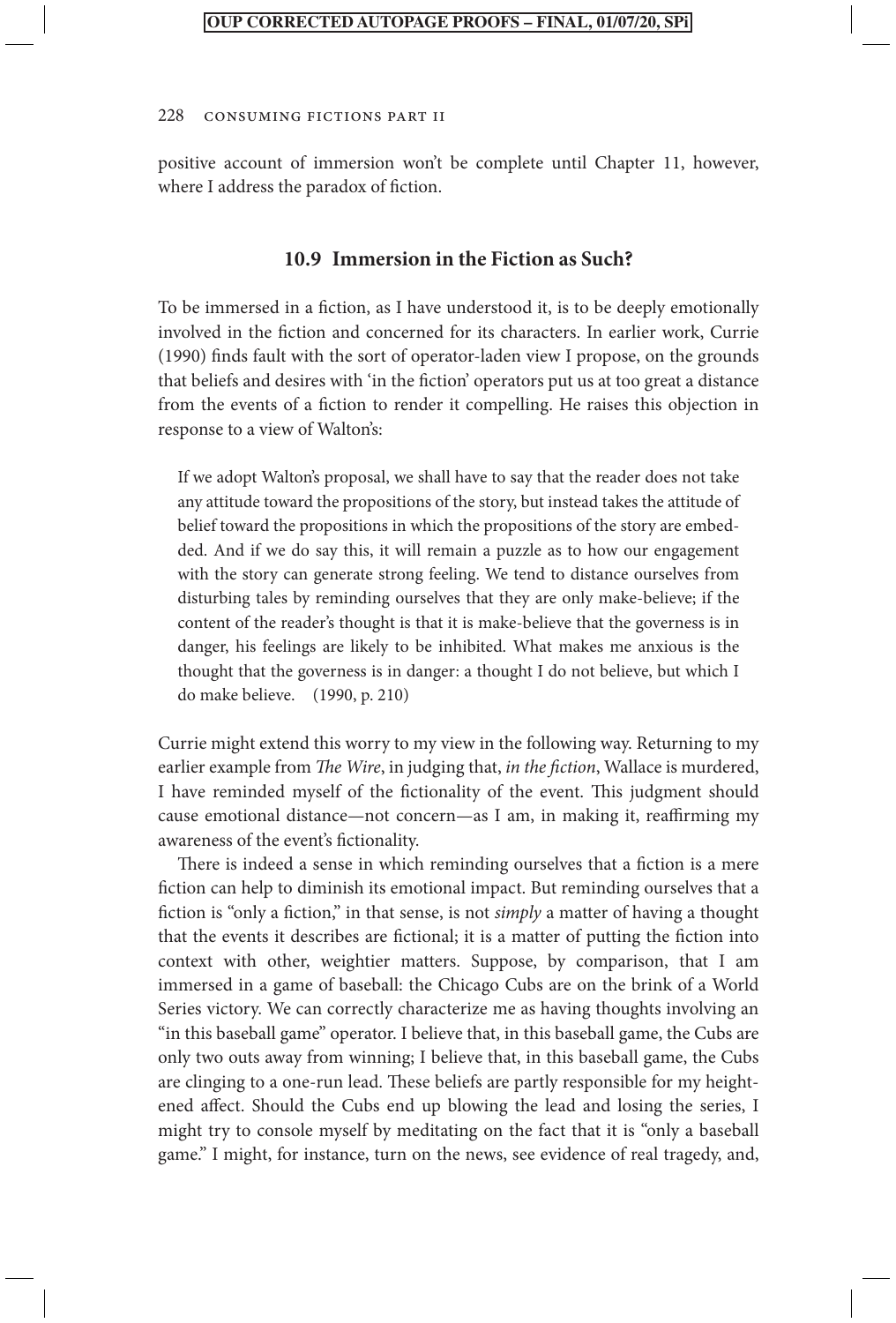putting the game in context, no longer feel so bad about the Cubs' latest misadventure. In one sense, I was always aware that the event was "only" a baseball game. The fact that it was a baseball game explains why I was interested in it in the first place; I *like* baseball. But, in another sense, I can remind myself that it is *only* a game—I can put the game in broader context—as a way of emotionally distancing myself from it.<sup>11</sup> This will involve more than simply judging that it is a game. It will involve actively comparing the significance of baseball games to other matters.

The same points apply to our appreciation of fictions. We generate beliefs about what is happening *in the fiction*, which combine with our desires about what is true in the fiction to generate affect. In the case of my watching Wallace being murdered in *The Wire*, my awareness that the fiction is indeed a fiction is essential to the emotions being bearable at all. As immersed as I was in *The Wire*, I had clearly in mind that it was only a fiction; this is why I was not *completely* horrified. (For a stark class of examples, consider dark comedy in the vein of *Dr. Strangelove*. Our awareness that the fiction is a fiction is obviously essential to explaining the resulting affect.) That said, if the affect becomes too intense or unpleasant during our engagement with a fiction, we may try to put it into broader context, comparing it to weightier matters, as a way of distancing ourselves from it, reminding ourselves that it is "only a fiction." Doing so will involve more than simply judging that such and such is a fiction (as though we had forgotten!). It will take an active attempt to compare the fiction's significance to other matters.

#### **10.10 Does Immersion Involve an Imaginative "Spectrum"?**

Susana Schellenberg makes a somewhat different appeal to *sui generis* imaginings in the explanation of immersion. She argues that when we become immersed in a pretense or fiction, it is because we are entering into mental states that are more belief-like than they are imagination-like (2013, pp. 508–11). For Schellenberg, these belief-like states do not involve 'in the fiction' operators; instead, they have the same content as the imaginings one has when not immersed in a fiction. As she sees it, we only become deeply immersed in a fiction when we move from imagining its content to doing something more like believing it:

When a good actor plays a villain, she does not simply imagine that she is a villain. She immerses herself in her role. In doing so, she arguably adopts mental representations that are to some extent imagination-like and to some extent belief-like. (2013, p. 510)

<sup>&</sup>lt;sup>11</sup> I owe this point to Maxwell Gatyas, who proposed it in conversation.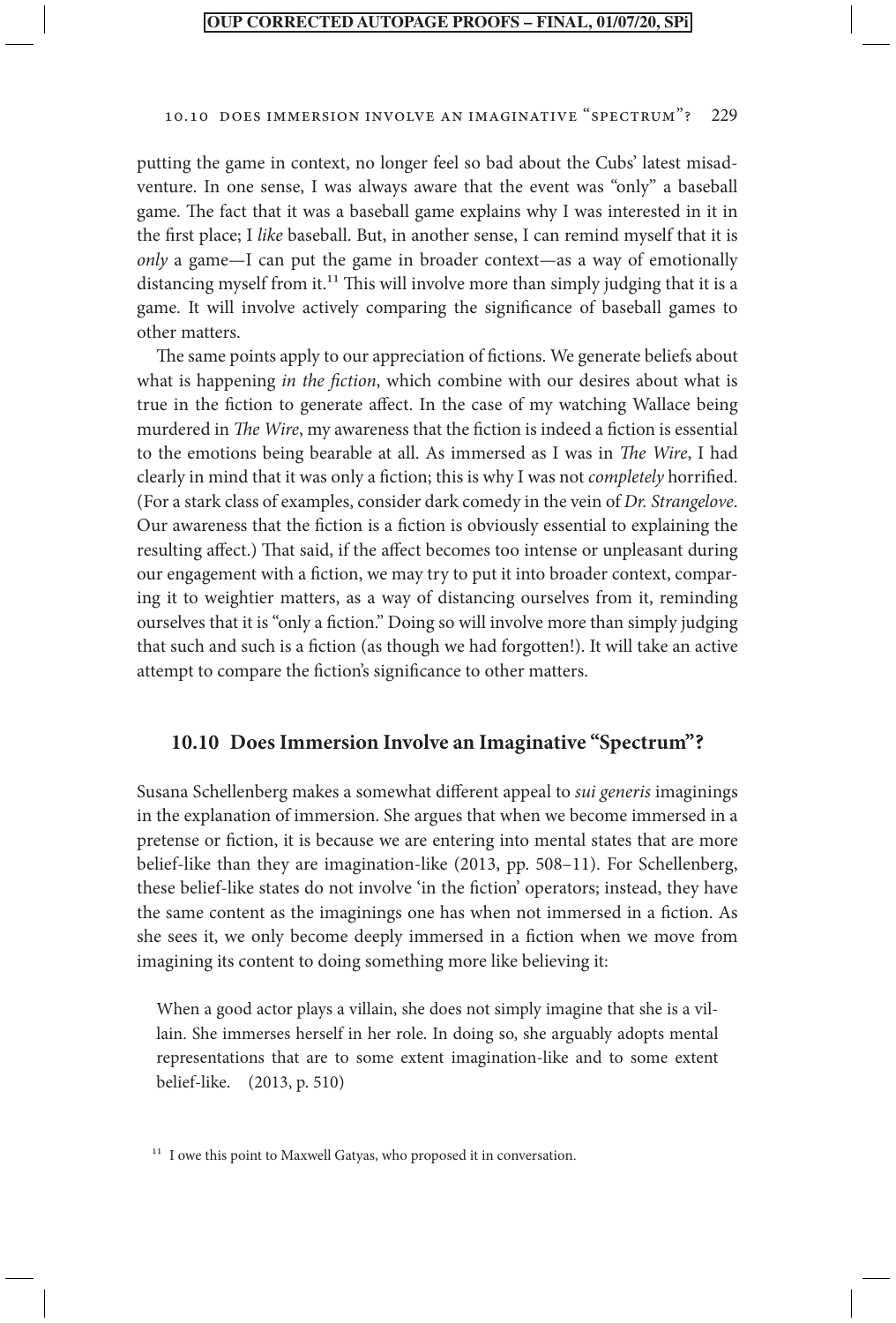Schellenberg conceives of the situation in terms of a spectrum of cognitive boxes, with "pure" imagination on one end, pure belief on the other, and intermediate boxes between. "In nonimmersive cases of imagination," she explains, "propositions in the pure-imagination box are in play," whereas:

In the case of imaginative immersion, propositions from the intermediate boxes are in play. Depending on how immersed one is, propositions from boxes closer to or farther from the pure-belief box are in play. (pp. 510–11)

So, according to Schellenberg—and in contrast to theorists such as Weinberg & Meskin (2006b) and Nichols (2006b)—"pure" imagination does not trigger emotion. However, there are many intermediate states between pure imagination and pure belief that do elicit related emotions. The difference between an adult who makes a lame show of pretending to be a lion and the child who gives full-throated performance is due to a difference in the types of mental states—almost-beliefs or pure imaginative states—underlying the acts. The existence of intermediate states also serves to explain the different *degrees* of emotional involvement one might have with a fiction or pretense: we become more emotionally involved the more we move from merely imagining a scenario to believing it is the case. On Schellenberg's view, these intermediate states will be *sui generis* semi-imaginings—cognitive states between pure imagination and pure belief. If we need intermediate cognitive states of this sort to explain immersion, we will have to give up on explaining A-imagining in more basic folk psychological terms. For not only does imagination remain *sui generis* on this view; there are a great many intermediate *sui generis* states besides.

However, the spectrum of emotional involvement and immersion that people experience when taking part in pretense and consuming fictions gives us no reason to think that ordinary beliefs and desires are not responsible at all times. The general phenomenon—being either more or less emotionally involved in a game or narrative—is common to contexts outside of pretense and fiction consumption and requires no special explanation. Consider a game of kickball. As with most sports, there is no *pretending* involved in playing kickball. It is just a game people play, with different levels of "immersion." Some people get *really into* kickball. Others, not so much. There is a psychological difference here. But it is not one that suggests that only one group is acting from beliefs about the game, while the other is simply imagining the game. The contrast between imagining and believing is not to the point. Those immersed in kickball, and those who couldn't care less, may indeed have more or less *the same* beliefs about the game. It is the nature and strength of their desires and interests with respect to kickball that makes for the difference. Similarly, Professor A and Professor B might experience quite different levels of immersion in the talk they are both attending, despite having much the same beliefs about what is being said. The reason is that the talk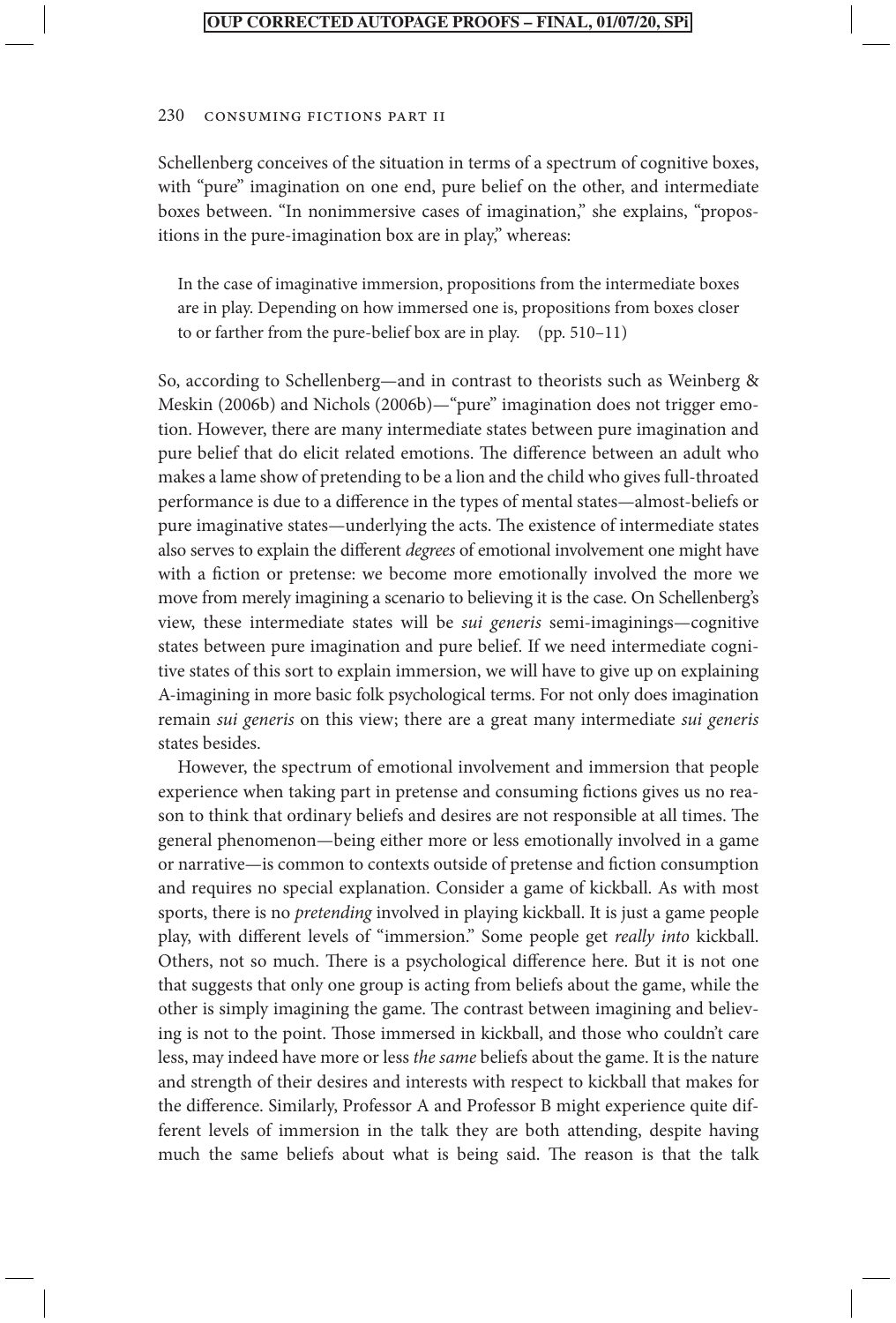contradicts the published views of Professor A, while having nothing to do with Professor B's research program. Their different desires and interests explain their different levels of immersion.

The same points apply to games of pretense and our consumption of fictions. Some people really get into their pretense games and experience related emotions. Others are just going through the motions, perhaps at their children's behest. As with other kinds of games, it is a person's larger interests and motivations that will explain whether and to what degree they become immersed in the pretense (or fiction). Someone might become immersed in a pretense simply because they enjoy games of pretense, want to bring joy to their children, or (as in the case of professional actors) because they are being paid to do so. These explanations, which appeal to a person's more general interests and motivations, are the right *sort* of explanations for immersion within a pretense. Similarly, there are reasons that children will care more about the events in a fiction designed for children than adults; for the events—involving, say, an orphaned child forced to navigate the world alone—will speak more to the interests and desires of a child than an adult. There is no need to bring intermediate "boxes" into the picture.

#### **10.11 Being Upset at the Fiction Itself, or Its Events?**

An anonymous reviewer—the aptly-named "Reader Y"—raises an interesting objection. We can distinguish two ways of being upset by a fiction. The first is the ordinary way: something bad happens to a beloved character; we hold out hope that things will get better for him. The second is less common: we feel upset and betrayed by the fiction because something has happened that, aesthetically, is just *off*. We'd put our trust in the fiction—we'd invested hours of our lives in it—and now, either through bad judgment, or laziness, the writers have made the characters do something that is just, well, *out of character*; or they have inserted a hackneyed plot device where we thought none would occur. Again we are upset by the fiction, but it is different than the kind of upset we feel at a beloved character's unfortunate fate.

Granting the distinction in ways of being upset, it might seem that the latter cases are those where beliefs and desires about what happens *in the fiction* are especially relevant; they may seem more squarely directed at the fiction *qua* aesthetic product. This would suggest that ordinary cases of immersion—the ones I've taken as my explanandum—require some other treatment.

In response, we can make sense of the distinction here even if the negative emotions in each kind of case are triggered by beliefs and desires with 'in the fiction' operators. In each case, we have a desire that, in the fiction, *p*; and we are upset when we discover that, in the fiction, not-*p.* However, in the case where we are miffed by the narrative (or its writer's decisions), we also experience an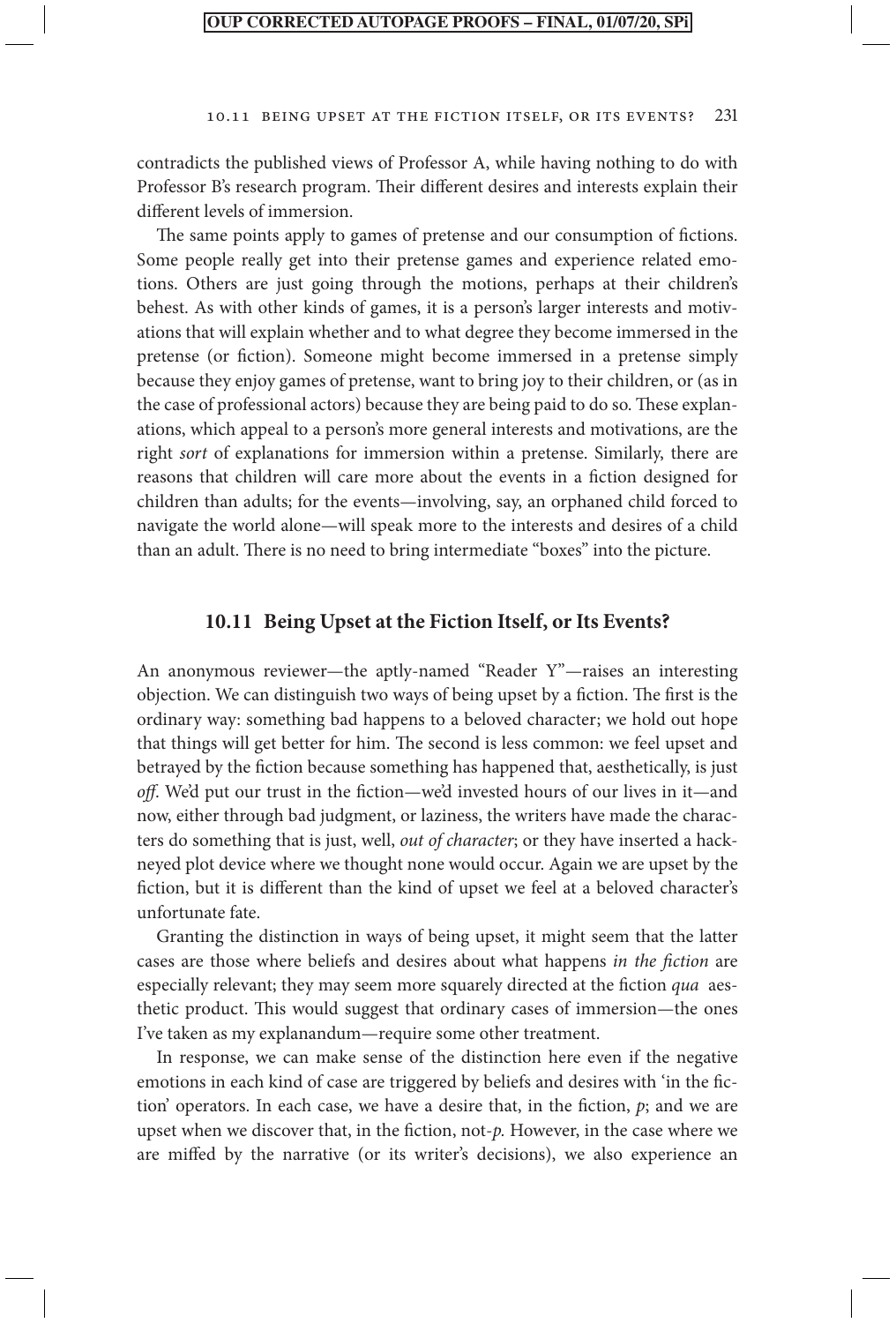erosion of trust in the narrative. *Not only* are we upset by what has happened in the fiction; we have now lost some of our faith that the authors of the fiction will meet aesthetic standards we thought were in place. This is disappointing and irksome in its own right, in proportion to how much time and energy we've already invested in the fiction. We wanted to continue investing in the fiction so as to enjoy its rewards; yet now we see that the desire to enjoy its rewards will never be satisfied. In addition to our trust being violated, something we found beautiful has been corrupted. We wanted the fiction to remain of high aesthetic quality and, now, it has not. In ordinary cases of immersion, where we are upset by fictional events, there are not these extra layers of discontent.

Compare the experience of tragedy (also discussed in fn. 6). There, too, we have desires that things go differently in the fiction; yet they are counter-balanced by stronger desires that the fiction remain as it is. Where the desires for the fiction to be different strongly outweigh our desires that the fiction remain as it is where we really *do* want to rewrite the fiction—we start to lose faith in the fiction's value. We experience the added dimensions of resenting our prior attention to it, of being disappointed that future investment won't be worthwhile, and of being saddened that something beautiful has been dented or defiled.

#### **10.12 Summary**

It is a combination of our beliefs and desires about what is happening in a fiction that accounts for the emotions we experience in response to fictions. We need not bring a *sui generis* notion of imagination—or of i-desire—into the picture. It remains true, at a platitudinous level, that we imagine the events of the fictions we enjoy and that our doing so is in part responsible for our immersion in the fictions. However, there are ways of understanding what those A-imaginings consist in that are compatible with reducing them to a more basic collection of mental states—beliefs and desires, in particular.

These claims find support from the Operator Claim. Even if *sui generis* imaginative states and i-desires were deployed in fiction-appreciation, they, too, would need to feature 'in the fiction' operators. At that point, such states offer no explanatory benefit to explaining immersion that aren't also offered by beliefs and desires. Nor, as I argued in Chapter 9, need we posit *sui generis* imaginative states in order to explain how we recover implicit or explicit content from a fiction. If all this is correct, then beliefs and desires—and, at times, decisions—are sufficient to explain how we comprehend, cognitively develop, and emotionally respond to fiction.

There is, however, a last puzzle I still need to address. Even if you were convinced that beliefs and desires with 'in the fiction' operators were sufficient, in principle, to generate fiction-directed affect, you might still wonder where the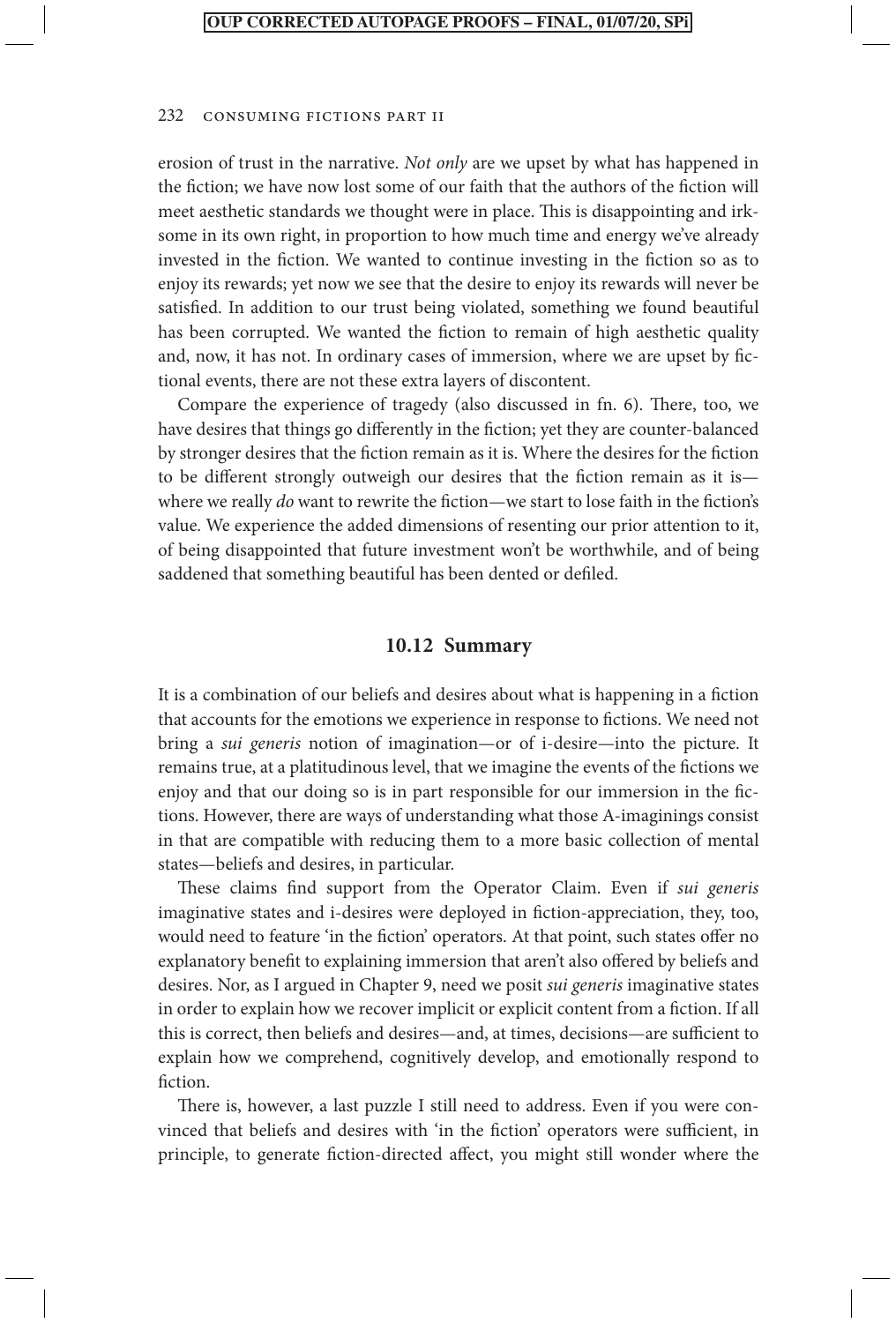desires come from. Why bother to have full-fledged desires about what is happening *in a fiction*? After all, it's only a fiction! The door seems to swing open again for imagination to provide an answer. It may seem that it is only in *vividly imagining* the events of a fiction that we come to have the desires that, in turn, pair with certain beliefs (or the imaginings themselves) to generate related affect.

It will require another chapter—the next—to untangle the many knots in this tempting line of thought.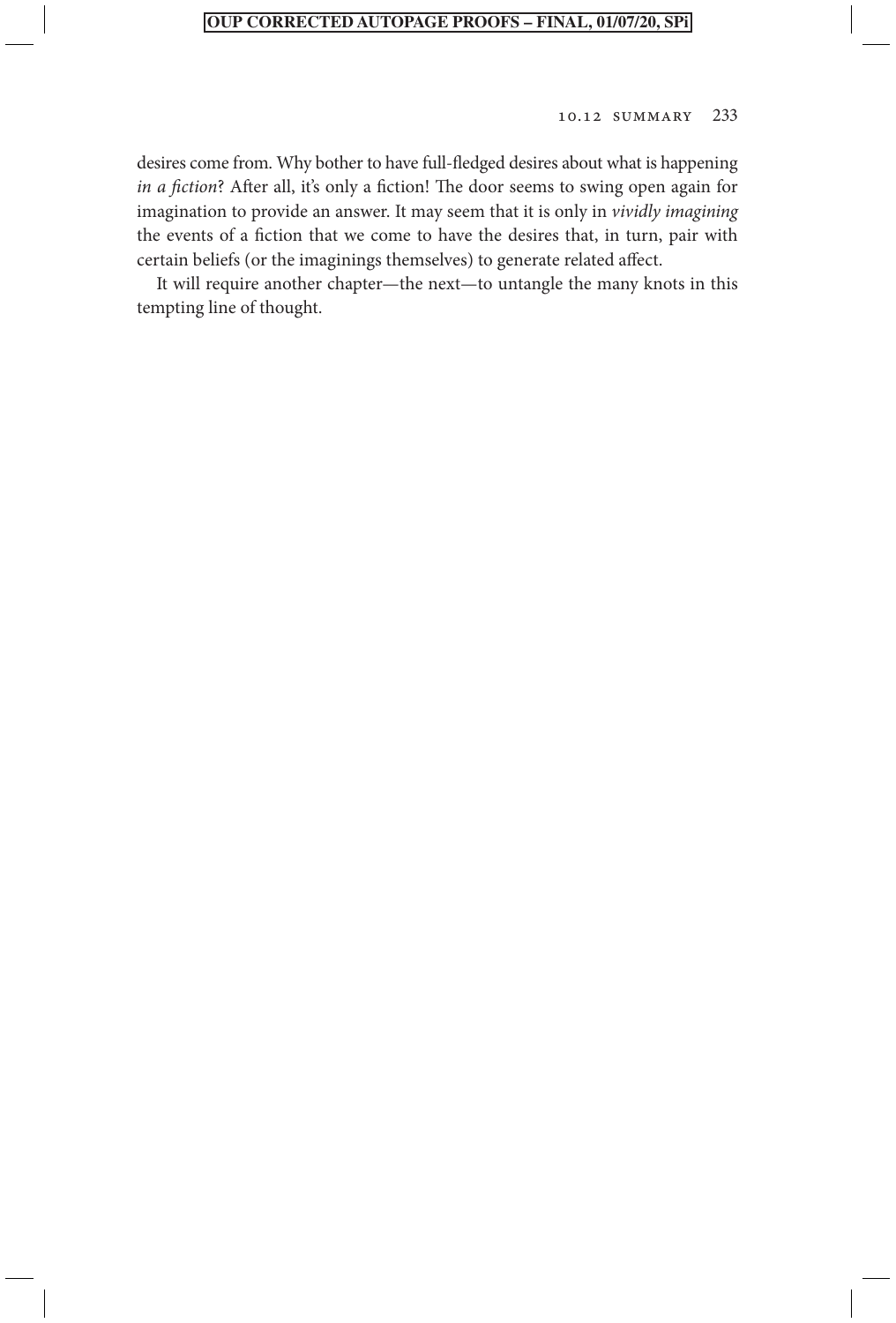### References

Ackermann, W., & Hilbert, D. (1928). *Grundzüge der theoretischen Logik*. Berlin: Springer.

- Adams, Ernest W. (1970). Subjunctive and Indicative Conditionals. *Foundations of Language*, *6*(1), 89–94.
- Addis, D. R., Pan, L., Vu, M., Laiser, N., & Schacter, D. L. (2009). Constructive Episodic Simulation of the Future and the Past: Distinct Subsystems of a Core Brain Network Mediate Imagining and Remembering. *Neuropsychologia*, *47*, 2222–38.
- Arcangeli, M. (2014). Against Cognitivism about Supposition. *Philosophia*, *42*(3), 607–24.
- Arcangeli, M. (2018). *Supposition and the Imaginative Realm: A Philosophical Inquiry*. New York: Routledge.
- Arcangeli, M. (2019). The Two Faces of Mental Imagery. *Philosophy and Phenomenological Research*. doi:10.1111/phpr.12589
- Arp, R. (2008). *Scenario Visualization*. Cambridge, MA: MIT Press.
- Austin, J. L. (1958). Pretending. *Proceedings of the Aristotelian Society*, *Supplementary Volumes*, *32*, 261–78.
- Austin, J. L. (1975). *How to Do Things with Words* (Vol. 75). Oxford: Clarendon Press.
- Austin, J. L. (1979). Pretending. In J. O. Urmson & G. J. Warnock (Eds.), *Philosophical Papers* (pp. 253–71). Oxford: Oxford University Press.
- Aydede, M. (2015). The Language of Thought Hypothesis. In E. N. Zalta (Ed.), *The Stanford Encyclopedia of Philosophy* (Fall 2015 ed.). Stanford, CA: Stanford University Press.
- Balcerak Jackson, M. (2016). On the Epistemic Value of Imagining, Supposing, and Conceiving. In A. Kind & P. Kung (Eds.), *Knowledge through Imagination* (pp. 41–60). Oxford: Oxford University Press.
- Baron-Cohen, S. (1989). The Autistic Child's Theory of Mind: A Case of Specific Developmental Delay. *Journal of Child Psychology and Psychiatry, and Allied Disciplines*, *30*(2), 285–97.
- Baron-Cohen, S. (1995). *Mindblindness*. Cambridge, MA: MIT Press.
- Baron-Cohen, S., Leslie, A., & Frith, U. (1986). Mechanical, Behavioral and Intentional Understanding of Picture Stories in Autistic Children. *British Journal of Developmental Psychology*, *4*, 113–25.
- Baron-Cohen, S., Wheelwright, S., Stone, V., & Rutherford, M. (1999). A Mathematician, a Physicist and a Computer Scientist with Asperger's Syndrome: Performance on Folk Psychology and Folk Physics Tests. *Neurocase*, *5*, 475–83.
- Barrouillet, P., Gauffroy, C., & Lecas, J.-F. (2008). Mental Models and the Suppositional Account of Conditionals. *Psychological Review*, *115*(3), 760.
- Bartlett, G. (2018). Occurrent States. *Canadian Journal of Philosophy*, *48*(1), 1–17.
- Bechtel, W., & Richardson, R. C. (2010). *Discovering Complexity: Decomposition and Localization as Strategies in Scientific Research*. Cambridge, MA: MIT Press.
- Beck, J. (2018). Marking the Perception–Cognition Boundary: The Criterion of Stimulus-Dependence. *Australasian Journal of Philosophy*, *96*(2), 319–34. doi:10.1080/0004840 2.2017.1329329
- Begeer, S., De Rosnay, M., Lunenburg, P., Stegge, H., & Terwogt, M. M. (2014). Understanding of Emotions Based on Counterfactual Reasoning in Children with Autism Spectrum Disorders. *Autism*, *18*(3), 301–10. doi:10.1177/1362361312468798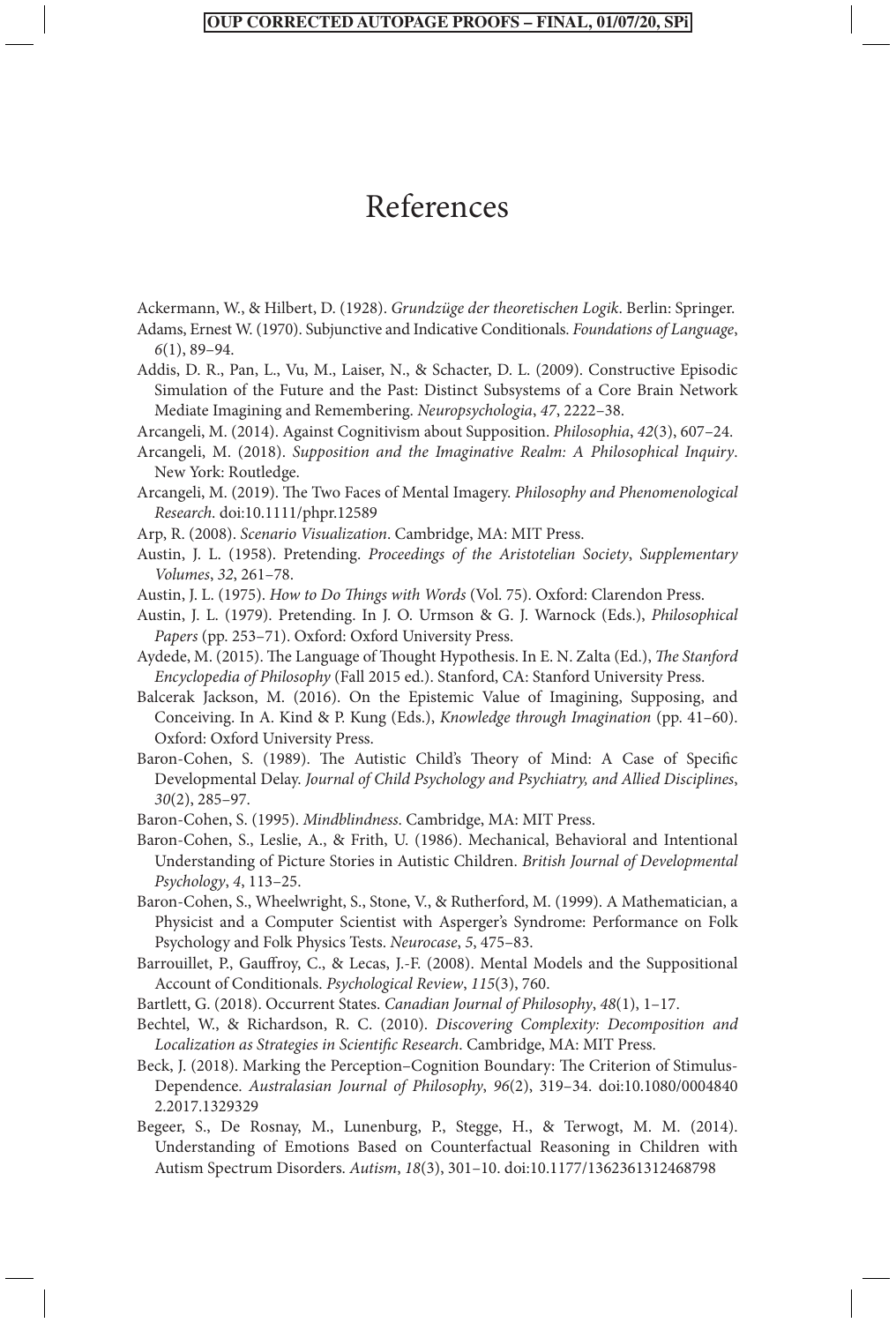- Bennett, J. (2003). *A Philosophical Guide to Conditionals*. Oxford: Clarendon Press.
- Block, N. (1981). *Imagery*. Cambridge, MA: MIT Press.
- Boden, M. A. (1998). Creativity and Artificial Intelligence. *Artificial Intelligence*, *103*(1), 347–56. do[i:https://doi.org/10.1016/S0004-3702\(98\)00055-1](https://doi.org/10.1016/S0004-3702(98)00055-1)
- Boden, M. A. (2004). *The Creative Mind: Myths and Mechanisms*. Hove: Psychology Press.
- Bratman, M. E. (1992). Practical Reasoning and Acceptance in a Context. *Mind*, *101*(401), 1–16.
- Brogaard, B., & Gatzia, D. E. (2017). Unconscious Imagination and the Mental Imagery Debate. *Frontiers in Psychology*, *8*(799). doi:10.3389/fpsyg.2017.00799
- Buttelmann, D., Carpenter, M., & Tomasello, M. (2009). Eighteen-month-old Infants Show False Belief Understanding in an Active Helping Paradigm. *Cognition*, *112*(2), 337–42.
- Byrne, A. (1993). Truth in Fiction: The Story Continued. *Australasian Journal of Philosophy*, *71*(1), 24–35.
- Byrne, A. (2007). Possibility and Imagination. *Philosophical Perspectives*, *21*(1), 125–44.
- Byrne, R. (2005). *The Rational Imagination: How People Create Alternatives to Reality*. Cambridge, MA: MIT Press.
- Calhoun, M., Longworth, M., & Chester, V. L. (2011). Gait Patterns in Children with Autism. *Clinical Biomechanics*, *26*(2), 200–6. [doi:http://dx.doi.org/10.1016/j.](doi:http://dx.doi.org/10.1016/j.clinbiomech.2010.09.013) [clinbiomech.2010.09.013](doi:http://dx.doi.org/10.1016/j.clinbiomech.2010.09.013)
- Carroll, N. (2003). Art and Mood: Preliminary Notes and Conjectures. *The Monist*, *86*(4), 521–55.
- Carruthers, P. (2002). Human Creativity: Its Cognitive Basis, Its Evolution, and Its Connections with Childhood Pretence. *British Journal for the Philosophy of Science*, *53*(2), 225–49.
- Carruthers, P. (2006). Why Pretend? In S. Nichols (Ed.), *The Architecture of Imagination* (pp. 89–110). Oxford: Oxford University Press.
- Carruthers, P. (2011). Creative Action in Mind. *Philosophical Psychology*, *24*(4), 437–61.
- Carruthers, P. (2018). Mechanisms for Constrained Stochasticity. *Synthese*. doi:10.1007/ s11229-018-01933-9
- Chalmers, D. (1996). *The Conscious Mind: In Search of a Fundamental Theory*. Oxford: Oxford University Press.
- Chalmers, D. (2002). Does Conceivability Entail Possibility? In T. Gendler & J. Hawthorne (Eds.), *Conceivability and Possibility* (pp. 145–200). Oxford: Oxford University Press.
- Chasid, A. (2017). Imaginative Content, Design-Assumptions and Immersion. *Review of Philosophy and Psychology*, *8*(2), 259–72.
- Chemero, A. (2011). *Radical Embodied Cognitive Science*. Cambridge, MA: MIT Press.
- Chihara, C. S., & Fodor, J. A. (1965). Operationalism and Ordinary Language: A Critique of Wittgenstein. *American Philosophical Quarterly*, *2*(4), 281–95.
- Churchland, P. M. (1981). Eliminative Materialism and the Propositional Attitudes. *Journal of Philosophy*, *78*, 67–90.
- Churchland, P. S., & Sejnowski, T. J. (1989). Neural Representation and Neural Computation. In L. Nadel, L. Cooper, P. W. Culicover, & R. N. Harnish (Eds.), *Neural Connections, Mental Computations* (pp. 15–480). Cambridge, MA: MIT Press.
- Clark, A. (2013). Whatever Next? Predictive Brains, Situated Agents, and the Future of Cognitive Science. *Behavioral and Brain Sciences*, *36*(3), 181–204.
- Clark, A. (2015). *Surfing Uncertainty: Prediction, Action, and the Embodied Mind*. Oxford: Oxford University Press.
- Cohen, H. (2009). The Art of Self-Assembly: The Self-Assembly of Art. Paper presented at the Dagstuhl Seminar on Computational Creativity.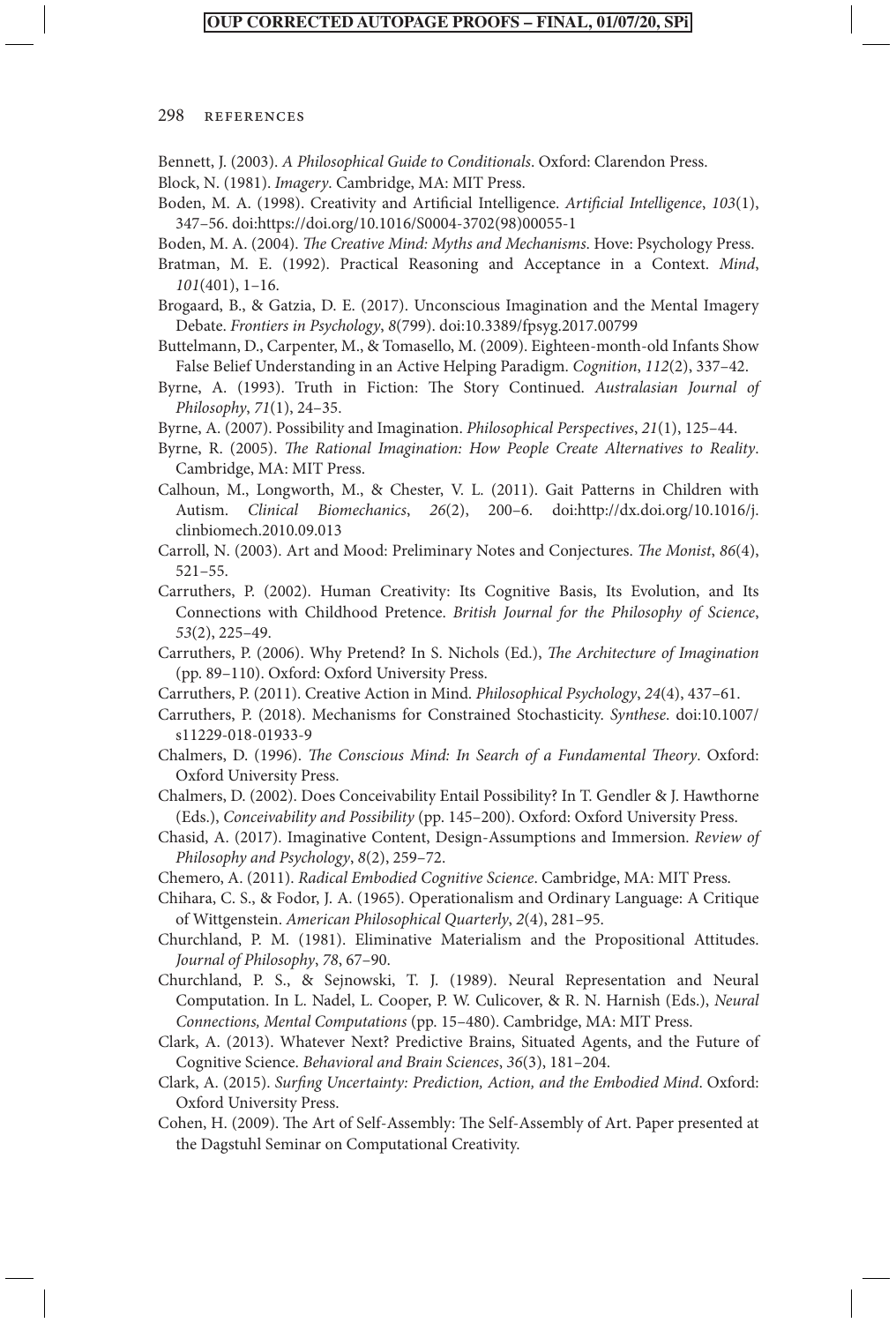- Collins, A. M., & Loftus, E. F. (1975). A Spreading-activation Theory of Semantic Processing. *Psychological Review*, *82*(6), 407.
- Cope, D. (1991). *Computers and Musical Style*. Oxford: Oxford University Press.
- Cova, F., & Teroni, F. (2016). Is the Paradox of Fiction Soluble in Psychology? *Philosophical Psychology*, *29*(6), 930–42. doi:10.1080/09515089.2016.1164306
- Currie, G. (1990). *The Nature of Fiction*. Cambridge: Cambridge University Press.
- Currie, G. (1995). Imagination and Simulation: Aesthetics Meets Cognitive Science. In M. Davies & T. Stone (Eds.), *Mental Simulation: Evaluations and Applications* (pp. 151–69). Oxford: Basil Blackwell.
- Currie, G. (2002). Desire in Imagination. In T. S. Gendler & J. Hawthorne (Eds.), *Conceivability and Possibility* (pp. 201–21). Oxford: Oxford University Press.
- Currie, G. (2010). Tragedy. *Analysis*, *70*(4), 632–8.
- Currie, G. (2018). Reply to Peter Langland-Hassan. Retrieved from [https://junkyar](https://junkyardofthemind.com/blog/2018/7/17/reply-to-peter-langland-hassan)[dofthemind.com/blog/2018/7/17/reply-to-peter-langland-hassan](https://junkyardofthemind.com/blog/2018/7/17/reply-to-peter-langland-hassan)
- Currie, G., & Ravenscroft, I. (2002). *Recreative Minds: Imagination in Philosophy and Psychology*. Oxford: Clarendon Press.
- D'Arms, J., & Jacobson, D. (2000). Sentiment and Value. *Ethics*, *110*(4), 722–48. doi:10.1086/233371
- Damasio, A. R. (1999). *The Feeling of What Happens*. New York: Houghton Mifflin Harcourt.
- Damasio, A. R., Everitt, B. J., & Bishop, D. (1996). The Somatic Marker Hypothesis and the Possible Functions of the Prefrontal Cortex. *Philosophical Transactions of the Royal Society B: Biological Sciences*, *351*(1346), 1413–20.
- Davies, M., & Stone, T. (2001). Mental Simulation, Tacit Theory, and the Threat of Collapse. *Philosophical Topics*, *29*, 127–73.
- Dawson, G., Meltzoff, A. N., Osterling, J., Rinaldi, J., & Brown, E. (1998). Children with Autism Fail to Orient to Naturally Occurring Social Stimuli. *Journal of Autism and Developmental Disorders*, *28*(6), 479–85. doi:10.1023/a:1026043926488
- Dawson, G., Toth, K., Abbott, R., Osterling, J., Munson, J., Estes, A., & Liaw, J. (2004). Early Social Attention Impairments in Autism: Social Orienting, Joint Attention, and Attention to Distress. *Developmental Psychology*, *40*(2), 271.
- Dawson, G., Webb, S. J., & McPartland, J. (2005). Understanding the Nature of Face Processing Impairment in Autism: Insights From Behavioral and Electrophysiological Studies. *Developmental Neuropsychology*, *27*(3), 403–24. doi:10.1207/s15326942dn2703\_6
- Debus, D. (2014). 'Mental time travel': Remembering the past, imagining the future, and the particularity of events. *Review of Philosophy and Psychology, 5*(3), 333–350.
- Dennett, D. C. (1989). *The Intentional Stance*. Cambridge, MA: MIT Press.
- Dennett, D. C. (1991). Real Patterns. *Journal of Philosophy*, *88*(1), 27–51.

Denton, E. L., Chintala, S., & Fergus, R. (2015). Deep Generative Image Models Using a Laplacian Pyramid of Adversarial Networks*.* Paper presented at the Advances in Neural Information Processing Systems Conference.

- Doggett, T., & Egan, A. (2007). Wanting Things You Don't Want: The Case for an Imaginative Analogue of Desire. *Philosophers' Imprint*, *7*(9), 1–17.
- Doggett, T., & Egan, A. (2012). How We Feel about Terrible, Non-existent Mafiosi. *Philosophy and Phenomenological Research*, *84*(2), 277–306.
- Dretske, F. (1991). *Explaining Behavior: Reasons in a World of Causes*. Cambridge, MA: MIT Press.
- Dretske, F. (2002). A Recipe for Thought. In D. Chalmers (Ed.), *Philosophy of Mind: Classical and Contemporary Readings* (pp. 491–9). Oxford: Oxford University Press.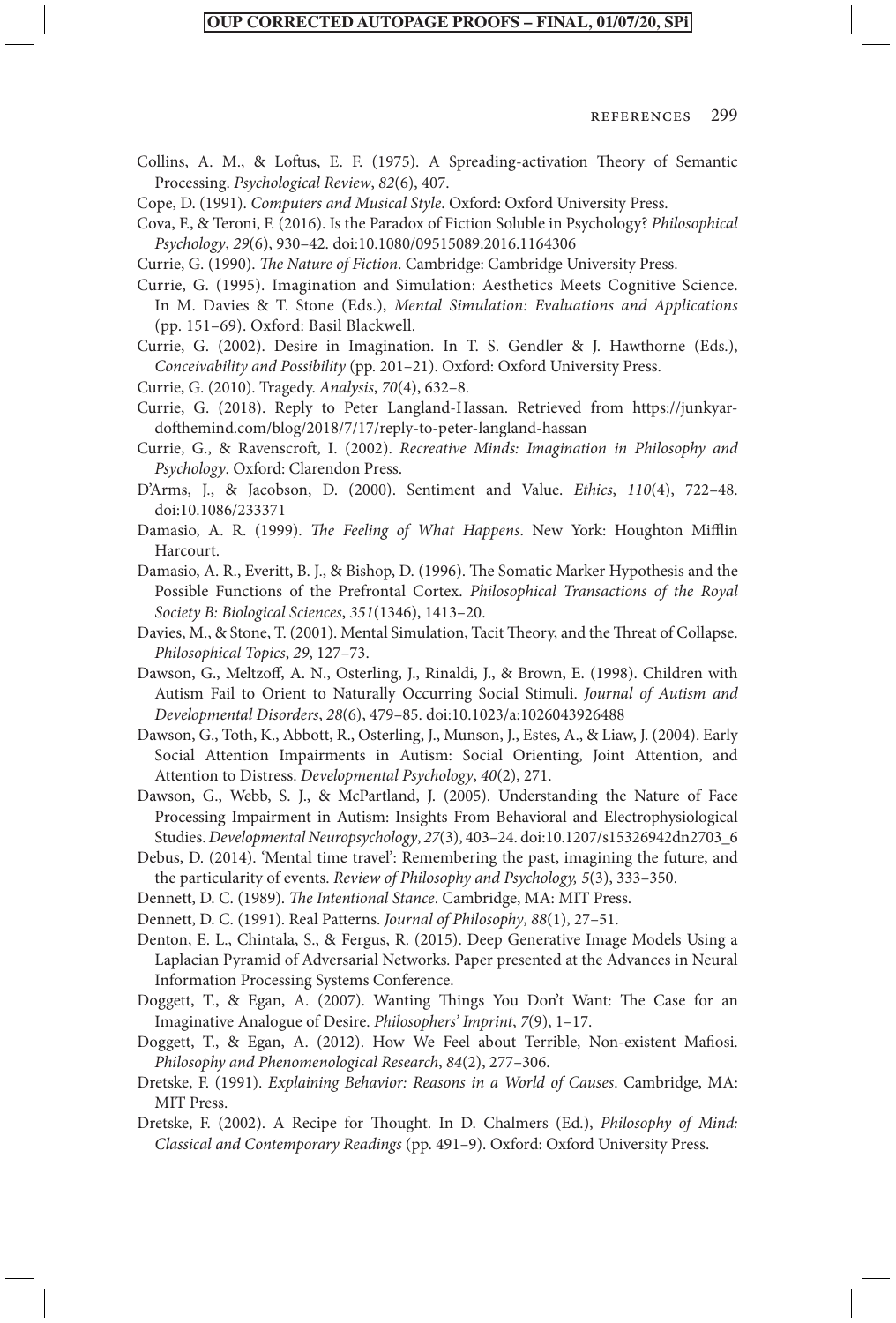Edgington, D. (1995). On Conditionals. *Mind*, *104*, 235–329.

- Edgington, D. (2008). I—Counterfactuals*.* Paper presented at the Proceedings of the Aristotelian Society (Hardback).
- Egan, F. (1995). Folk Psychology and Cognitive Architecture. *Philosophy of Science*, *62*(2), 179–96. doi:10.1086/289851
- Evans, J. S. B., Newstead, S. E., & Byrne, R. M. (1993). *Human Reasoning: The Psychology of Deduction*. Hove: Psychology Press.
- Evans, J. S. B. T. (2002). Logic and Human Reasoning: An Assessment of the Deduction Paradigm. *Psychological Bulletin*, *128*(6), 978–96. doi:10.1037/0033-2909.128.6.978
- Evans, J. S. B. T., & Over, D. E. (2004). *If: Supposition, Pragmatics, and Dual Processes*. Oxford: Oxford University Press.
- Evans, J. S. B. T., Clibbens, J., & Rood, B. (1995). Bias in Conditional Inference: Implications for Mental Models and Mental Logic. *Quarterly Journal of Experimental Psychology*, *48*(3), 644–70.
- Finke, R. A., Ward, T. B., & Smith, S. M. (1992). *Creative Cognition: Theory, Research, and Applications*. Cambridge, MA: MIT Press.
- Fodor, J. A. (1974). Special Sciences (Or: The Disunity of Science as a Working Hypothesis). *Synthese*, *28*(2), 97–115.
- Fodor, J. A. (1975). *The Language of Thought*. New York: Crowell.
- Fodor, J. A. (1987). *Psychosemantics: The Problem of Meaning in the Philosophy of Mind*. Cambridge, MA: MIT Press.
- Fodor, J. A. (2003). *Hume Variations*. Oxford: Oxford University Press.
- Forti, S., Valli, A., Perego, P., Nobile, M., Crippa, A., & Molteni, M. (2011). Motor Planning and Control in Autism: A Kinematic Analysis of Preschool Children. *Research in Autism Spectrum Disorders*, *5*(2), 834–42. doi:10.1016/j.rasd.2010.09.013
- Fournier, K. A., Hass, C. J., Naik, S. K., Lodha, N., & Cauraugh, J. H. (2010). Motor Coordination in Autism Spectrum Disorders: A Synthesis and Meta-Analysis. *Journal of Autism and Developmental Disorders*, *40*(10), 1227–40. doi:10.1007/s10803-010-0981-3
- Frege, G. (1879). *Begriffsschrift, a Formula Language, Modeled upon that of Arithmetic, for Pure Thought*. Reprinted in *From Frege to Gödel: A Source Book in Mathematical Logic, 1879–1931* (pp. 1–82). Cambridge, MA: Harvard University Press, 1999.
- Friedman, O., & Leslie, A. (2007). The Conceptual Underpinnings of Pretense: Pretending Is Not "Behaving-as-if." *Cognition*, *105*, 103–24.
- Friedman, O., Neary, K. R., Burnstein, C. L., & Leslie, A. (2010). Is Young Children's Recognition of Pretense Metarepresentational or Merely Behavioral? Evidence from 2 and 3-year-olds' Understanding of Pretend Sounds and Speech. *Cognition*, *115*, 314–19.
- Friend, S. (2003). How I Really Feel about JFK. In M. Kieran & D. M. Lopes (Eds.), *Imagination, Philosophy, and the Arts* (pp. 43–62). London: Routledge.
- Friend, S. (2008). Imagining Fact and Fiction. In K. Stock & K. Thomson-Jones (Eds.), *New Waves in Aesthetics* (pp. 150–69). New York: Palgrave Macmillan.
- Friend, S. (2012). Fiction and Genre. *Proceedings of the Aristotelian Society*, *62*(2), 179–209.
- Friend, S. (2016). Fiction and Emotion. In A. Kind (Ed.), *The Routledge Handbook of the Philosophy of Imagination* (pp. 217–30). London: Routledge.
- Garson, J. (2018). Connectionism. In E. N. Zalta (Ed.), *The Stanford Encyclopedia of Philosophy* (Fall 2018 ed.). Stanford, CA: Stanford University Press.
- Gaut, B. (2003). Creativity and Imagination. In B. Gaut & P. N. Livingston (Eds.), *The Creation of Art: New Essays in Philosophical Aesthetics* (pp. 268–93). Cambridge: Cambridge University Press.
- Gaut, B. (2010). The Philosophy of Creativity. *Philosophy Compass*, *5*(12), 1034–46.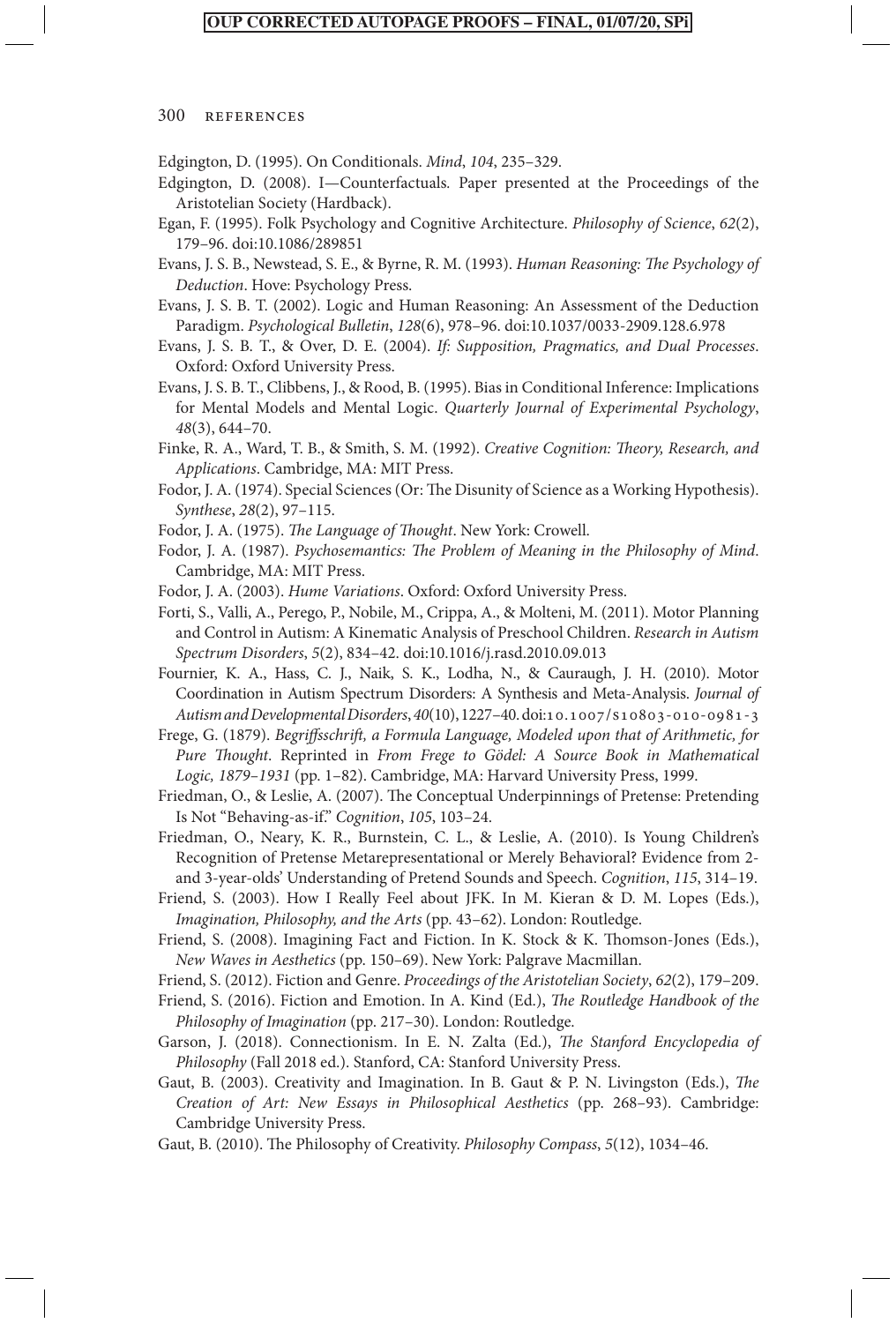Gendler, T. (2000). The Puzzle of Imaginative Resistance. *Journal of Philosophy*, *97*(2), 55.

- Gendler, T. (2006). Imaginative Contagion. *Metaphilosophy*, *37*(2), 183–203.
- Gendler, T., & Liao, S.-y. (2016). The Problem of Imaginative Resistance. In J. Gibson & N. Carroll (Eds.), *The Routledge Companion to Philosophy of Literature* (Vol. 97, pp. 405–18). London: Routledge.
- Gendler, T. S., & Kovakovich, K. (2006). Genuine Rational Fictional Emotions. In M. Kieren (Ed.), *Contemporary Debates in Aesthetics* (pp. 241–53). New York: Blackwell.
- Gentzen, G. (1934). Untersuchugen über das Logische Schliessen, *Mathematische Zeitschrift,* 39, 176-210, 405-431.
- Gettier, E. (1963). Is Justified True Belief Knowledge? *Analysis*, *23*(6), 121–3.
- Gilmore, J. (2011). Aptness of Emotions for Fictions and Imaginings. *Pacific Philosophical Quarterly*, *92*(4), 468–89.
- Goldman, A. (2006a). Imagination and Simulation in Audience Responses to Fiction. In S. Nichols (Ed.), *The Architecture of Imagination* (pp. 41–56). Oxford: Oxford University Press.
- Goldman, A. (2006b). *Simulating Minds*. Oxford: Oxford University Press.
- Goñi, J., Arrondo, G., Sepulcre, J., Martincorena, I., Vélez de Mendizábal, N., Corominas-Murtra, B., ... Villoslada, P. (2011). The Semantic Organization of the Animal Category: Evidence from Semantic Verbal Fluency and Network Theory. *Cognitive Processing*, *12*(2), 183–96. doi:10.1007/s10339-010-0372-x
- Goodfellow, I., Pouget-Abadie, J., Mirza, M., Xu, B., Warde-Farley, D., Ozair, S., . . . Bengio, Y. (2014). Generative Adversarial Nets. Paper presented at the Advances in Neural Information Processing Systems Conference.
- Goodman, N. (1983). *Fact, Fiction, and Forecast*. Cambridge, MA: Harvard University Press.
- Gopnik, A., & Astington, J. W. (1988). Children's Understanding of Representational Change and Its Relation to the Understanding of False Belief and the Appearance– Reality Distinction. *Child Development*, *59*(1), 26–37.
- Gordon, R. M. (1987). *The Structure of Emotions*. New York: Cambridge University Press.
- Graham, G., & Horgan, T. (1988). How to Be Realistic about Folk Psychology. *Philosophical Psychology*, *1*(1), 69–81. doi:10.1080/09515088808572926
- Grant, C. M., Riggs, K. J., & Boucher, J. (2004). Counterfactual and Mental State Reasoning in Children with Autism. *Journal of Autism and Developmental Disorders*, *34*(2), 177–88. doi:10.1023/b:jadd.0000022608.57470.29
- Greenberg, D. L., Eacott, M. J., Brechin, D., & Rubin, D. C. (2005). Visual Memory Loss and Autobiographical Amnesia: A Case Study. *Neuropsychologia*, *43*(10), 1493–502. doi:S0028-3932(05)00015-1 [pii]10.1016/j.neuropsychologia.2004.12.009
- Grice, H. P. (1989). *Studies in the Way of Words*. Cambridge, MA: Harvard University Press.
- Grill-Spector, K., & Malach, R. (2004). The Human Visual Cortex. *Annual Review of Neuroscience*, *27*(1), 649–77. doi:10.1146/annurev.neuro.27.070203.144220
- Grush, R. (2004). The Emulation Theory of Representation: Motor Control, Imagery, and Perception. *Behavioral and Brain Sciences*, *27*, 377–442.
- Hadwin, J., & Bruins, J. (1998). *The Role of Counterfactual Thought in Children's Judgements of Sadness*. Paper presented at the XVth Biennial Meeting of the International Society for the Study of Behavioral Development, Berne, Switzerland.
- Harris, P., & Kavanaugh, R. D. (1993). Young Children's Understanding of Pretense. *Monographs of the Society for Research in Child Development*, *58*(1), i–107.
- Harris, P. L. (2000). *The Work of the Imagination*. Oxford: Blackwell.
- Harris, P. L. (2001). The Veridicality Assumption. *Mind and Language*, *16*(3), 247–62.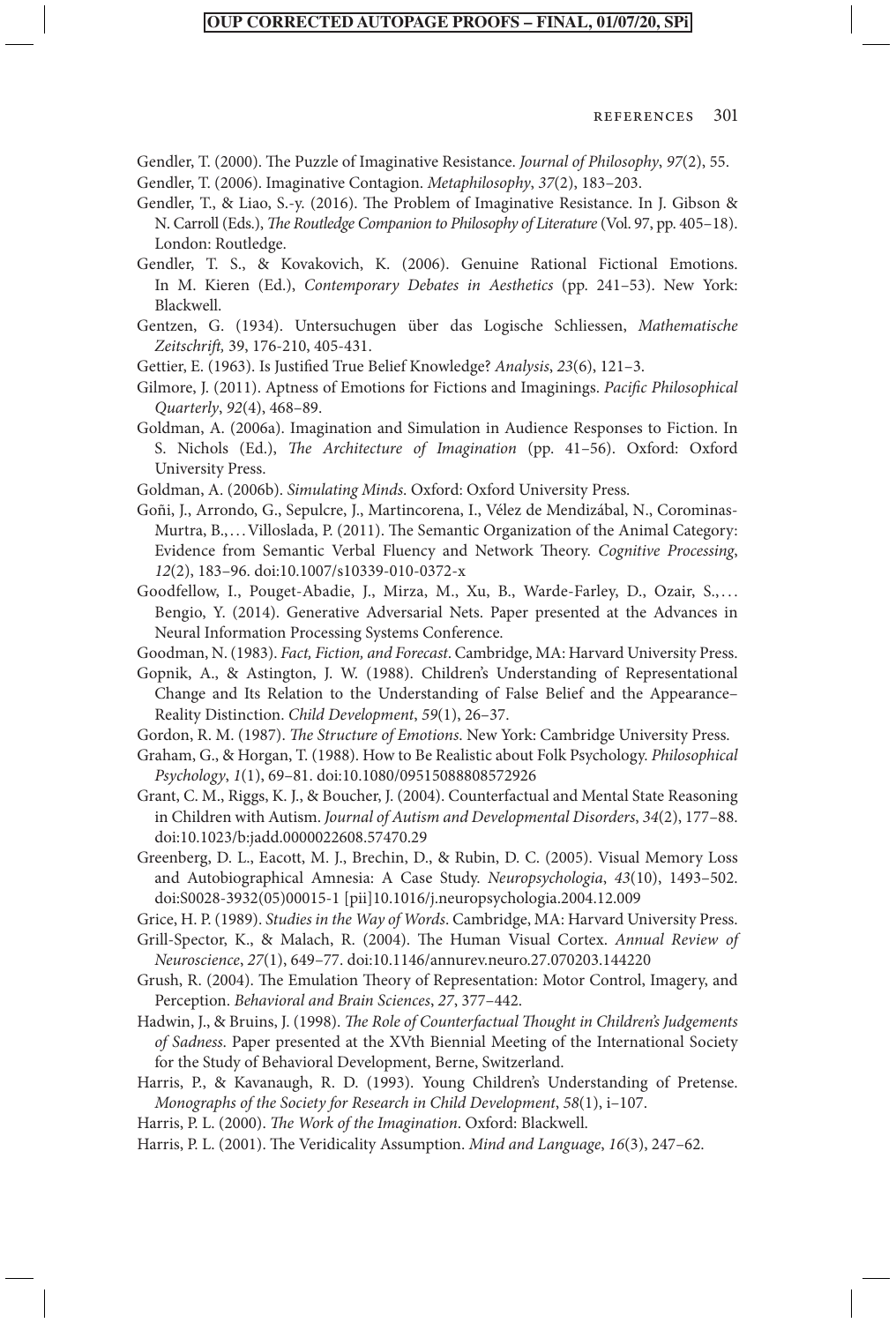- Hinton, G., Deng, L., Yu, D., Dahl, G. E., Mohamed, A. r., Jaitly, N., . . .Kingsbury, B. (2012). Deep Neural Networks for Acoustic Modeling in Speech Recognition: The Shared Views of Four Research Groups. *IEEE Signal Processing Magazine*, *29*(6), 82–97. doi:10.1109/ MSP.2012.2205597
- Hogrefe, G.-J., Wimmer, H., & Perner, J. (1986). Ignorance versus False Belief: A Developmental Lag in Attribution of Epistemic States. *Child Development*, *57*(3), 567–82. Hohwy, J. (2013). *The Predictive Mind*. Oxford: Oxford University Press.
- Hume, D. (1738/2012). *A Treatise of Human Nature*. Chelmsford, MA: Courier Corporation.
- Jackendoff, R. (1996). How Language Helps Us Think. *Pragmatics and Cognition*, *4*(1), 1–34.
- Jackson, F. (1982). Epiphenomenal Qualia. *The Philosophical Quarterly (1950-)*, *32*(127), 127–36.
- Jackson, F. (1987). *Conditionals*. Oxford: Blackwell.
- Jarrold, C., Boucher, J., & Smith, P. K. (1994). Executive Function Deficits and the Pretend Play of Children with Autism: A Research Note. *Journal of Child Psychology and Psychiatry*, *35*(8), 1473–82. doi:doi:10.1111/j.1469-7610.1994.tb01288.x

Jaśkowski, S. (1934). *On the Rules of Suppositions in Formal Logic*. Oxford: Clarendon Press.

- Johnson-Laird, P. N. (1983). *Mental Models: Towards a Cognitive Science of Language, Inference, and Consciousness*. Cambridge, MA: Harvard University Press.
- Johnson-Laird, P. N. (1996). Images, Models, and Propositional Representations. In M. de Vega, M. Intons-Peterson, P. N. Johnson-Laird, M. Denis, & M. Marschark (Eds.), *Models of Visuospatial Cognition* (pp. 90–127). Oxford: Oxford University Press.
- Johnson-Laird, P. N., & Byrne, R. M. J. (2002). Conditionals: A Theory of Meaning, Prgamatics, and Inference. *Psychological Review*, *109*(4), 646–78.
- Johnson-Laird, P. N., Byrne, R. M., & Schaeken, W. (1992). Propositional Reasoning by Model. *Psychological Review*, *99*(3), 418–39.
- Just, M. A., Cherkassky, V. L., Keller, T. A., Kana, R. K., & Minshew, N. J. (2007). Functional and Anatomical Cortical Underconnectivity in Autism: Evidence from an fMRI Study of an Executive Function Task and Corpus Callosum Morphometry. *Cerebral Cortex*, *17*(4), 951–61. doi:10.1093/cercor/bhl006
- Kampa, S. (2018). Imaginative Transportation. *Australasian Journal of Philosophy*, *96*(4), 683–96.
- Kaplan, D. (1968). Quantifying in. *Synthese*, *19*(1–2), 178–214.
- Karras, T., Aila, T., Laine, S., & Lehtinen, J. (2017). Progressive Growing of GANs for Improved Quality, Stability, and Variation. *arXiv preprint arXiv:1710.10196*.
- Kieran, M. (2014). Creativity as a Virtue of Character. In E. Paul & S. B. Kaufman (Eds.), *The Philosophy of Creativity* (pp. 125–46). Oxford: Oxford University Press.
- Kim, S. (2010). The Rationality of Emotion toward Fiction. *Midwest Studies in Philosophy*, *34*(1), 106–19.
- Kind, A. (2001). Putting the Image Back in Imagination. *Philosophy and Phenomenological Research*, *62*(1), 85–109.
- Kind, A. (2011). The Puzzle of Imaginative Desire. *Australasian Journal of Philosophy*, *89*(3), 421–39.
- Kind, A. (2013). The Heterogeneity of the Imagination. *Erkenntnis*, *78*(1), 141–59. doi:10.1007/s10670-011-9313-z
- Kind, A. (2016a). Imagining under Constraints. In A. Kind & P. Kung (Eds.), *Knowledge through Imagination* (pp. 145–59). Oxford: Oxford University Press.
- Kind, A. (2016b). Introduction: Exploring Imagination. In A. Kind (Ed.), *The Routledge Handbook of Philosophy of Imagination* (pp. 1–11). New York: Routledge.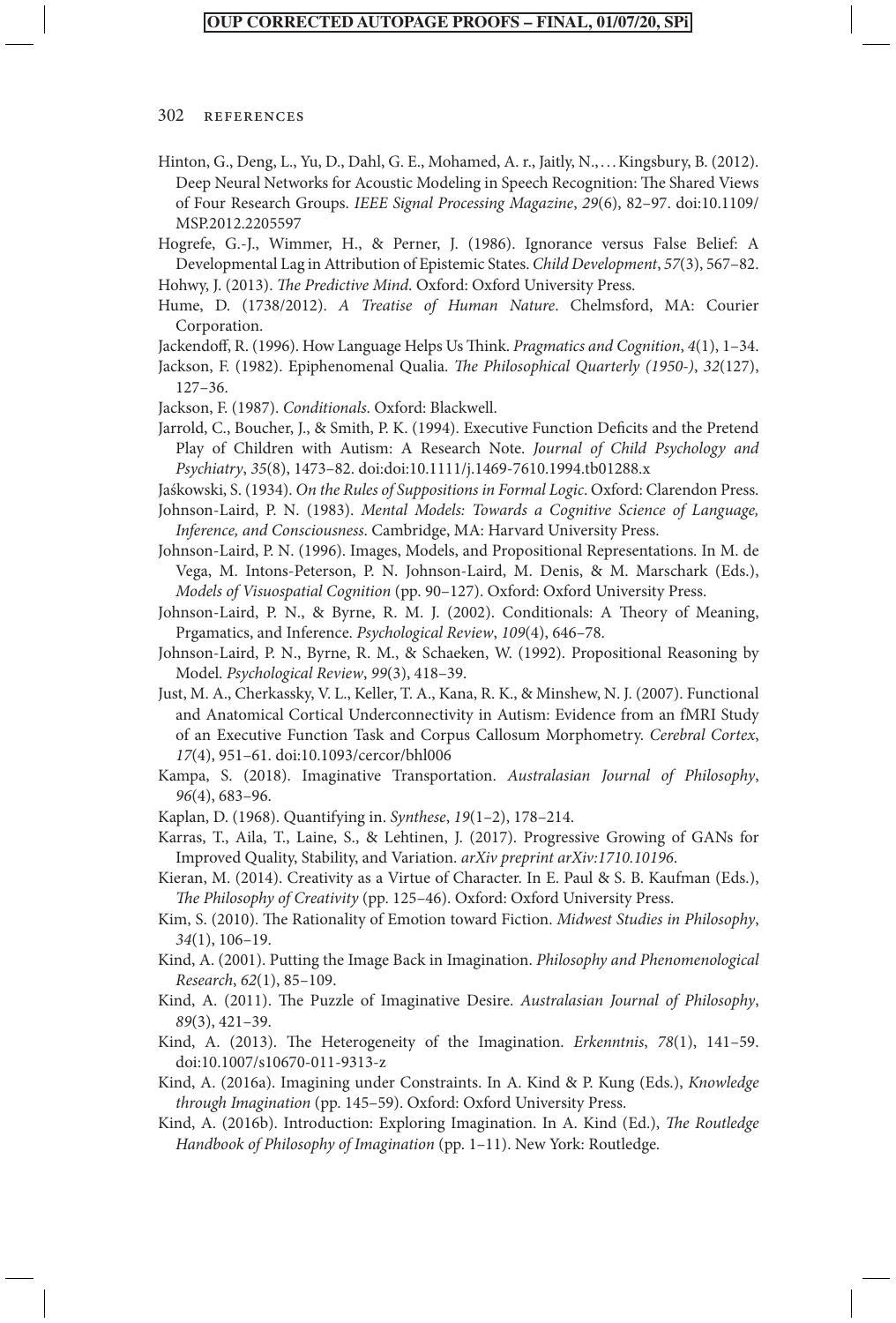- Kind, A., & Kung, P. (2016). Introduction: The Puzzle of Imaginative Use. In A. Kind & P. Kung (Eds.), *Knowledge through Imagination* (pp. 1–37). Oxford: Oxford University Press.
- Kitcher, P. (1981). Explanatory Unification. *Philosophy of Science*, *48*(4), 507–31.
- Kosslyn, S. (1994). *Image and Brain: The Resolution of the Imagery Debate*. Cambridge, MA: MIT Press.
- Kosslyn, S., Pascual-Leone, A., Felician, O., Camposano, S., Keenan, J. P., Thompson, W. L.,... Alpert, N. M. (1999). The Role of Area 17 in Visual Imagery: Convergent Evidence from PET and rTMS. *Science*, *2*(5411), 167–70.
- Kosslyn, S., Thompson, W. L., & Alpert, N. M. (1997). Neural Systems Shared by Visual Imagery and Visual Perception: A Positron Emission Tomography Study. *Neuro-Image*, *6*, 320–34.
- Kosslyn, S., Thompson, W. L., & Ganis, G. (2006). *The Case of Mental Imagery*. New York: Oxford University Press.
- Kosslyn, S. M., Behrmann, M., & Jeannerod, M. (1995). The Cognitive Neuroscience of Mental Imagery. *Neuropsychologia*, *33*(11), 1335–44. [doi:https://doi.org/10.1016/](doi:https://doi.org/10.1016/0028-3932(95)00067-D) [0028-3932\(95\)00067-D](doi:https://doi.org/10.1016/0028-3932(95)00067-D)
- Kripke, S. A. (1980). *Naming and Necessity*. Cambridge, MA: Harvard University Press.
- Kung, P. (2010). Imagining as a Guide to Possibility. *Philosophy and Phenomenological Research*, *81*(3), 620–33.
- Lamarque, P. (1981). How Can We Fear and Pity Fictions? *British Journal of Aesthetics*, *21*(4), 291–304.
- Lamarque, P. (1990). Reasoning to What Is True in Fiction. *Argumentation*, *4*(3), 333–46.
- Langland-Hassan, P. (2012). Pretense, Imagination, and Belief: The Single Attitude Theory. *Philosophical Studies*, *159*, 155–79.
- Langland-Hassan, P. (2014a). Inner Speech and Metacognition: In Search of a Connection. *Mind and Language*, *29*(5), 511–33.
- Langland-Hassan, P. (2014b). What It Is to Pretend. *Pacific Philosophical Quarterly*, *95*, 397–420.
- Langland-Hassan, P. (2015). Imaginative Attitudes. *Philosophy and Phenomenological Research*, *90*(3), 664–86. doi:10.1111/phpr.12115
- Langland-Hassan, P. (2016). On Choosing What to Imagine. In A. Kind & P. Kung (Eds.), *Knowledge through Imagination* (pp. 61–84). Oxford: Oxford University Press.
- Langland-Hassan, P. (2017). Imagination, Emotion, and Desire. Retrieved fro[m https://](https://junkyardofthemind.com/blog/2017/8/5/imagination-emotion-and-desire?rq=Langland-Hassan) [junkyardofthemind.com/blog/2017/8/5/imagination-emotion-and-desire?rq=](https://junkyardofthemind.com/blog/2017/8/5/imagination-emotion-and-desire?rq=Langland-Hassan) [Langland-Hassan](https://junkyardofthemind.com/blog/2017/8/5/imagination-emotion-and-desire?rq=Langland-Hassan)
- Langland-Hassan, P. (2018a). Imagining Experiences. *Nous*, *52*(3), 561–86. doi:doi:10.1111/ nous.12167
- Langland-Hassan, P. (2018b). To Which Fiction Do Your Imaginings Refer? Retrieved from [https://junkyardofthemind.com/blog/2018/6/24/to-which-fiction-do-your](https://junkyardofthemind.com/blog/2018/6/24/to-which-fiction-do-your-imaginings-refer) [-imaginings-refer](https://junkyardofthemind.com/blog/2018/6/24/to-which-fiction-do-your-imaginings-refer)
- Lassiter, D. (2017). Probabilistic Language in Indicative and Counterfactual Conditionals. *Proceedings of SALT*, *27*, 525–46.
- Lawrence, S., Giles, C. L., Tsoi, A. C., & Back, A. D. (1997). Face Recognition: A Convolutional Neural-network Approach. *IEEE Transactions on Neural Networks*, *8*(1), 98–113.
- Ledig, C., Theis, L., Huszár, F., Caballero, J., Cunningham, A., Acosta, A., ... Wang, Z. (2017). Photo-realistic Single Image Super-resolution Using a Generative Adversarial Network. Paper presented at the Proceedings of the IEEE Conference on Computer Vision and Pattern Recognition.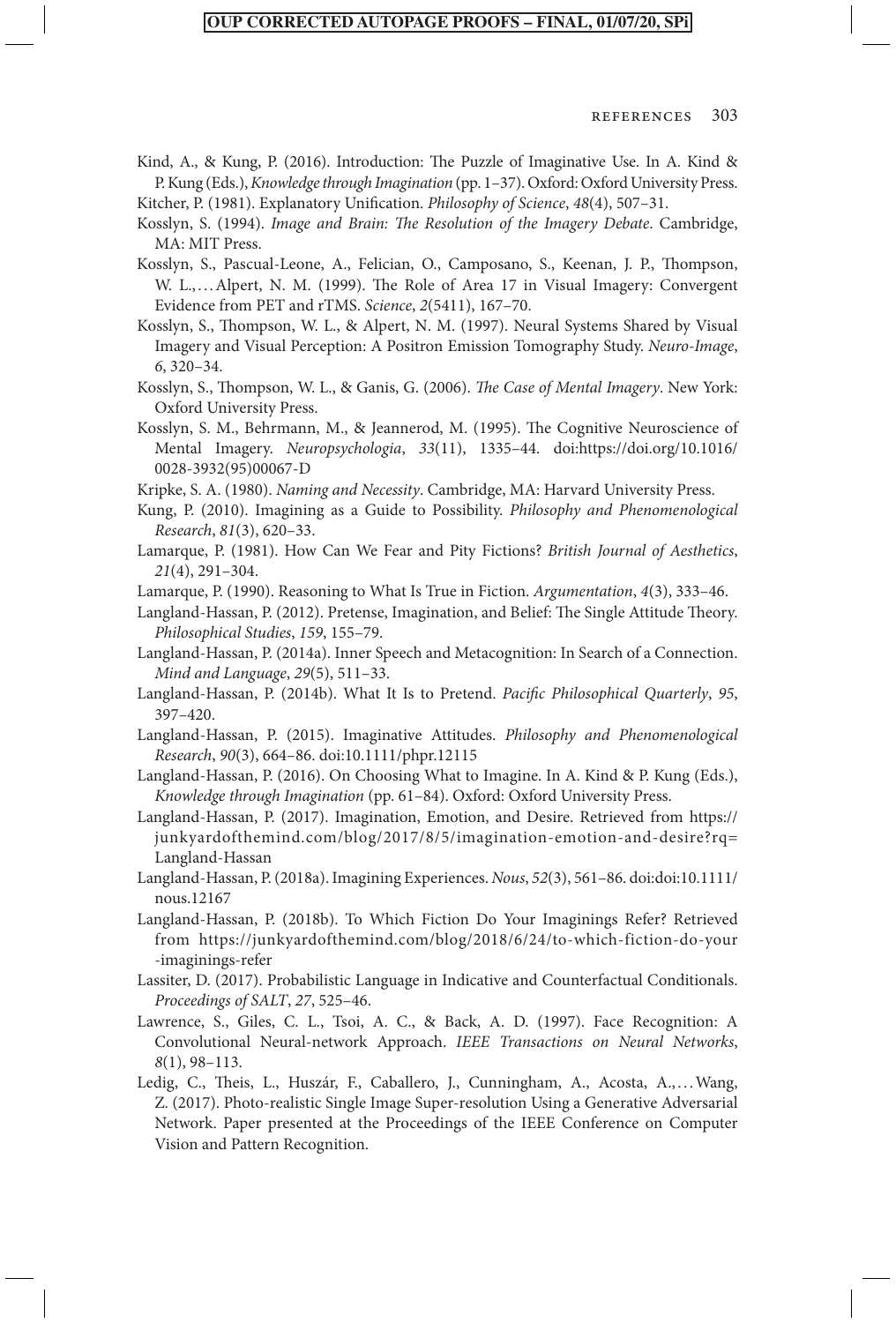- Leevers, H. J., & Harris, P. L. (2000). Counterfactual Syllogistic Reasoning in Normal 4-year-olds, Children with Learning Disabilities, and Children with Autism. *Journal of Experimental Child Psychology*, *76*, 64–87.
- Leslie, A. M. (1987). Pretense and Representation: The Origins of "Theory of Mind." *Psychological Review*, *94*, 412–26.
- Leslie, A. M. (1994). Pretending and Believing: Issues in the Theory of ToMM. *Cognition*, *50*, 211–38.
- Lewis, D. (1972). Psychophysical and Theoretical Identifications. *Australasian Journal of Philosophy*, *50*, 249–58.
- Lewis, D. (1973). *Counterfactuals*. Oxford: Basil Blackwell.
- Lewis, D. (1978). Truth in Fiction. *American Philosophical Quarterly*, *15*(1), 37–46.
- Liao, S.-y., & Doggett, T. (2014). The Imagination Box. *Journal of Philosophy*, *111*(5), 259–75.
- Liao, S.-y., & Gendler, T. (2011). Pretense and Imagination. *Wiley Interdisciplinary Reviews: Cognitive Science*, *2*(1), 79–94. doi:10.1002/wcs.91
- Liao, S.-y., Strohminger, N., & Sripada, C. S. (2014). Empirically Investigating Imaginative Resistance. *British Journal of Aesthetics*, *54*(3), 339–55.
- Lillard, A. (1993). Young Children's Conceptualization of Pretense: Action or Mental Representation State? *Child Development*, *64*(2), 372–86.
- Livingston, P., & Mele, A. (1997). Evaluating Emotional Responses to Fiction. In M. Hjort & S. Laver (Eds.), *Emotion and the Arts* (pp. 157–76). Oxford: Oxford University Press.
- Lormand, E. (2007). Phenomenal Impressions. In T. Gendler & J. Hawthorne (Eds.), *Perceptual Experience* (pp. 317–53). Oxford: Oxford University Press.
- Lycan, W. G. (2001). *Real Conditionals*. Oxford: Oxford University Press.
- Mandelbaum, E. (2017). Associationist Theories of Thought. In E. N. Zalta (Ed.), *Stanford Encyclopedia of Philosophy* (Summer 2017 ed.). Stanford, CA: Stanford University Press.
- Manktelow, K. I. (1999). *Reasoning and Thinking*. Hove: Psychology Press.
- Marr, D. (1982). *Vision: A Computational Investigation into the Human Representation and Processing of Visual Information*. New York: Henry Holt.
- Marsh, K. L., Isenhower, R. W., Richardson, M. J., Helt, M., Verbalis, A. D., Schmidt, R. C., & Fein, D. (2013). Autism and Social Disconnection in Interpersonal Rocking. *Frontiers in Integrative Neuroscience*, *7*(4). doi:10.3389/fnint.2013.00004
- Martin, M. G. F. (2002). The Transparency of Experience. *Mind and Language*, *17*(4), 376–425.
- Martinez-Manrique, F., & Vicente, A. (2010). "What the…!" The Role of Inner Speech in Conscious Thought. *Journal of Consciousness Studies*, *17*(9–10), 141–67.
- Matravers, D. (2006). The Challenge of Irrationalism, and How Not to Meet It. In M. Kieran (Ed.), *Contemporary Debates in Aesthetics and the Philosophy of Art* (pp. 254–66). Oxford: Blackwell.
- Matravers, D. (2014). *Fiction and Narrative*. Oxford: Oxford University Press.
- McGinn, C. (2004). *Mindsight: Image, Dream, Meaning*. Cambridge, MA: Harvard University Press.
- Merchant, B. (2015). The Poem that Passed the Turing Test. *Motherboard*, February 5.
- Meskin, A., & Weinberg, J. M. (2003). Emotions, Fiction, and Cognitive Architecture. *British Journal of Aesthetics*, *43*(1), 18–34. doi:10.1093/bjaesthetics/43.1.18
- Metz, C., & Collins, K. (2018). How an A.I. "Cat-and-Mouse Game" Generates Believable Fake Photos. *The New York Times*. Retrieved fro[m https://www.nytimes.com/interactive/](https://www.nytimes.com/interactive/2018/01/02/technology/ai-generated-photos.html) [2018/01/02/technology/ai-generated-photos.html](https://www.nytimes.com/interactive/2018/01/02/technology/ai-generated-photos.html)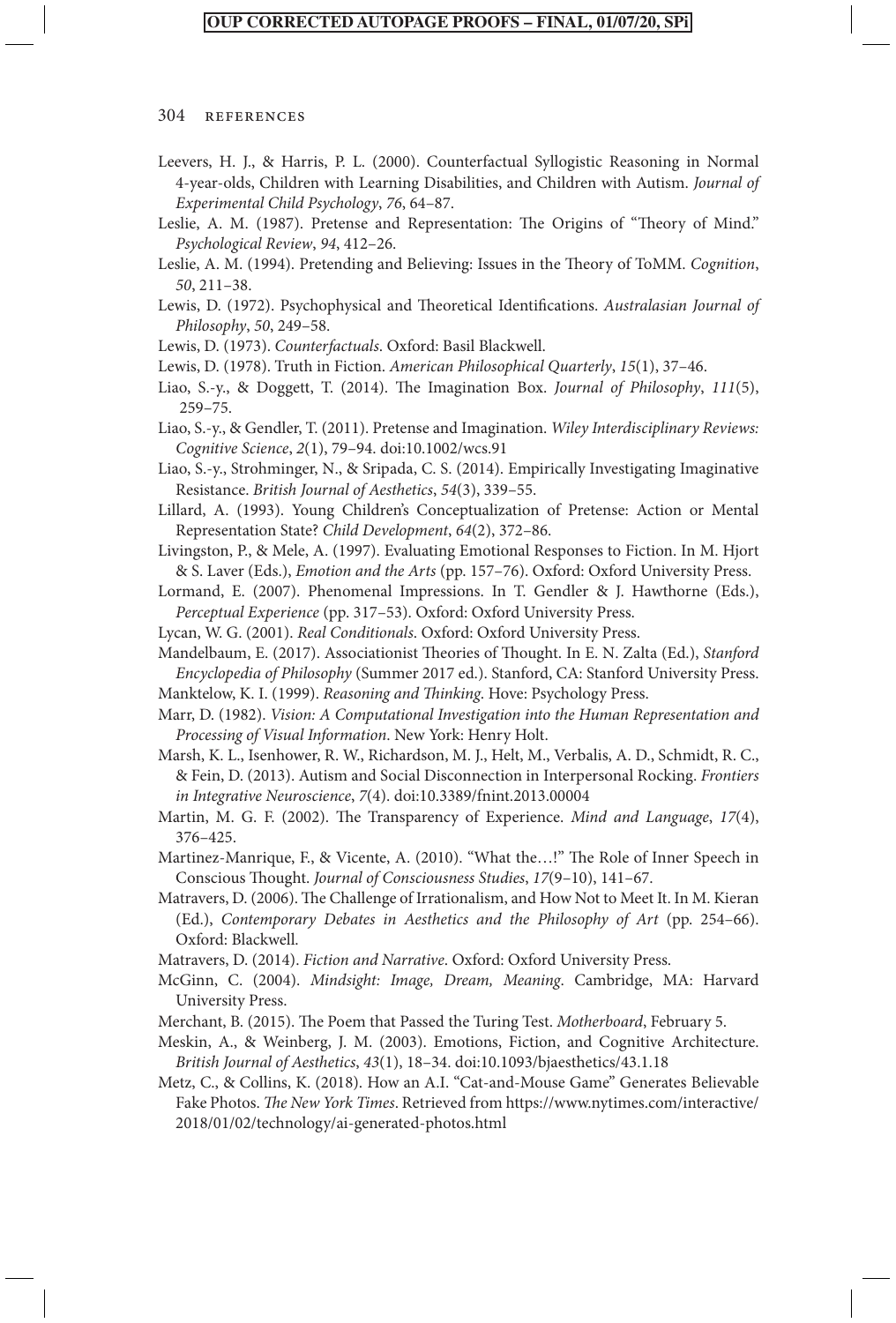- Michaelian, K. (2016a). Against Discontinuism: Mental Time Travel and Our Knowledge of Past and Future Events. In K. Michaelian, S. B. Klein, & K. K. Szpunar (Eds.), *Seeing the Future: Theoretical Perspectives on Future-Oriented Mental Time Travel* (pp. 62–92). Oxford: Oxford University Press.
- Michaelian, K. (2016b). *Mental Time Travel: Episodic Memory and Our Knowledge of the Personal Past*. Cambridge, MA: MIT Press.
- Miyazono, K., & Liao, S.-y. (2016). The Cognitive Architecture of Imaginative Resistance. In A. Kind (Ed.), *The Routledge Handbook of Philosophy of Imagination* (pp. 233–46). New York: Routledge.
- Moran, R. (1994). The Expression of Feeling in Imagination, *The Philosophical Review, 103*(1), 75–106.
- Murphy, D. (2017). Brains and Beliefs: On the Scientific Integration of Folk Psychology. In D. Kaplan (Ed.), *Explanation and Integration in Mind and Brain Science* (pp. 119–45). Oxford: Oxford University Press.
- Nagel, T. (1974). What Is It Like to Be a Bat? *Philosophical Review*, *83*(4), 435–50.
- Nanay, B. (2010). Perception and Imagination: Amodal Perception as Mental Imagery. *Philosophical Studies*, *150*(239–54).
- Nanay, B. (2016). Imagination and Perception. In A. Kind (Ed.), *The Routledge Handbook of Philosophy of Imagination* (pp. 124–34). New York: Routledge.
- Nanay, B. (2018a). The Importance of Amodal Completion in Everyday Perception. *i-Perception*, *9*(4), 2041669518788887. doi:10.1177/2041669518788887
- Nanay, B. (2018b). Multimodal Mental Imagery. *Cortex*, *105*, 125–34[. doi:https://doi.](doi:https://doi.org/10.1016/j.cortex.2017.07.006) [org/10.1016/j.cortex.2017.07.006](doi:https://doi.org/10.1016/j.cortex.2017.07.006)
- Nichols, S. (2004a). Imagining and Believing: The Promise of a Single Code. *Journal of Aesthetics and Art Criticism*, *62*, 129–39.
- Nichols, S. (2004b). Review: Recreative Minds. *Mind*, *113*(450), 329–34. doi:10.1093/mind/ 113.450.329
- Nichols, S. (2006a). Introduction. In S. Nichols (Ed.), *The Architecture of the Imagination* (pp. 1–18). Oxford: Oxford University Press.
- Nichols, S. (2006b). Just the Imagination: Why Imagining Doesn't Behave Like Believing. *Mind and Language*, *21*, 459–74.
- Nichols, S. (Ed.) (2006c). *The Architecture of Imagination*. Oxford: Oxford University Press.
- Nichols, S. (2008). Imagination and the I. *Mind and Language*, *23*(5), 518–35.
- Nichols, S., & Stich, S. (2000). A Cognitive Theory of Pretense. *Cognition*, *74*, 115–47.
- Nichols, S., & Stich, S. (2003). *Mindreading: An Integrated Account of Pretence, Self-Awareness, and Understanding of Other Minds*. Oxford: Oxford University Press.
- Noordhof, P. (2002). Imagining Objects and Imagining Experiences. *Mind and Language*, *17*(4), 426–55.
- Oaksford, M., & Chater, N. (2003). Conditional Probability and the Cognitive Science of Conditional Reasoning. *Mind and Language*, *18*(4), 359–79. doi:10.1111/ 1468-0017.00232
- Olewitz, C. (2016). A Japanese AI Program Just Wrote a Short Novel, and It Almost Won a Literary Prize. *Digital Trends*, March 23.
- Onishi, K. H., & Baillargeon, R. (2005). Do 15-month-old Infants Understand False Beliefs? *Science*, *308*(5719), 255–8. doi:10.1126/science.1107621
- Onishi, K. H., Baillargeon, R., & Leslie, A. (2007). 15-month-old Infants Detect Violations in Pretend Scenarios. *Acta Pscychologica*, *124*, 106–28.
- *Oxford English Dictionary* (2009). "imagine, v." Oxford: Oxford University Press.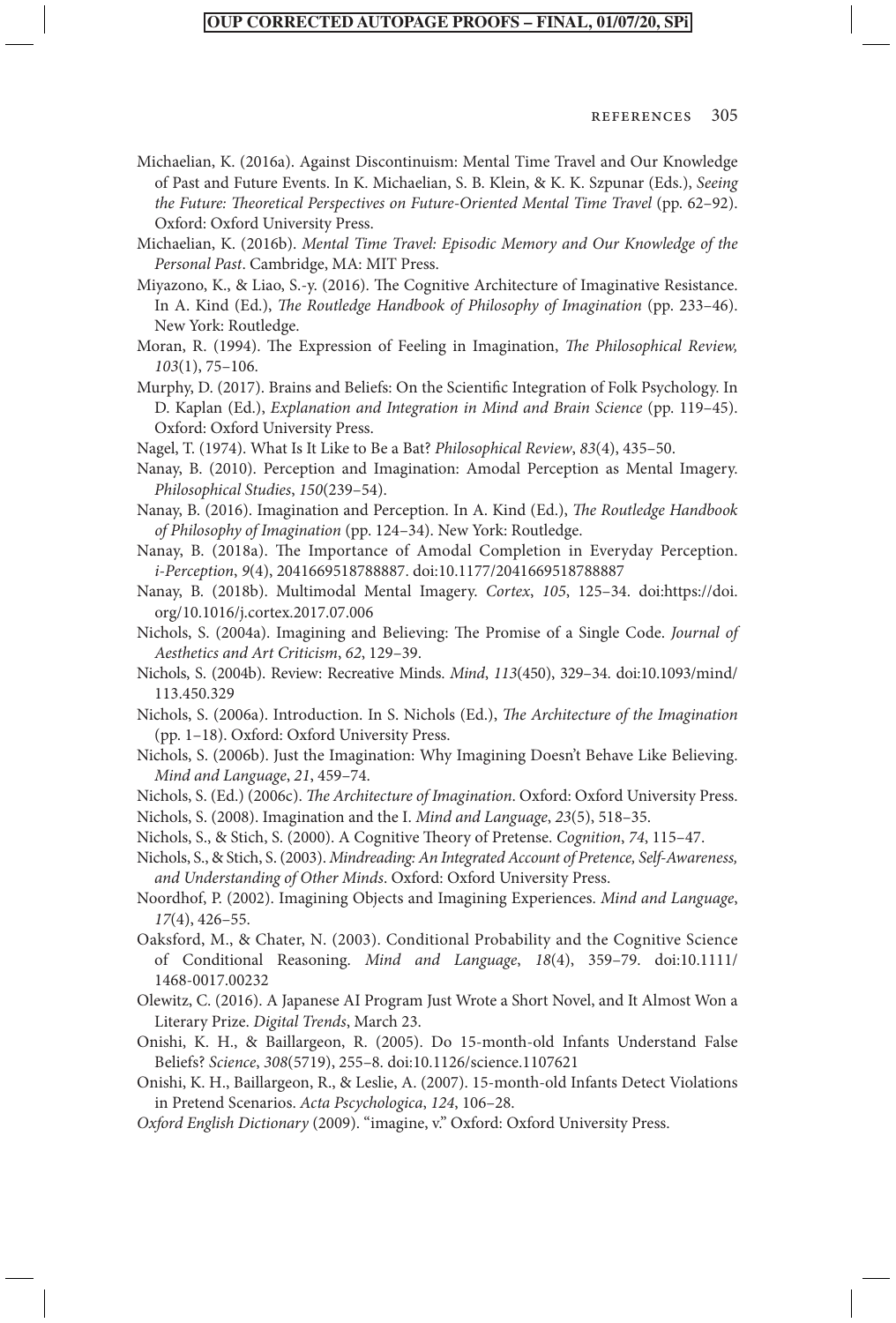- Parkhi, O. M., Vedaldi, A., & Zisserman, A. (2015). Deep Face Recognition. Paper presented at the British Machine Vision Conference.
- Paul, E., & Kaufman, S. B. (2014). Introducing the Philosophy of Creativity. In E. Paul & S. B. Kaufman (Eds.), *The Philosophy of Creativity* (pp. 3–14). Oxford: Oxford University Press.
- Peacocke, C. (1985). Imagination, Possibility and Experience. In J. Foster & H. Robinson (Eds.), *Essays on Berkeley: A Tercentennial Celebration* (pp. 19–35). Oxford: Clarendon Press.
- Pearson, J., & Kosslyn, S. M. (2015). The Heterogeneity of Mental Representation: Ending the Imagery Debate. *Proceedings of the National Academy of Sciences*, *112*(33), 10089–92. doi:10.1073/pnas.1504933112
- Pearson, J., & Westbrook, F. (2015). Phantom Perception: Voluntary and Involuntary Nonretinal Vision. *Trends in Cognitive Sciences*, *19*(5), 278–84. [doi:https://doi.](doi:https://doi.org/10.1016/j.tics.2015.03.004) [org/10.1016/j.tics.2015.03.004](doi:https://doi.org/10.1016/j.tics.2015.03.004)
- Pelletier, F. J. (2000). A History of Natural Deduction and Elementary Logic Textbooks. *Logical Consequence: Rival Approaches*, *1*, 105–38.
- Perner, J. (1991). *Understanding the Representational Mind*. Cambridge, MA: MIT Press.
- Perrin, D. (2016). Asymmetries in Subjective Time. In K. Michaelian, S. B. Klein, & K. K. Szpunar (Eds.), *Seeing the Future: Theoretical Perspectives on Future-oriented Mental Time Travel* (pp. 39–61). Oxford: Oxford University Press.
- Peterson, D. M., & Bowler, D. M. (1996). Subtractive Reasoning and False Belief Understanding in Autistic, SLD and Non-handicapped Children. Paper presented at the British Psychological Society, Developmental Psychology Section Annual Conference, Oxford, UK.
- Peterson, D. M., & Bowler, D. M. (2000). Counterfactual Reasoning and False Belief Understanding in Children with Autism. *Autism*, *4*(4), 391–405.
- Picciuto, E., & Carruthers, P. (2014). The Origins of Creativity. In E. Paul & S. B. Kaufman (Eds.), *The Philosophy of Creativity: New Essays* (pp. 199–223). Oxford: Oxford University Press.
- Picciuto, E., & Carruthers, P. (2016). Imagination and Pretense. In A. Kind (Ed.), *The Routledge Handbook of Philosophy of Imagination* (pp. 314–25). New York: Routledge.
- Pitt, D. (2020). Mental Representation. In E. N. Zalta (Ed.), *The Stanford Encyclopedia of Philosophy* (Spring 2020 ed.). Stanford, CA: Stanford University Press.
- Pollock, J. (2008). Defeasible Reasoning. In J. E. Adler & L. J. Rips (Eds.), *Reasoning: Studies of Human Inference and Its Foundations* (pp. 451–70). Cambridge: Cambridge University Press.
- Prinz, J. J. (2004). *Gut Reactions: A Perceptual Theory of Emotion*. Oxford: Oxford University Press.
- Putnam, H. (1975). The Meaning of "Meaning." *Minnesota Studies in the Philosophy of Science*, *7*, 131–93.
- Pylyshyn, Z. (2002). Mental Imagery: In Search of a Theory. *Behavioral and Brain Sciences*, *25*(2), 157–237.
- Quilty-Dunn, J., & Mandelbaum, E. (2018). Against Dispositionalism: Belief in Cognitive Science. *Philosophical Studies*, 175(9), 2353–72. doi:10.1007/s11098-017-0962-x
- Radford, A., Metz, L., & Chintala, S. (2015). Unsupervised Representation Learning with Deep Convolutional Generative Adversarial Networks. *arXiv preprint arXiv:1511.06434*.
- Radford, C. (1975). How Can We Be Moved by the Fate of Anna Karenina? *Proceedings of the Aristotelian Society*, Supplementary Volumes, *49*, 67–80.
- Radford, C. (1982). Philosophers and Their Monstrous Thoughts. *British Journal of Aesthetics*, *22*(3), 261–3.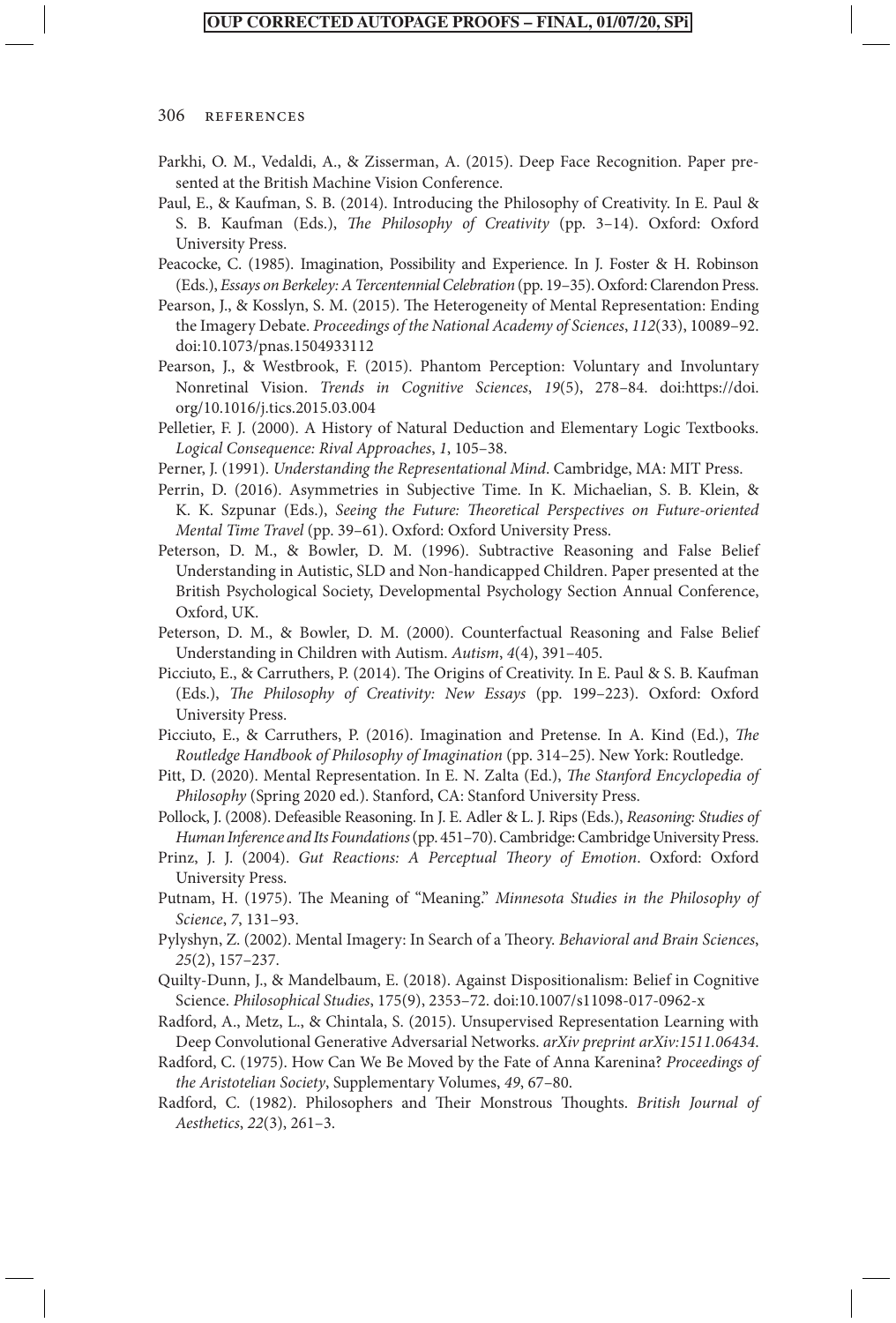- Reisberg, D. (1996). The Nonambiguity of Mental Images. In C. Cornoldi, R. Logie, M. A. Brandimonte, G. Kaufman, & D. Resisberg (Eds.), *Stretching the Imagination: Representation and Transformation in Mental Imagery* (pp. 119–72). Oxford: Oxford University Press.
- Rescher, N. (2018). Reductio ad Absurdum. *Internet Encyclopedia of Philosophy.* Retrieved from<https://www.iep.utm.edu/reductio/>
- Richert, R. A., & Lillard, A. S. (2004). Observers' Proficiency at Identifying Pretense Acts Based on Behavioral Cues. *Cognitive Development*, *19*(2), 223–40. [doi:https://doi.](doi:https://doi.org/10.1016/j.cogdev.2004.01.001) [org/10.1016/j.cogdev.2004.01.001](doi:https://doi.org/10.1016/j.cogdev.2004.01.001)
- Rinehart, N. J., Tonge, B. J., Iansek, R., McGinley, J., Brereton, A. V., Enticott, P. G., & Bradshaw, J. L. (2006). Gait Function in Newly Diagnosed Children with Autism: Cerebellar and Basal Ganglia Related Motor Disorder. *Developmental Medicine and Child Neurology*, 48(10), 819–24.
- Robins, S. (2020). Defending Discontinuism, Naturally. *Review of Philosophy and Psychology*[. https://doi.org/10.1007/s13164-020-00462-0.](https://doi.org/10.1007/s13164-020-00462-0.)
- Robinson, J. (2005). *Deeper than Reason: Emotion and Its Role in Literature, Music and Art*. Oxford: Oxford University Press.
- Rubin, D. C., & Greenberg, D. L. (1998). Visual Memory-deficit Amnesia: A Distinct Amnesiac Presentation and Etiology. *Proceedings of the National Academy of Sciences of the USA*, *95*, 5413–16.

Ryle, G. (1949/2009). *The Concept of Mind*. New York: Routledge.

- Sahyoun, C. P., Belliveau, J. W., Soulières, I., Schwartz, S., & Mody, M. (2010). Neuroimaging of the Functional and Structural Networks Underlying Visuospatial vs. Linguistic Reasoning in High-functioning Autism. *Neuropsychologia*, *48*(1), 86–95[. doi:http://](doi:http://dx.doi.org/10.1016/j.neuropsychologia.2009.08.013) [dx.doi.org/10.1016/j.neuropsychologia.2009.08.013](doi:http://dx.doi.org/10.1016/j.neuropsychologia.2009.08.013)
- Sainsbury, M. (2014). Fictional Worlds and Fiction Operators. In Manuel García-Carpintero and Martí Genoveva (Eds.), *Empty Representations: Reference and Nonexistence* (pp. 277–89). Oxford: Oxford University Press.
- Schacter, D. L., & Addis, D. R. (2007). Constructive Memory: The Ghosts of Past and Future. *Nature*, *445*(7123), 27. doi:445027a [pii]10.1038/445027a
- Schacter, D. L., Addis, D. R., & Buckner, R. L. (2007). Remembering the Past to Imagine the Future: The Prospective Brain. *Nature Reviews Neurosciences*, *8*(9), 657–61.
- Schellenberg, S. (2013). Belief and Desire in Imagination and Immersion. *Journal of Philosophy*, *110*, 497–517.
- Schiffer, S. (1981). Truth and the Theory of Content. In H. Parret & J. Bouveresse (Eds.), *Meaning and Understanding*. Berlin: Walter de Gruyter.
- Schmidhuber, J. (2015). Deep Learning in Neural Networks: An Overview. *Neural Networks*, *61*, 85–11[7. doi:https://doi.org/10.1016/j.neunet.2014.09.003](doi:https://doi.org/10.1016/j.neunet.2014.09.003)
- Schroeder, T. (2006). Propositional Attitudes. *Philosophy Compass*, *1*(1), 65–73.
- Schroeder, T., & Matheson, C. (2006). Imagination and Emotion. In S. Nichols (Ed.), *The Architecture of the Imagination* (pp. 19–40). Oxford: Oxford University Press.
- Schwitzgebel, E. (2002). A Phenomenal, Dispositional Account of Belief. *Nous*, *36*(2), 249–75. doi:10.1111/1468-0068.00370
- Schwitzgebel, E. (2013). A Dispositional Approach to Attitudes: Thinking Outside of the Belief Box. In N. Nottelmann (Ed.), *New Essays on Belief* (pp. 75–99). London: Macmillan.
- Scott, F. J., Baron-Cohen, S., & Leslie, A. (1999). 'If Pigs Could Fly': A Test of Counterfactual Reasoning and Pretence in Children with Autism. *British Journal of Developmental Psychology*, *17*(3), 349–62.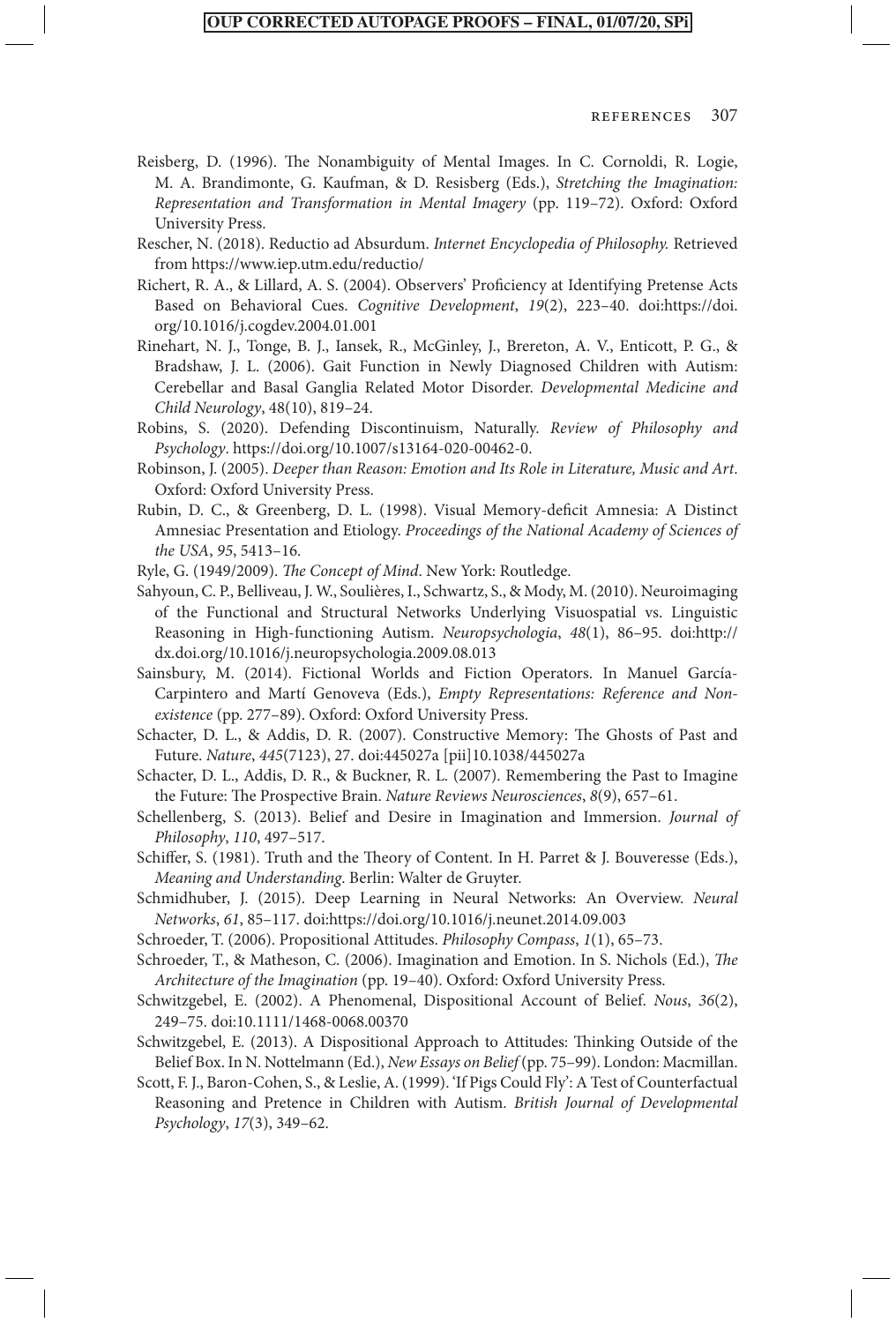- Scott, R. M., & Baillargeon, R. (2009). Which Penguin Is This? Attributing False Beliefs about Object Identity at 18 Months. *Child Development*, *80*(4), 1172–96.
- Searle, J. (1983). *Intentionality: An Essay in the Philosophy of Mind*. Cambridge: Cambridge University Press.
- Searle, J. R. (1980). Minds, Brains, and Programs. *Behavioral and Brain Sciences*, *3*(3), 417–24.
- Sellars, W. (1956). Empiricism and the Philosophy of Mind. *Minnesota Studies in the Philosophy of Science*, *1*(19), 253–329.
- Shepard, R. N., & Metzler, J. (1971). Mental Rotation of Three-dimensional Objects. *Science*, *171*(3972), 701–3.
- Shetreat-Klein, M., Shinnar, S., & Rapin, I. (2014). Abnormalities of Joint Mobility and Gait in Children with Autism Spectrum Disorders. *Brain and Development*, *36*(2), 91–6. <doi:http://dx.doi.org/10.1016/j.braindev.2012.02.005>
- Shoemaker, S. (1968). Self-knowledge and Self-awareness. *Journal of Philosophy*, *19*, 555–67.
- Silver, D., Huang, A., Maddison, C. J., Guez, A., Sifre, L., Van Den Driessche, G., . . . Lanctot, M. (2016). Mastering the Game of Go with Deep Neural Networks and Tree Search. *Nature*, *529*(7587), 484–9.
- Sinhababu, N. (2016). Imagination and Belief. In A. Kind (Ed.), *The Routledge Handbook of the Philosophy of Imagination* (pp. 111–23). New York: Routledge.
- Slotnick, S., Thompson, W., & Kosslyn, S. (2005). Visual Mental Imagery Induces Retinotopically Organized Activation of Early Visual Areas. *Cerebral Cortex*, *15*, 1570–83.
- Sowa, J. F. (1991). *Principles of Semantic Networks: Explorations in the Representation of Knowledge*. Burlington, MA: Morgan Kaufmann.
- Spaulding, S. (2015). Imagination, Desire, and Rationality. *Journal of Philosophy*, *112*(9), 457–76.
- Stalnaker, R. C. (1968). A Theory of Conditionals. In W. L. Harper, R. Stalnaker, & G. Pearce (Eds.), *Ifs* (pp. 41–55): Dordrecht: Springer.
- Stel, M., van den Heuvel, C., & Smeets, R. C. (2008). Facial Feedback Mechanisms in Autistic Spectrum Disorders. *Journal of Autism and Developmental Disorders*, *38*, 1250–8.
- Stevenson, L. (2003). Twelve Conceptions of Imagination. *British Journal of Aesthetics*, *43*(3), 238–59.
- Stich, S. P. (1983). *From Folk Psychology to Cognitive Science: The Case against Belief*. Cambridge, MA: MIT Press.
- Stich, S., & Nichols, S. (1992). Folk Psychology: Simulation or Tacit Theory? *Mind and Language*, *7*, 35–71.
- Stich, S., & Tarzia, J. (2015). The Pretense Debate. *Cognition*, *143*, 1–12.
- Stock, K. (2005). Resisting Imaginative Resistance. *Philosophical Quarterly*, *55*(221), 607–24. doi:10.1111/j.0031-8094.2005.00419.x
- Stock, K. (2017). *Only Imagine: Fiction, Interpretation, and Imagination*. Oxford: Oxford University Press.
- Stokes, D. (2014). The Role of Imagination in Creativity. In E. Paul & S. B. Kaufman (Eds.), *The Philosophy of Creativity* (pp. 157–84). Oxford: Oxford University Press.
- Stokes, D. (2019). Mental Imagery and Fiction. *Canadian Journal of Philosophy*, *49*(6), 731–54.
- Strawson, P. F. (1970). Imagination and Perception. In L. Foster & J. W. Swanson (Eds.), *Experience and Theory* (pp. 31–54). Amherst, MA: University of Massachusetts Press.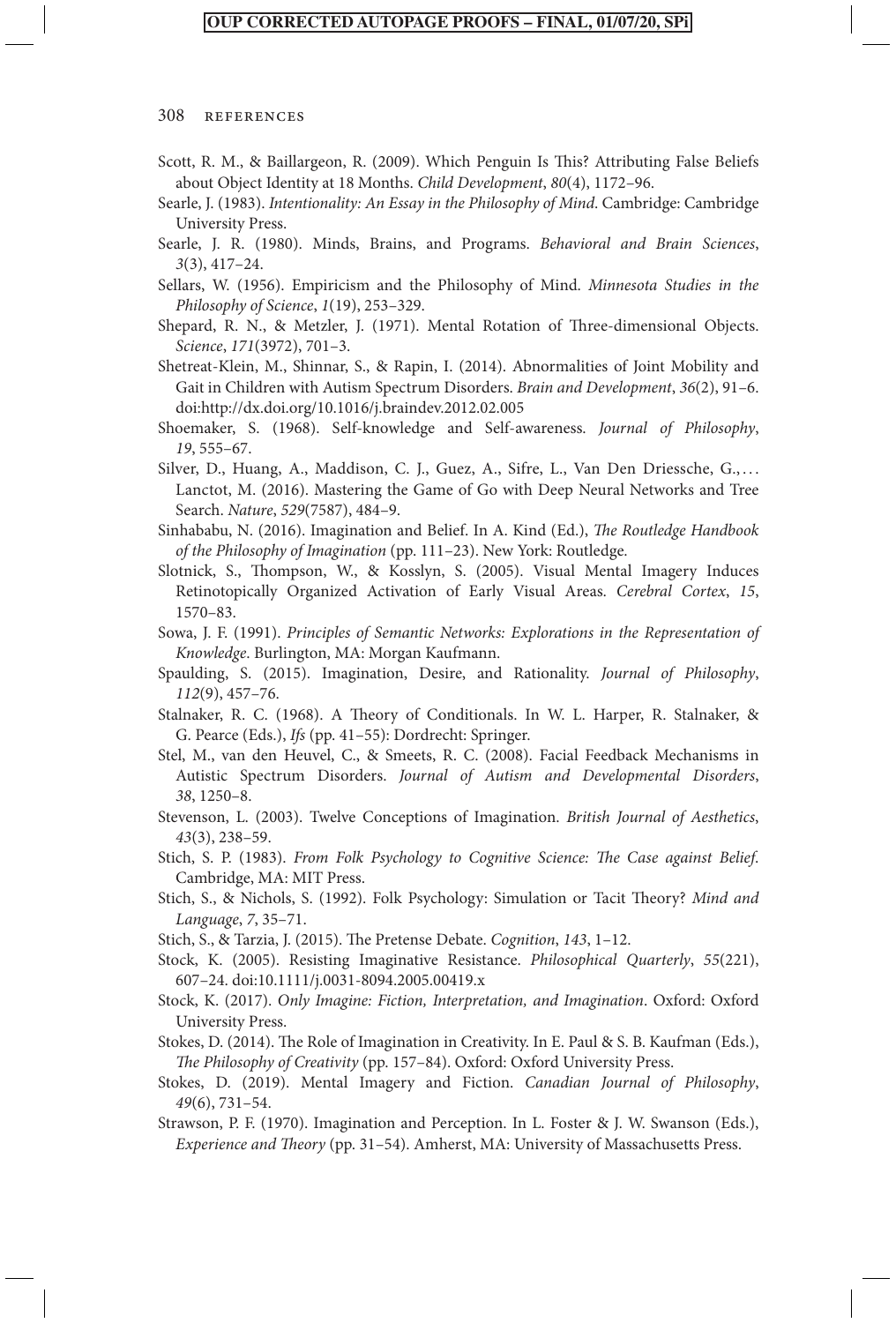- Strawson, P. F. (1986). "If " and "⊃." In R. Grandy & R. Warner (Eds.), *Philosophical Grounds of Rationality: Intentions, Categories, Ends*. Oxford: Oxford University Press.
- Strohminger, M., & Yli-Vakkuri, J. (2017). The Epistemology of Modality. *Analysis*, *77*(4), 825–38. doi:10.1093/analys/anx058
- Tenenbaum, J. B., Kemp, C., Griffiths, T. L., & Goodman, N. D. (2011). How to Grow a Mind: Statistics, Structure, and Abstraction. *Science*, *331*(6022), 1279–85.
- Tye, M. (1991). *The Imagery Debate*. Cambridge, MA: MIT Press.
- Van Fraassen, B. C. (1980). A Temporal Framework for Conditionals and Chance. In W. L. Harper, R. Stalnaker, & G. Pearce (Eds.), *Ifs: Conditionals, Belief, Decision, Chance and Time* (pp. 323–40). Dordrecht: Springer.
- Van Gelder, T. (1990). Compositionality: A Connectionist Variation on a Classical Theme. *Cognitive Science*, *14*(3), 355–84.
- Van Gelder, T. (1998). The Dynamical Hypothesis in Cognitive Science. *Behavioral and Brain Sciences*, *21*(5), 615–28.
- Van Leeuwen, N. (2011). Imagination Is Where the Action Is. *Journal of Philosophy*, *108*(2), 55–77.
- Van Leeuwen, N. (2013). The Meanings of "Imagine" Part I: Constructive Imagination. *Philosophy Compass*, *8*(3), 220–30.
- Van Leeuwen, N. (2014). The Meanings of "Imagine" Part II: Attitude and Action. *Philosophy Compass*, *9*(11), 791–802.
- Van Leeuwen, N. (2016). The Imaginative Agent. In A. Kind & P. Kung (Eds.), *Knowledge through Imagination* (pp. 85–109). Oxford: Oxford University Press.
- Van Leeuwen, N. (2020). Imagining stories: attitudes and operators. *Philosophical Studies*. doi:10.1007/s11098-020-01449-4
- Van Wagner, T. (2017). *A Pluralistic Account of Social Cognition in Autism Spectrum Disorder*. University of Cincinnati (dissertation).
- Vandegrift, D. (2016). Can Artificial Intelligence be Creative? *Medium*, June 9.
- Velleman, J. D. (2000). *The Possibility of Practical Reasoning*. Oxford: Oxford University Press.
- Walton, K. (1990). *Mimesis as Make-Believe: On the Foundations of the Representational Arts*. Cambridge, MA: Harvard University Press.
- Walton, K. (2015). Fictionality and Imagination: Mind the Gap. In K. Walton, *In Other Shoes: Music, Metaphor, Empathy, Existence* (pp. 17–35). Oxford: Oxford University Press.
- Wason, P. C. (1968). Reasoning about a Rule. *Quarterly Journal of Experimental Psychology*, *20*(3), 273–81.
- Weatherson, B. (2005). Morality, Fiction, and Possibility. *Philosophers' Imprint*, *4*(3), 1–27.
- Weinberg, J., & Meskin, A. (2006a). Imagine That! In M. Kieran (Ed.), *Contemporary Debates in Aesthetics and the Philosophy of Art* (pp. 222–35). Oxford: Blackwell.
- Weinberg, J., & Meskin, A. (2006b). Puzzling over the Imagination: Philosophical Problems, Architectural Solutions. In S. Nichols (Ed.), *The Architecture of Imagination* (pp. 175–204). Oxford: Oxford University Press.
- Weisberg, R. W. (2006). *Creativity: Understanding Innovation in Problem Solving, Science, Invention, and the Arts*. Hoboken, NJ: John Wiley & Sons.
- Wellman, H. M., Cross, D., & Watson, J. K. (2001). A Meta-analysis of Theory of Mind: The Truth about False Belief. *Child Development*, *72*, 655–84.
- Williamson, T. (2005). I—Armchair Philosophy, Metaphysical Modality and Counterfactual Thinking. Paper presented at the Proceedings of the Aristotelian Society (Hardback).
- Williamson, T. (2007). *The Philosophy of Philosophy*. New York: Blackwell.